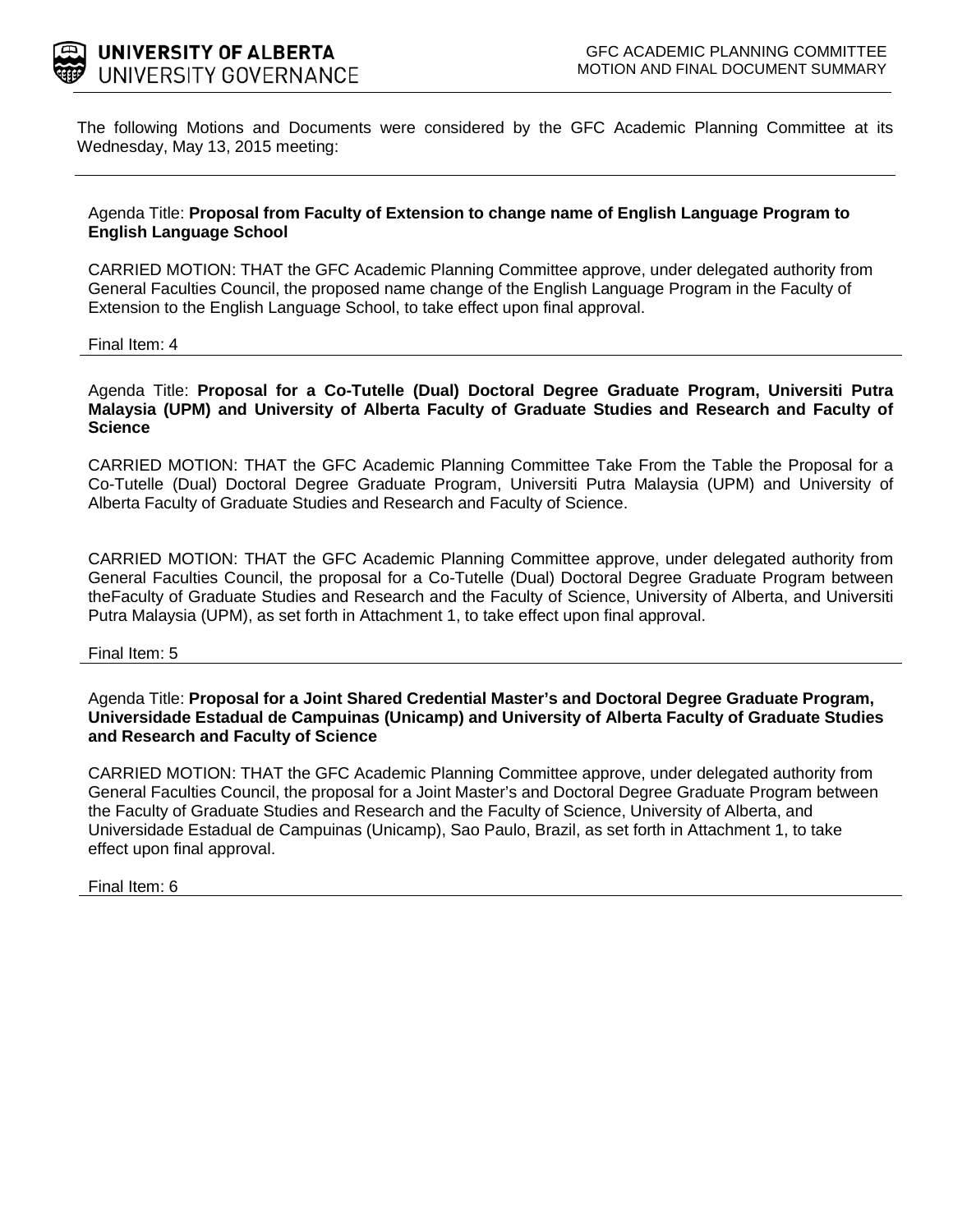

For the Meeting of May 13, 2015

# FINAL Item No. 4

### **OUTLINE OF ISSUE**

#### Agenda Title: **Proposal from Faculty of Extension to change the name of the English Language Program to the English Language School**

**Motion**: THAT the GFC Academic Planning Committee approve, under delegated authority from General Faculties Council, the proposed name change of the English Language Program in the Faculty of Extension to the English Language School, to take effect upon final approval.

#### **Item**

| <b>Action Requested</b> | $\boxtimes$ Approval Recommendation Discussion/Advice Information |
|-------------------------|-------------------------------------------------------------------|
|                         |                                                                   |
| Proposed by             | Dr. Bill Connor, Acting Dean, Faculty of Extension                |
| Presenter               | Dr. Bill Connor, Acting Dean, Faculty of Extension                |
|                         | Dr. Martin Guardado, Academic Director, English Language Program  |
|                         | Ms. Mimi Hui, Executive Director, English Language Program        |
| Subject                 | Proposal to change the name of English Language Program to the    |
|                         | English Language School                                           |

#### **Details**

| Responsibility                      | Office of the Provost & Vice-President (Academic)                       |
|-------------------------------------|-------------------------------------------------------------------------|
| The Purpose of the Proposal is      | To change the name of the English Language Program to the English       |
| (please be specific)                | Language School.                                                        |
| The Impact of the Proposal is       | This change will provide more programming accuracy, marketing clarity   |
|                                     | and enhanced competitiveness nationally and internationally. There will |
|                                     | be no change to programs offered by the programming unit.               |
| Replaces/Revises (eg, policies,     | Existing name                                                           |
| resolutions)                        |                                                                         |
| <b>Timeline/Implementation Date</b> | To take effect upon final approval                                      |
| <b>Estimated Cost</b>               | N/A                                                                     |
| Sources of Funding                  | N/A                                                                     |
| <b>Notes</b>                        |                                                                         |

#### **Alignment/Compliance**

| Alignment with Guiding<br><b>Documents</b> | This change will enable the Faculty of Extension to further enhance its<br>role in supporting the internationalization goals of the University of |
|--------------------------------------------|---------------------------------------------------------------------------------------------------------------------------------------------------|
|                                            | Alberta as outlined in Dare to Discover, Dare to Deliver, and the                                                                                 |
|                                            | Connecting with the World: A plan for International Engagement.                                                                                   |
| Compliance with Legislation,               | 1. GFC Academic Planning Committee Terms of Reference/3.                                                                                          |
| Policy and/or Procedure                    | <b>Mandate:</b>                                                                                                                                   |
| Relevant to the Proposal                   |                                                                                                                                                   |
| (please guote legislation and              | "9. Name Changes of Faculties, Departments, and Divisions                                                                                         |
| include identifying section                |                                                                                                                                                   |
| numbers)                                   | b. To approve name changes of Departments and divisions."                                                                                         |
|                                            |                                                                                                                                                   |
|                                            |                                                                                                                                                   |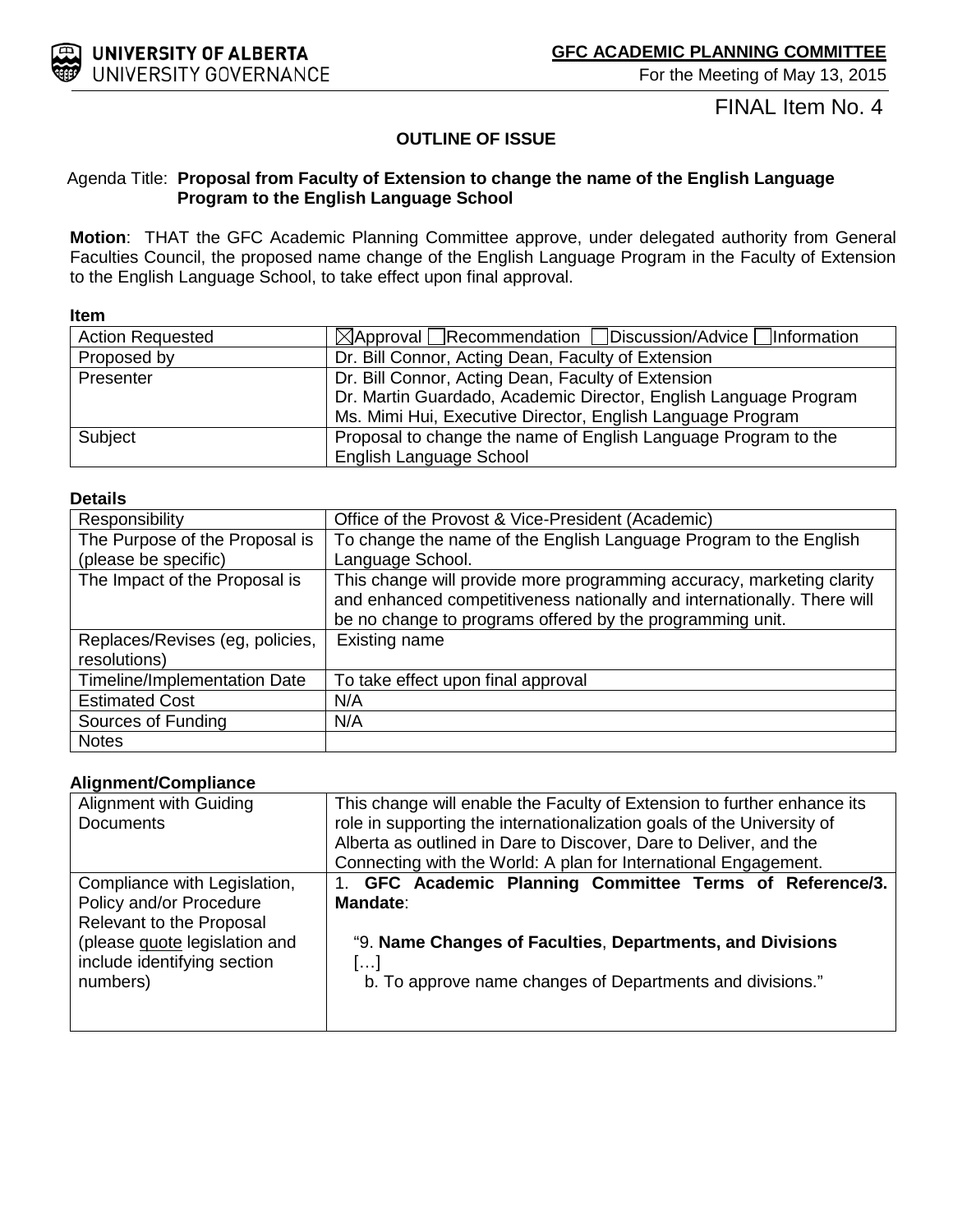

For the Meeting of May 13, 2015

# FINAL Item No. 4

#### **Routing** (Include meeting dates)

| <b>Consultative Route</b>                                | The Provost's Office was consulted concerning the viability of using                                                                                                                                                                        |
|----------------------------------------------------------|---------------------------------------------------------------------------------------------------------------------------------------------------------------------------------------------------------------------------------------------|
| (parties who have seen the                               | "School" as part of the name for a programming unit. Faculty of                                                                                                                                                                             |
| proposal and in what capacity)                           | Extension Executive Committee and other colleagues in Extension have                                                                                                                                                                        |
|                                                          | been part of discussions as well.                                                                                                                                                                                                           |
| Approval Route (Governance)<br>(including meeting dates) | Faculty of Extension General Programs and Policies Review Committee<br>(GPPRC), March 10, 2015 (for recommendation); Faculty of Extension<br>Council, March 19, 2015 (for recommendation); GFC Academic Planning<br>Committee, May 13, 2015 |
| <b>Final Approver</b>                                    | <b>GFC Academic Planning Committee</b>                                                                                                                                                                                                      |

#### **Attachments**

1. Attachment 1 (page(s) 1 - 3)

*Prepared by:* Bill Connor, Acting Dean, Faculty of Extension, bconnor@ualberta.ca

Revised: 5/28/2015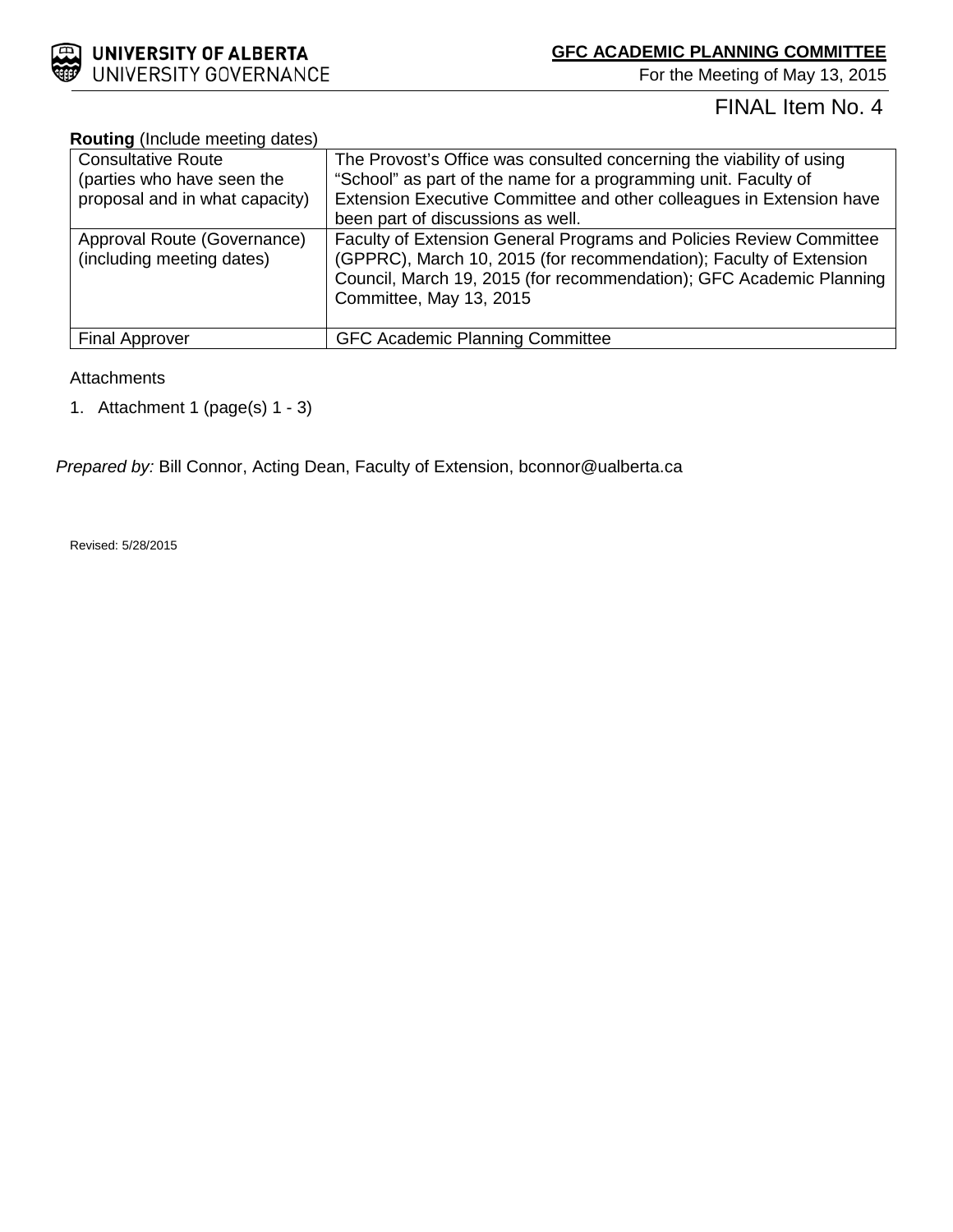#### **Attachment 1**

#### **Faculty of Extension: Proposed Change to Name of Existing Programming Unit**

#### **Summary**

This is a proposal to formally request a name change for the English Language Program (ELP) at the Faculty of Extension. The proposed new name is "English Language School (ELS)." This new name will more accurately reflect our long standing solid reputation as an excellent set of programs in Canada. The wide spectrum of credit and non-credit programs and in-house student support services are also more accurately housed in a *school* structure as we now offer many programs within a Program. There are no changes to programs or services currently offered by the programming unit associated with this name change. The leverage gained in the name change goes beyond accuracy of description, marketability and brand recognition.

Over the last four decades, changes in the research, conceptualization, and delivery of English as a Second Language (ESL) instruction have been encapsulated by the larger changes in the political stability and global economic growth in China and the South American region. These forces have precipitated new strategic moves by North American and other universities based in English-speaking contexts to recruit international students to meet their internationalization objectives, and secure alternative funding to support operations. As a result, Canadian universities looked to the establishment of English language units as a means of providing standardized English language support to prepare international students for studies in degree programs. Many of these university-based ESL units are called English language schools, English language institutes or English language centers to showcase the structure and dynamics of the academic units on campuses. Our current name, the English Language Program, actually understates the scope and pedagogical sophistication of what this unit offers. We look to the new name, English Language School, to reflect more accurately our overall vision and mission, programming, and the academic and operational expectations of our home Faculty, the Faculty of Extension, as well as the larger institution. We are serving many communities – our students, our Faculty stakeholders, and our global partners who rely on the strength of our academic and support services to succeed. In many ways, the approval of this name change will better reflect and amplify what we already do and do well, which is, to make the scholarship of ESL instruction visible and valued on campus, which directly and indirectly supports the Universities internationalization goals.

#### **History**

The English Language Program was founded in 1973 as a result of the transfer of the English Language Services from the Faculty of Arts to the Department of Extension. Back then, the new name "English Language Program" was chosen to reflect the unit's new mandate to expand its portfolio, from a small in-house service unit with the purpose of supporting international students in Arts only, to a broader language program for individuals on campus and in the community at large.

ELP's programs and courses are widely recognized by our students and stakeholders. Students who successfully complete our English for Academic Purposes (EAP) courses are granted either undergraduate or graduate admissions to a Faculty on campus. The academic credits for these courses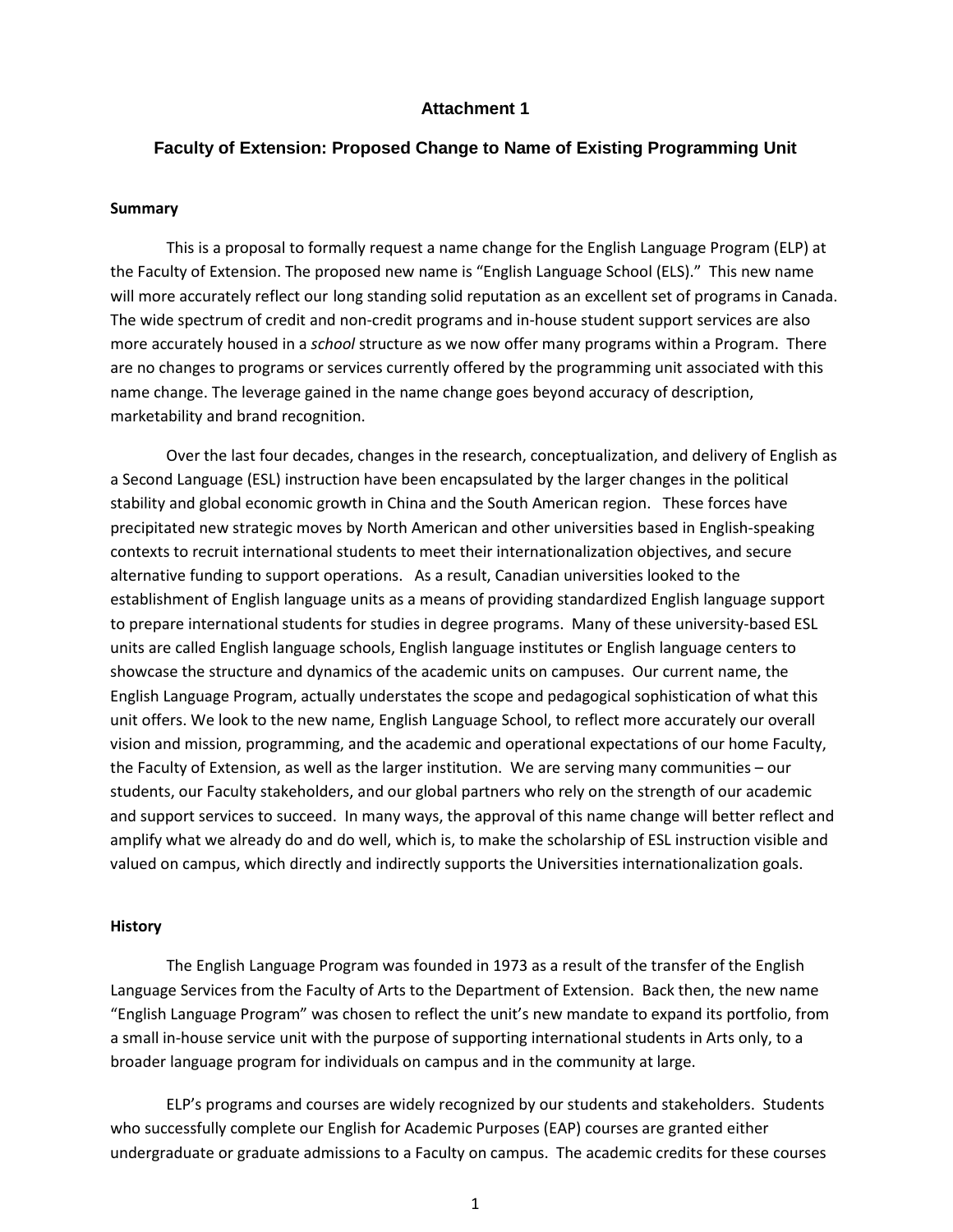are counted towards their undergraduate degree graduation in the Faculty of Arts and the Faculty of Science. The academic rigour of ELP now is significantly different from what prevailed 42 years ago when the program's instructional mandate was,

> *"… Instruction will be largely informal, each student having ample opportunity for participation and individual attention. Work on pronunciation and idiom drills will be done in a Language Laboratory*."

#### **Current State**

The ELP offers a number of ESL courses that are scheduled over six academic terms a year on a regular basis. In 2014, our student registration count totaled 4,619. With no base funding, our operation relies totally on tuition revenues. Our mission is driven by our central academic goal, which is to enable students to develop the academic English and communicative skills necessary to function efficiently, effectively, and independently in academic, professional and social settings. We play a key role in many campus-wide international initiatives that have evolved into solid programs, such as the Bridging Program (BP) and the Visiting Student Certificate Program (VSCP).

Our flagship programs include:

- **Intensive Day Program** (IDP) non-credit ESL Program with seven levels of proficiency. Each level is comprised of 136 contact hours of instruction.
- **English for Academic Purpose Program** (EAP) Credit EAP Program with 3 levels of proficiency. Each course is comprised of 132 contact hrs of instruction.
- **English Language & Cultural Seminar Program** (ELCS) Non-credit ESL Seminars that are customized for university cohorts or government groups from overseas. The contact hours of these projects varies from 40 hrs to six months.
- **Evening Program** Non-credit ESL skills-based series of courses in areas such as Conversation, Writing, and Pronunciation.
- **Teaching in English** (TIE) Professional development for international teachers or university faculty members who want to use English as the language of instruction to deliver their courses.
- **TEFL Program –** A new program in "Teaching English as a Foreign Language (TEFL)" is in the process of being proposed as a collaborative business venture between the Faculty of Education and the Faculty of Extension.

Our in-house Student Services include:

- **Homestay Program** provides housing options to students who prefer living in a family setting.
- **Testing Services** SPEAK Test, UA English Language Assessment, iBT TOEFL are offered year round.
- **Language strategy advising** offers to students in IDP or EAP.
- **UAlberta Health Insurance Plan –** a customized medical insurance plan that is offered to students who do not have Alberta Health Care coverage.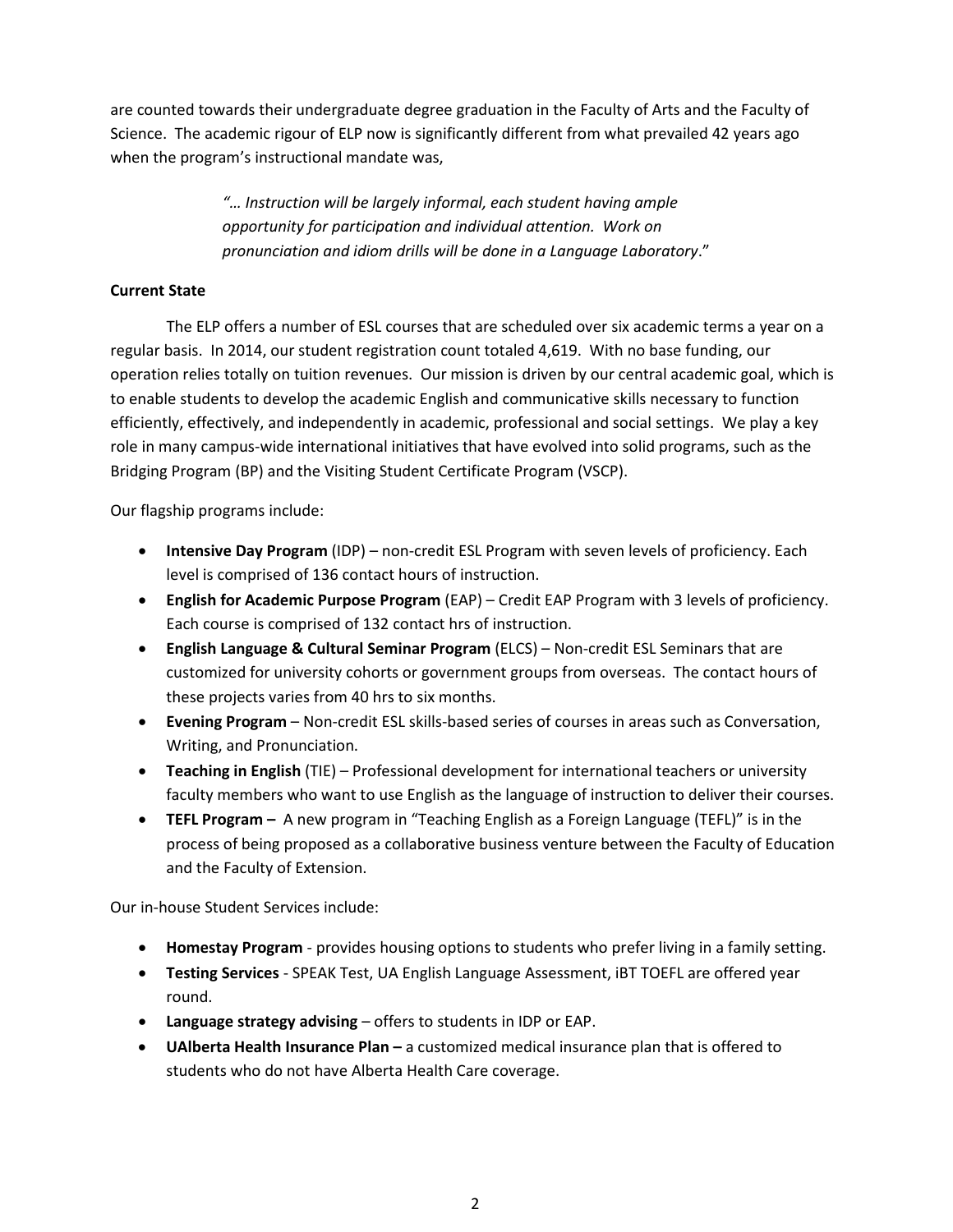#### **Conclusion**

We believe a name change to English Language School will result in marketability advantages, accuracy and clarity in the sophistication of programming delivered. In addition, it is important to create a structure that clearly describes the significant growth that our programs have achieved over the years.

Below is a summary of the dimension of programs offered and the student registrations over the last 25 years.

|      | <b>Student</b>       |                                                                |                       |
|------|----------------------|----------------------------------------------------------------|-----------------------|
| Year | <b>Registrations</b> | Programs                                                       | <b>Teaching Terms</b> |
| 1990 | 1,618                | IDP, Evening Program                                           |                       |
| 2000 | 2,474                | IDP, EAP, ELCS, Evening Program                                | 4                     |
| 2005 | 2,630                | IDP, EAP, BP, ELCS, Evening Program                            | $6+$                  |
| 2010 | 3,229                | IDP, EAP, BP, ELCS, PD for Teachers,<br><b>Evening Program</b> | $6+$                  |
| 2015 | 4,619                | IDP, EAP, BP, ELCS, TIE, Evening Program                       | 6+                    |

We believe that the timing is right for a name change that will give prospective students and business partners a more positive first impression of the array of our programs and courses. Looking ahead to 2018, we are confident that our mission will remain true to the structure of a School when we celebrate our 45<sup>th</sup> Anniversary as a successful set of programs on campus.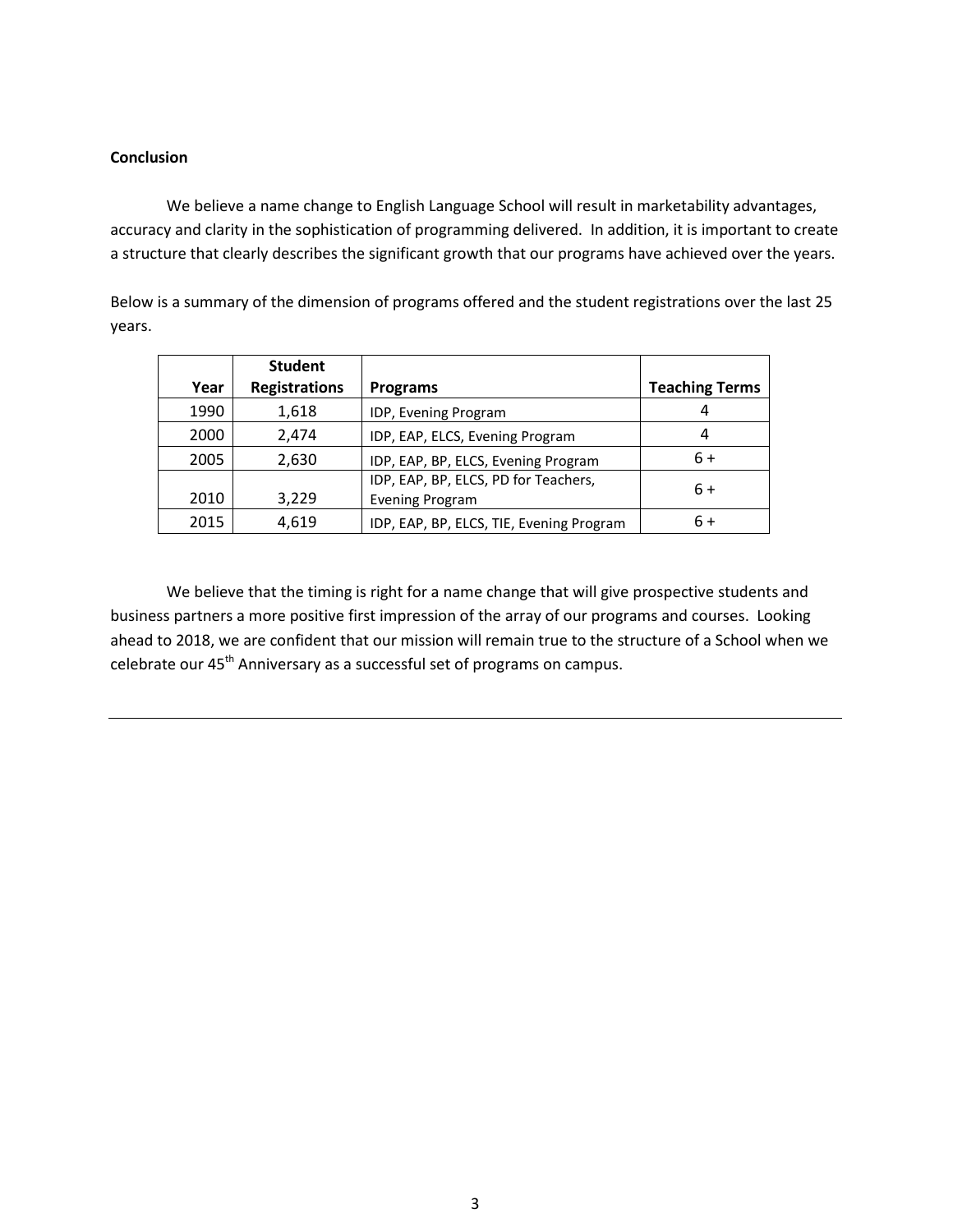

#### **OUTLINE OF ISSUE**

#### Agenda Title: **Proposal for a Co-Tutelle (Dual) Doctoral Degree Graduate Program, University of Alberta (Faculty of Graduate Studies and Research and Faculty of Science) and Universiti Putra Malaysia (UPM)**

Motion: THAT the GFC Academic Planning Committee approve, under delegated authority from General Faculties Council, the proposal for a Co-Tutelle (Dual) Doctoral Degree Graduate Program between the Faculty of Graduate Studies and Research and the Faculty of Science, University of Alberta, and Universiti Putra Malaysia (UPM), as set forth in Attachment 1, to take effect upon final approval.

#### **Item**

| <b>Action Requested</b> | $\boxtimes$ Approval Recommendation Discussion/Advice Information        |
|-------------------------|--------------------------------------------------------------------------|
| Proposed by             | Faculty of Graduate Studies and Research (FGSR) and Faculty of           |
|                         | Science                                                                  |
| <b>Presenters</b>       | Mazi Shirvani, Vice-Provost and Dean, Faculty of Graduate Studies and    |
|                         | Research (FGSR)                                                          |
|                         | Arturo Sanchez-Azofeifa, Associate Dean (International and Graduate)     |
|                         | Studies) Faculty of Science.                                             |
| Subject                 | Co-Tutelle (Dual) Doctoral Degree Graduate Program between the           |
|                         | University of Alberta's Faculty of Science and Universiti Putra Malaysia |
|                         | (UPM)                                                                    |

#### **Details**

| Responsibility                  | Provost and Vice-President (Academic)                                         |
|---------------------------------|-------------------------------------------------------------------------------|
| The Purpose of the Proposal is  | For the University of Alberta's Faculty of Science to offer a Co-Tutelle      |
| (please be specific)            | (Dual) Doctoral Degree Graduate Program through an agreement with             |
|                                 | Universiti Putra Malaysia (UPM).                                              |
| The Impact of the Proposal is   | To contribute to the internationalization of graduate degree programs in      |
|                                 | Science through collaboration with Universiti Putra Malaysia (UPM) and        |
|                                 | to recruit strong graduate students.                                          |
| Replaces/Revises (eg, policies, | N/A                                                                           |
| resolutions)                    |                                                                               |
| Timeline/Implementation Date    | Upon final approval.                                                          |
| <b>Estimated Cost</b>           | N/A                                                                           |
| Sources of Funding              | N/A                                                                           |
| <b>Notes</b>                    | This proposal was considered, and tabled, by the Academic Planning            |
|                                 | Committee (APC) on February 25, 2015. The minutes record the                  |
|                                 | following discussion: "members expressed a number of comments and             |
|                                 | questions, including, but not limited to: the reasons behind this proposal,   |
|                                 | in relation to this specific institution; whether this dual degree program is |
|                                 | open to other students, outside of the Faculty of Science and FGSR;           |
|                                 | clarification surrounding governance processes in relation to a broad         |
|                                 | application of this proposal; clarification about the benefits of this        |
|                                 | program to the University of Alberta; whether similar dual degree             |
|                                 | programs have demonstrated tangible benefits to the University of             |
|                                 | Alberta; a suggestion to Table this item, pending the availability of the     |
|                                 | original presenters; a request for more specificity within the proposal;      |
|                                 | concern with the provision within the proposal mandating that                 |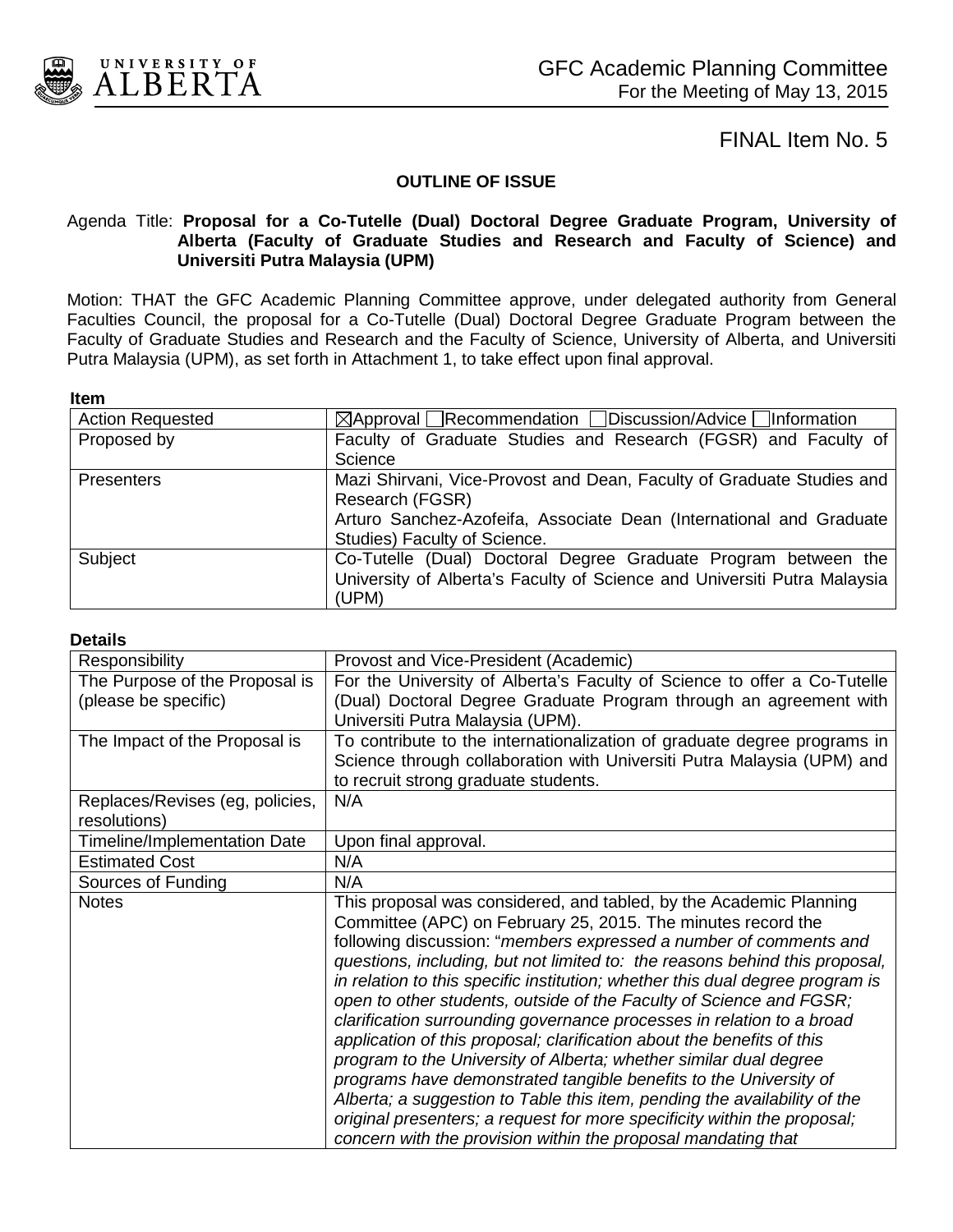

| supervisors would be required to pay for additional courses at the<br>University of Alberta; clarification surrounding how research support is<br>determined within this program; whether there are English language<br>proficiency requirements as part of this program; that there were several,<br>similar questions about this proposal raised at FGSR Council and that |
|-----------------------------------------------------------------------------------------------------------------------------------------------------------------------------------------------------------------------------------------------------------------------------------------------------------------------------------------------------------------------------|
| adequate answers were not provided at that time."                                                                                                                                                                                                                                                                                                                           |

#### **Alignment/Compliance**

| <b>Alignment with Guiding</b>                                                                                        | Dare to Discover. Through the 'Connecting Communities' cornerstone,                                                                                                                                                                                                                                                                                                                                                 |
|----------------------------------------------------------------------------------------------------------------------|---------------------------------------------------------------------------------------------------------------------------------------------------------------------------------------------------------------------------------------------------------------------------------------------------------------------------------------------------------------------------------------------------------------------|
| <b>Documents</b>                                                                                                     | enhances relationships with an international partner thereby enriching the<br>educational environment; Dare to Deliver's engaging communities near<br>and far: "Increase the number, attractiveness and affordability of genuine<br>semesters<br>abroad,<br>bilateral<br>joint<br>programs,<br>exchange<br>programsSupport new academic programs with a global perspective."                                        |
|                                                                                                                      | Dare to Deliver, under Connecting Communities, " creating international<br>opportunities for University of Alberta students [and ] collaborating<br>internally and with our partners around the world to create more Co-<br>Tutelle (Dual) and joint-degrees for both graduate and undergraduate<br>students"                                                                                                       |
| Compliance with Legislation,<br>Policy and/or Procedure<br>Relevant to the Proposal<br>(please guote legislation and | 1. Post-Secondary Learning Act (PSLA): The PSLA gives GFC<br>responsibility, subject to the authority of the Board of Governors, over<br>academic affairs (Section 26(1)).                                                                                                                                                                                                                                          |
| include identifying section<br>numbers)                                                                              | 2. PSLA: GFC may make recommendations to the Board of Governors<br>on a number of matters including the budget and academic planning<br>(Section 26(1)(o)). GFC delegates its power to recommend to the Board<br>on the budget and on new or revised academic programs to the GFC<br>Academic Planning Committee (APC).                                                                                             |
|                                                                                                                      | 3. PSLA: The PSLA gives Faculty Councils power to "provide for the<br>admission of students to the faculty" $(29(1)(c))$ .                                                                                                                                                                                                                                                                                          |
|                                                                                                                      | 4. PSLA: The PSLA gives Faculty Councils the authority to "determine<br>the programs of study for which the faculty is established" (Section<br>29(1)(a)); to "provide for the admission of students to the faculty" (Section<br>$29(1)(c)$ ; and to "determine the conditions under which a student must<br>withdraw from or may continue the student's program of studies in a<br>faculty" (Section $29(1)(d)$ ). |
|                                                                                                                      | 5. UAPPOL Shared Credentials Policy is available for review at:<br>https://www.conman.ualberta.ca/stellent/groups/public/@academic/docu<br>ments/policy/pp cmp 071730.hcsp                                                                                                                                                                                                                                          |
|                                                                                                                      | 6. UAPPOL Overlapping Programs Proposal Procedure is available<br>for review at:<br>https://www.conman.ualberta.ca/stellent/groups/public/@academic/docu<br>ments/procedure/pp_cmp_071731.hcsp                                                                                                                                                                                                                      |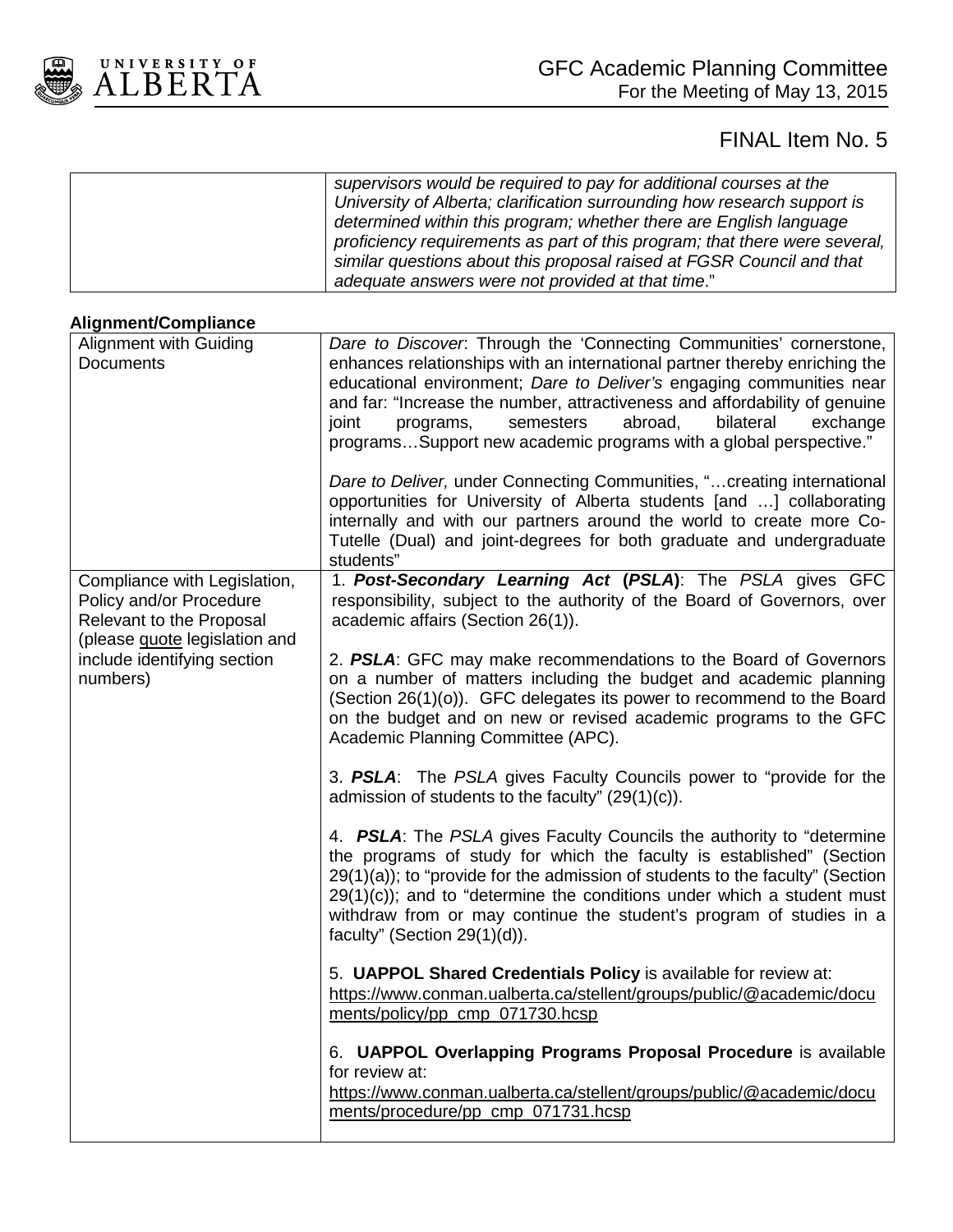

| 7. GFC APC's Terms of Reference (Mandate): GFC delegated the<br>following to GFC APC, the Provost and Vice-President (Academic) and<br>the Dean of FGSR:                                                                                                                                                                                                                                    |
|---------------------------------------------------------------------------------------------------------------------------------------------------------------------------------------------------------------------------------------------------------------------------------------------------------------------------------------------------------------------------------------------|
| "Existing Undergraduate and Graduate Programs:<br>- Extension and/or Substantive Revision of Existing Programs<br>- Revisions to or Extension of Existing Degree Designations                                                                                                                                                                                                               |
| All proposals for major changes to existing undergraduate and graduate<br>programs (eg, new degree designation, new curriculum) shall be<br>submitted to the Provost and Vice-President (Academic).<br>$\left[\ldots\right]$                                                                                                                                                                |
| The Provost and Vice-President (Academic), after consultation with<br>relevant Offices, committees or advisors[,] will place the proposal before<br>APC. APC has the final authority to approve such proposals unless, in<br>the opinion of the Provost and Vice-President (Academic), the proposal<br>should be forwarded to GFC with an attendant recommendation from<br>APC. []" (3.13.) |
| 8. PSLA: "The Campus Alberta Quality Council may inquire into and<br>review any matter relating to a proposal to offer a program of study<br>leading to the granting of an applied, baccalaureate, master's or doctoral<br>degree other than a degree in divinity." (Section 109(1))                                                                                                        |

#### **Routing** (Include meeting dates)

| <b>Consultative Route</b>      | Cathy Anne Pachnowski, Information and Privacy Office; Tom Hidson,       |
|--------------------------------|--------------------------------------------------------------------------|
| (parties who have seen the     | Assistant Registrar, Office of the Registrar; and University of Alberta  |
| proposal and in what capacity) | International (UAI); Office of the Vice-President (Academic) and Provost |
| Approval Route (Governance)    | <b>Faculty of Science Council;</b>                                       |
| (including meeting dates)      | Council of the Faculty of Graduate Studies and Research (November 26,    |
|                                | $2015$ - approved;                                                       |
|                                | GFC Academic Planning Committee (May 13, 2015) – for final approval      |
| <b>Final Approver</b>          | <b>GFC Academic Planning Committee</b>                                   |

#### Attachments:

Attachment 1 (pages 1 – 11): Agreement Pursuant to the Memorandum of Understanding (MoU) for a Co-Tutelle (Dual) Doctoral Degree Graduate Program Between the University of Alberta's Faculty of Science and Universiti Putra Malaysia (UPM)

Prepared by Janice Hurlburt, Functional Analyst, Faculty of Graduate Studies and Research, janice.hurlburt@ualberta.ca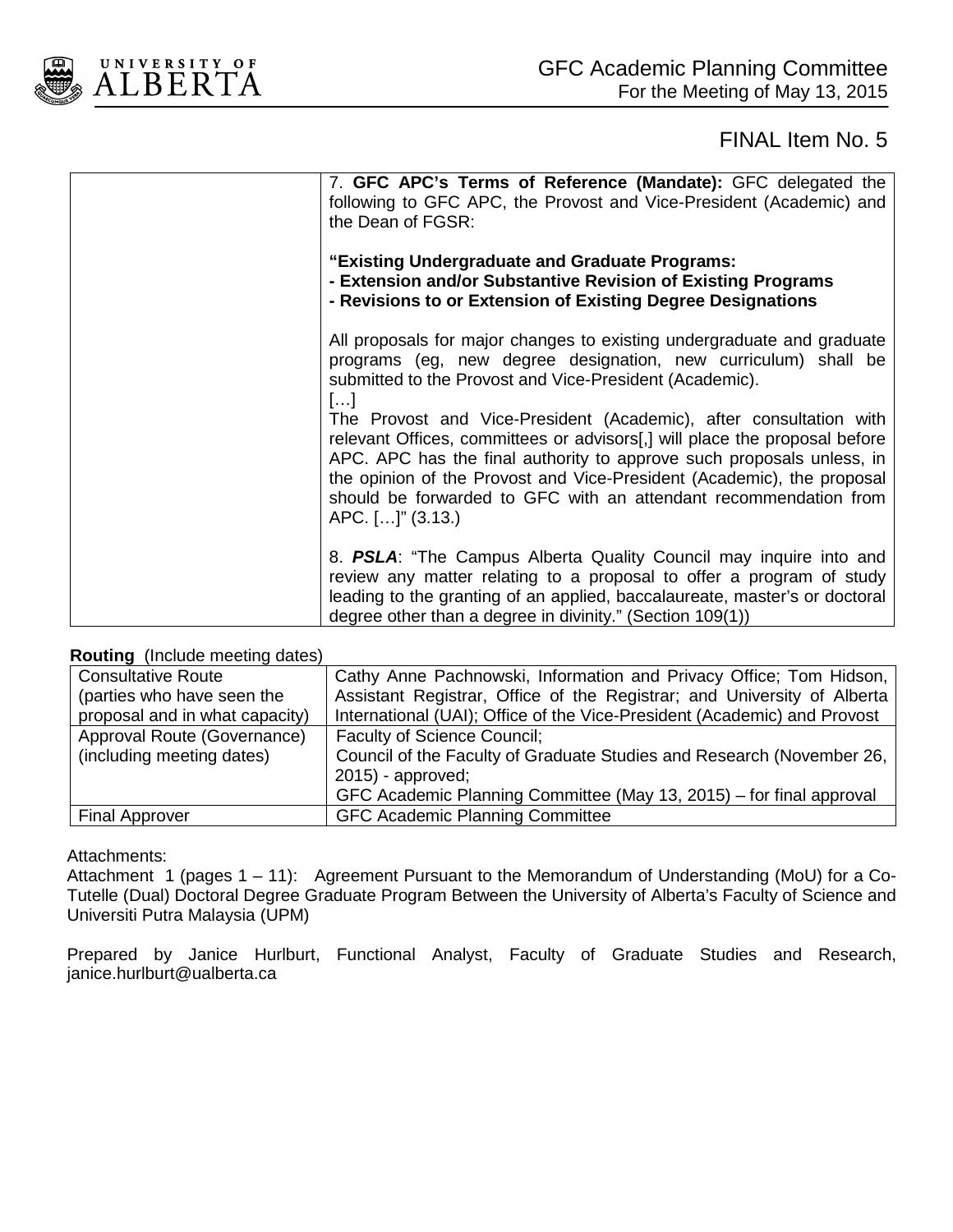#### **MEMORANDUM OF AGREEMENT FOR A COTUTELLE DOCTORAL DEGREE (PhD) PROGRAM**

# **BETWEEN UNIVERSITI PUTRA MALAYSIA Located in Serdang, Selangor, Malaysia ("UPM") AND THE GOVERNORS OF THE UNIVERSITY OF ALBERTA AS REPRESENTED BY THE FACULTY OF SCIENCE Located in Edmonton, Alberta, Canada ("UAlberta")**

Collectively referred to as the "Parties"

#### **WHEREAS:**

- A. The Parties to this Agreement have entered into a memorandum of understanding (the "MoU") on May 29, 2013, that contemplates various forms of academic cooperation; and
- B. The Parties wish to formalize the terms under which doctoral students from either Party may pursue a Co-Tutelle Program.

**NOW THEREFORE** in consideration of the above and other good and valuable consideration, the Parties agree as follows:

#### **1. DEFINITIONS**

- 1.1. In the Agreement:
	- a) "Co-Tutelle Program" means the program of study under which students may obtain a dual doctoral degree (PhD) from UAlberta and UPM as defined in this Agreement.
	- b) "Co-Tutelle Students" mean those students who are participating in the Co-Tutelle Program.
	- c) "Home Institution" means the institution where the student was originally admitted to the doctoral program.
	- d) "Second Institution" means the institution which is not the Co-Tutelle Student's Home Institution.

#### **2. COMING INTO FORCE, TERMINATION, AND AMENDMENTS**

2.1. This Agreement shall come into force and effect from the date on which the last Party endorses the Agreement, and shall continue in effect for a period of FIVE (5)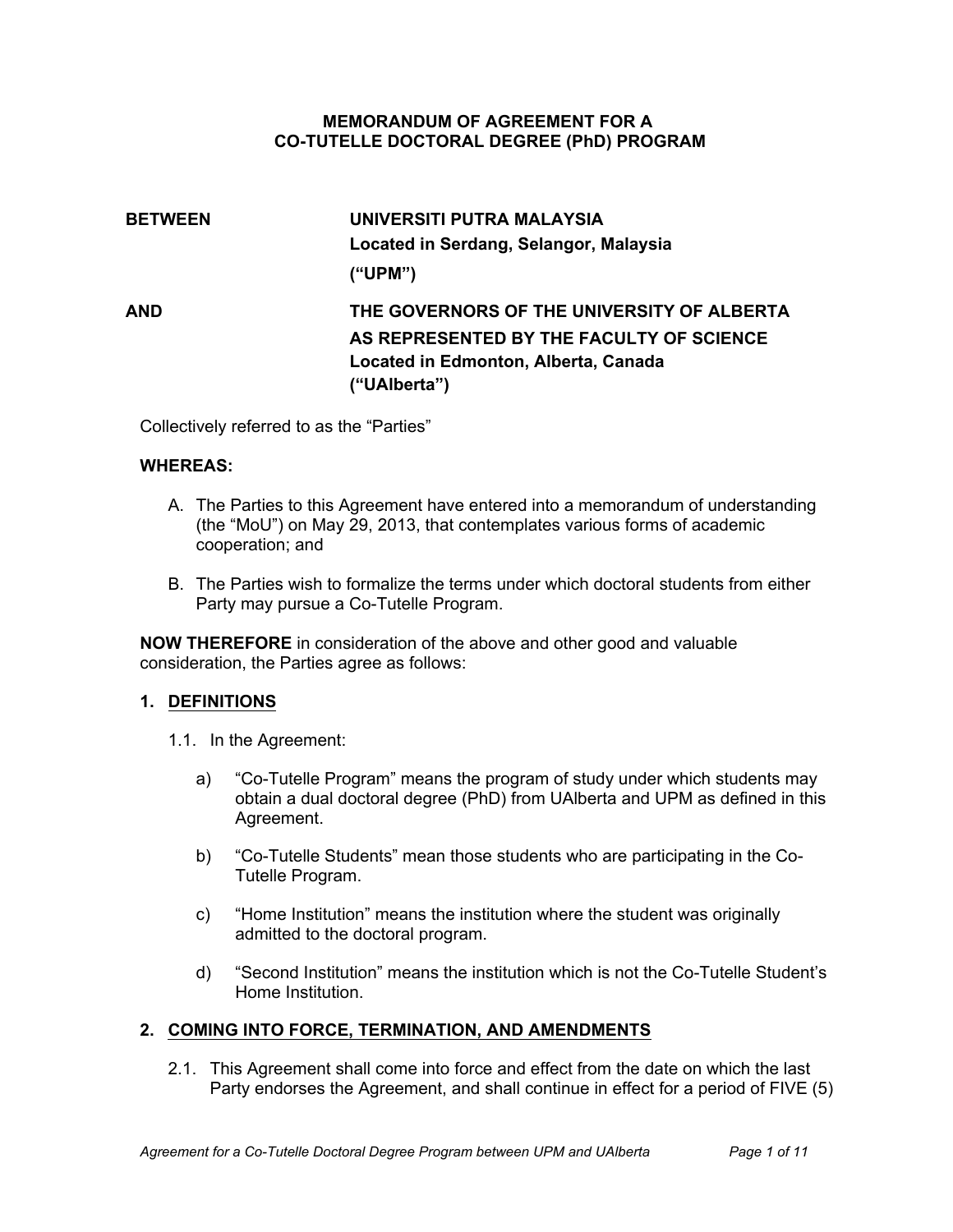years unless terminated in accordance with the terms of the Agreement (the "Term").

- 2.2. Either Party may terminate the Agreement on TWELVE (12) months written notice to the other Party. Upon receipt of such notice, no additional Students will be admitted to the Co-Tutelle Program. Students already in the Co-Tutelle Program will be given reasonable time to complete their studies.
- 2.3. The Agreement may be amended or extended by the mutual written consent of the Parties.

#### **3. LIAISON OFFICERS**

- 3.1. Each Party shall designate liaison officers ("Liaison Officer") who will be responsible for coordinating the specific aspects of the Co-Tutelle Program as well as advising and assisting Co-Tutelle Students.
- 3.2. The designated Liaison Officers for the Agreement are:

| For UPM - Academic Administration<br>Professor Dr. Bujang Kim Huat<br>Dean, School of Graduate Studies | For UAIberta - Academic Administration<br>Dr. Arturo Sanchez-Azofeifa<br>Associate Dean (International and Graduate |
|--------------------------------------------------------------------------------------------------------|---------------------------------------------------------------------------------------------------------------------|
| 43400 UPM Serdang<br>Selangor, MALAYSIA                                                                | Studies)<br>6-189 Centennial Centre for Interdisciplinary                                                           |
| : 603-89464201<br>Tel                                                                                  | Science                                                                                                             |
| Fax: 603-89464232                                                                                      | <b>Faculty of Science</b>                                                                                           |
| E-mail: $dean.sgs@upm.my$                                                                              | University of Alberta                                                                                               |
|                                                                                                        | Edmonton, Alberta                                                                                                   |
|                                                                                                        | Canada T6G 2E9                                                                                                      |
|                                                                                                        | Telephone: +1-780-492-9401                                                                                          |
|                                                                                                        | Fax: +1-780-492-7033                                                                                                |
|                                                                                                        | E-mail: arturo.sanchez@ualberta.ca                                                                                  |
|                                                                                                        |                                                                                                                     |

- 3.3. All notices sent pursuant to this Agreement shall be sent to the abovementioned Liaison Officers. The Parties agree that either party may change its designated Liaison Officer by notifying the other Party in writing of such change.
- 3.4. Any notice to be given by either Party pursuant to this Agreement shall be in writing and may be delivered by commercial courier, registered mail (unless a postal strike or other disruption is currently in place), facsimile machine, or email to the relevant Liaison Officer using the contact information set out above (or such other contact information as notified by a Party by written notice given in accordance with this clause).
- 3.5. If a Party receives a message that a notice sent to an e-mail address is undeliverable or that the Liaison Officer is out of the office, or if the Party has any other reason to believe that the delivery of a notice was ineffective, then the Party will send the notice using a different method.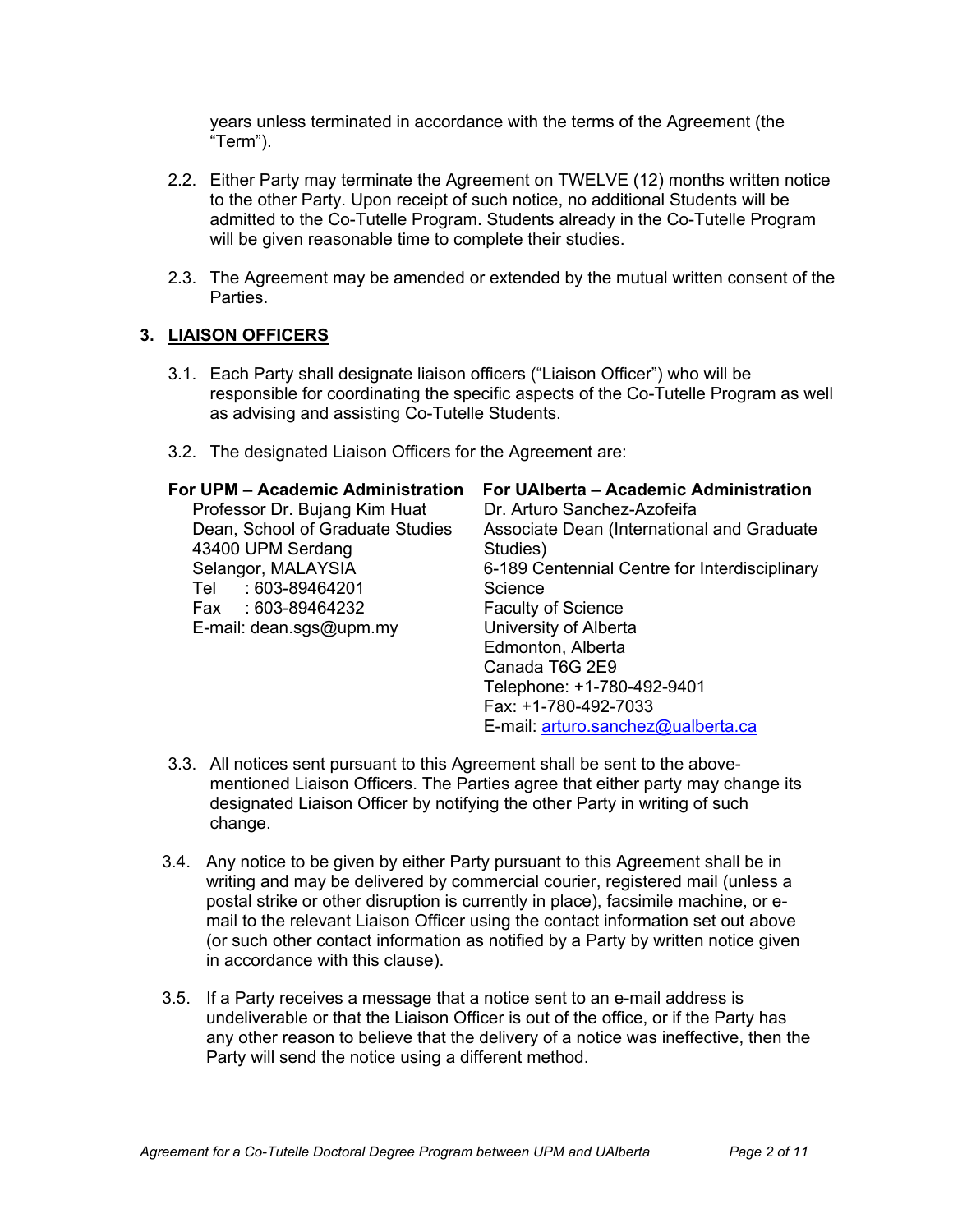#### **4. APPLICATION, SELECTION AND ADMISSION OF STUDENTS FOR THE CO-TUTELLE PROGRAM**

- 4.1. A student wishing to enter into the Co-Tutelle Program must first formally apply for entrance into a doctoral degree (PhD) program at their Home Institution. The Home Institution, in its sole discretion, will determine whether to admit a student into its program. Such admission will be based on the Home Institution's internal admission policies and procedures.
- 4.2. Upon being admitted to doctoral degree (PhD) studies at their Home Institution, the potential Co-Tutelle Student must fill out the relevant application form (Appendix A) and present it to his/her Home Institution. If the Home Institution agrees, the form will be forwarded to the Second Institution, which will, within THIRTY (30) days, inform the Home Institution of whether the student will be admitted to the Co-Tutelle program.
- 4.3. The Second Institution will determine whether to admit the student to the Co-Tutelle Program in its sole discretion.
- 4.4. The maximum number of Co-Tutelle Students a Second Institution can admit from the Home Institution may vary from year to year. The Second Institution will be advised in writing of such a maximum.

#### **5. COTUTELLE PROGRAM REQUIREMENTS AND ADMINISTRATION**

- 5.1. The Parties will provide an orientation as well as ongoing advice and support to the Co-Tutelle Students.
- 5.2. The Parties agree that Co-Tutelle Students shall satisfy the coursework requirements of both institutions as follows:
	- a. All courses and exams (e.g. the candidacy exam and thesis defence) are to be completed at the Co-Tutelle Student's Home Institution.
	- b. No additional courses will be necessary at UAlberta unless the Co-Tutelle Student or the supervisor at UAlberta decides otherwise.
	- c. UPM's programs with thesis are generally by research only unless otherwise specified on the advice of the supervisory committee in view of the Student's academic background.
	- d. In accordance with UAlberta policy, every Co-Tutelle Student must complete all of their program requirements, with the exception of the thesis, within three years of being admitted to the doctoral program.
- 5.3. Every Co-Tutelle Student must only have one (1) supervisory committee.

In accordance with University of Alberta policy, every Co-Tutelle Student must have a Supervisory Committee ("UAlberta Committee") of at least three (3)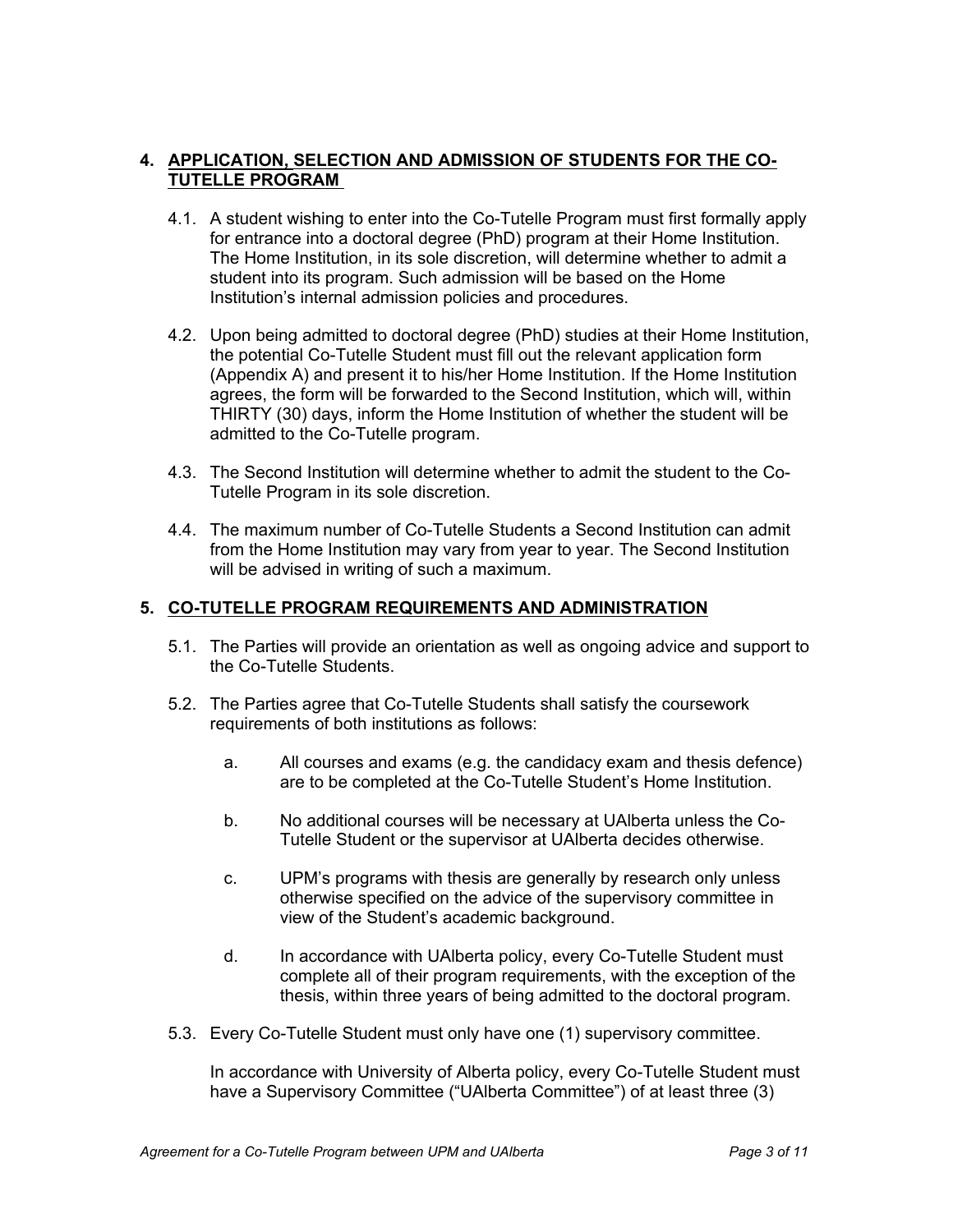members, which includes all the dissertation supervisors. This Committee is to be established within the first six (6) months of the Student's entry into the Co-Tutelle Program.

UPM also requires a minimum of three (3) members of a Supervisory Committee ("UPM Committee") for every Student in the doctoral degree (PhD) program. For Co-Tutelle Students, the committee will include member/s from UAlberta, including all the dissertation supervisors.

5.4. In accordance with UAIberta policy, every Co-Tutelle Student must pass a doctoral Candidacy Examination before they can proceed to final thesis defense.

UPM requires all doctoral degree (PhD) candidates to take and pass the Comprehensive Examination not later than Semester 5.

- 5.5. In accordance with UAIberta policy, every Co-Tutelle Student must successfully prepare and defend a thesis before an examining committee that is set up in accordance with the relevant policies of both institutions unless otherwise stated in this Agreement.
- 5.6. In accordance with UAlberta policy, every Co-Tutelle Student at UAlberta must meet UAlberta's ethics and academic integrity training requirements set by the UAlberta Faculty of Graduate Studies and Research. Further information regarding those requirements can be found here: [www.gradstudies.ualberta.ca/current-students/acad](http://www.gradstudies.ualberta.ca/degreesuperv/ethics/)emic-requirements/ethics. Additionally, Co-Tutelle Students must follow all UAIberta policies and procedures relating to research involving either human participants or animals.
- 5.7. All students while at UPM must comply with the UPM Graduate Studies Rules, unless otherwise stated.
- 5.8. Only one (1) thesis shall be submitted for defence and it shall be submitted at the Co-Tutelle Student's Home Institution. The parties will follow the rules of the institution where the thesis is submitted.
- 5.9. UPM requires a minimum residential requirement of only 2 semesters (1 year) for collaborative programs, unless otherwise stated. At UAlberta, the minimum residency period is six (6) months.
- 5.10. At the end of each academic year, the supervisory committee will review the Student's progress. The supervisory committee may recommend to the Parties that the Student be removed from the Co-Tutelle Program. If removed from the Program, the Student will return to his/her doctoral studies at the Home Institution, and will receive appropriate credit for work done at the Second Institution while in the Co-Tutelle Program.

UPM requires all students to submit their progress report online at the end of every semester whether they are at the Home Institution or at the Second Institution.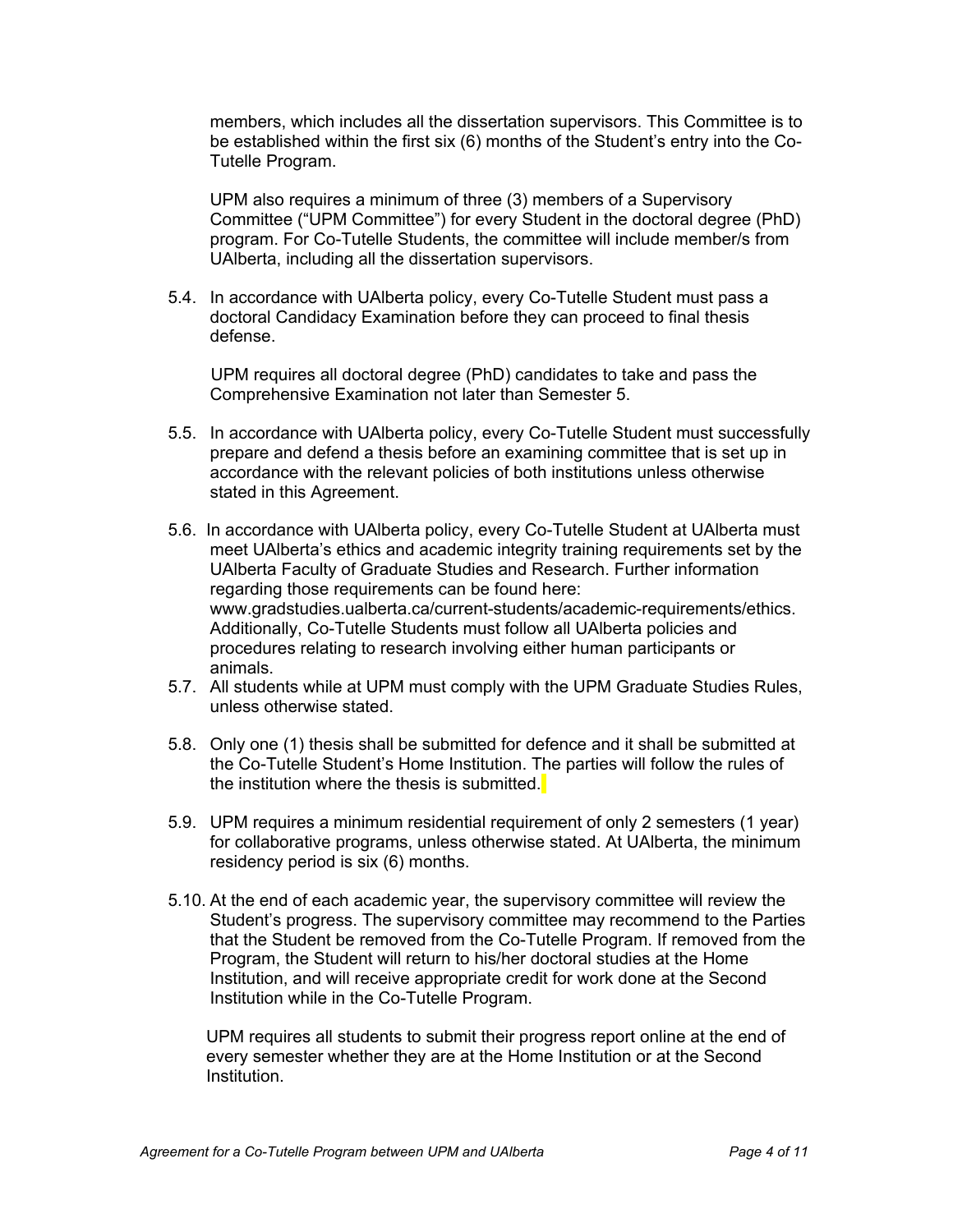- 5.11. Either Party may, at its sole discretion, require a Co-Tutelle Student to withdraw from the Co-Tutelle Program. If required to withdraw from the Co-Tutelle Program, the student will return to his/her doctoral studies at the Home Institution and will receive appropriate credit for work done at the Second Institution while in the Co-Tutelle Program.
- 5.12. The Student may withdraw, at any time, from the Co-Tutelle Program, and return to his/her doctoral studies at the Home Institution. The Student will receive appropriate credit for work done at the Second Institution while in the Co-Tutelle Program.
- 5.13. Upon successful completion of the doctoral degree requirements of both Parties, each Institution will confer on the Student the doctoral degree (PhD) of that Institution.
- 5.14. The Parties will review the CoTutelle Program every three (3) years.

### **6. FEES AND FINANCIAL MATTERS**

- 6.1. CoTutelle Students shall pay student tuition and fees to the institution at which they are resident at any given time, at the rate published at the time of registration. At UAlberta, Students who are not Canadian citizens or Permanent Residents of Canada are required to pay at the rates for international students. Fees are subject to change without notice.
	- a. Co-Tutelle Students from UAIberta resident at UPM must maintain minimal registration at UAlberta in order to remain in good standing at UAlberta and shall be responsible for any associated costs and vice versa.
	- b. The three-year program fees payment requirement for doctoral degree students outlined in UAlberta's Calendar in the "Minimum Units of Course Weight Registration Requirements" section is hereby waived for Co-Tutelle Students whose Home Institution is UPM.
	- c. For Co-Tutelle Students whose Home Institution is UPM, the host supervisor at UAlberta will cover the registration costs for required courses at UAlberta.
	- 6.2. Co-Tutelle Students shall have sufficient personal funds to cover any and all expenses not covered by the Second Institution as detailed in this Agreement. Such expenses include, but are not limited to:
		- a. Tuition and fees, as per section 6.1 above;
		- b. Cost of living (including rent, food and health care costs);
		- c. Recreation;
		- d. Travel and transportation, including travel insurance;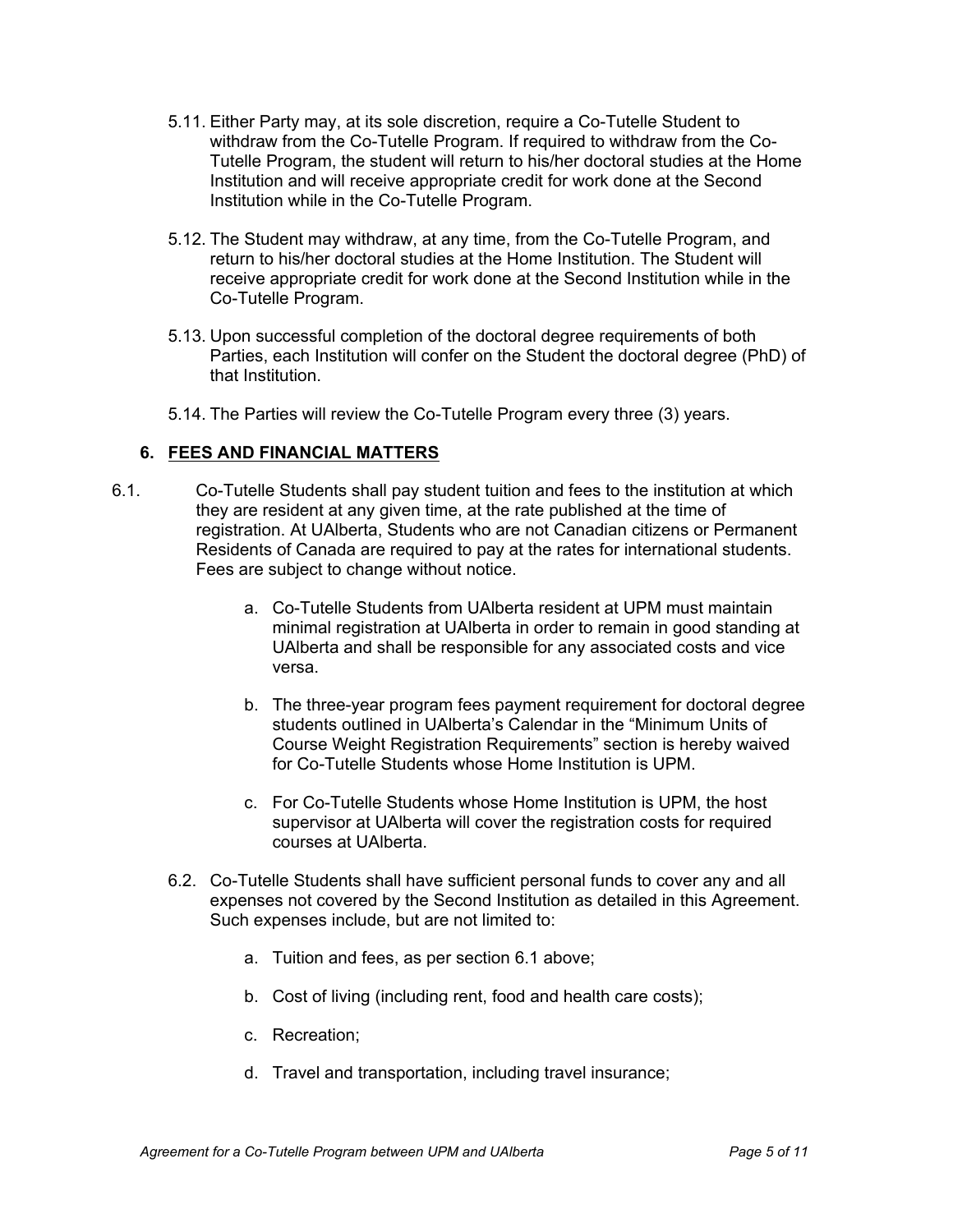- e. Text books and school supplies;<br>f. All necessary visas; and
- 
- e. Text books and school supplies;<br>f. All necessary visas; and<br>g. And any other expenses not specifically noted. e. Text books and school supplies;<br>f. All necessary visas; and<br>g. And any other expenses not specifically noted.

### **7. HOUSING**

7.1. Each Second Institution shall endeavour to provide information to students regarding housing options, the cost of which shall be paid by the student.

#### **8. REGULATIONS GOVERNING STUDENTS**

- 8.1. Students shall be bound by all the rules, regulations and codes of conduct of the UAlberta and the laws of Canada while registered at UAlberta.
- 8.2. Students shall be bound by all the rules, regulations and codes of conduct of the UAI<br>be a Second Institution shall endeavour to provide information to students<br>regarding housing options, the cost of which shall be pa the UPM and the laws of Malaysia while at UPM.

#### **9. GENERAL CLAUSES**

#### 9.1. INTELLECTUAL PROPERTY

Without limiting the generality of section 8 ("Regulations Governing Students"), the following guidelines and policies related to intellectual property and copyright of the Parties which may be amended from time to time, shall apply to Co-Tutelle Students: TrectedToAL PNOPERTT.<br>
Tribout limiting the generality of section 8 ("Regulations Governing Students"),<br>
throut limiting divelines and policies related to intellectual property and<br>
Co-Tutelle Students:<br>
a. Patent Policy

- a. Patent Policy as set out in https://policiesonline.ualberta.ca/policiesprocedures/policies/patentpolicy.pdf; where the Parties which may be amended from time to time, shall apply<br>Co-Tutelle Students:<br>a. Patent Policy as set out in<br>thtps://policiesonline.ualberta.ca/policiesprocedures/policies/patent-<br>policy.pdf;<br>b. Graduate Progr
- b. Graduate Program Manual as set out in www.gradstudies.ualberta.ca/about/
- graduate-program-manual; and<br>General Faculties Council (GFC) Policy 120.7 as set out in
- referred to at http://www.tncpi.upm.edu.my/dokumen/92272\_kaedahupmbi.pdf
- e.The tri-Toncy as set out in<br>
https://policiesonline.ualberta.ca/policiesprocedures/policies/patent-<br>
policy.pdf;<br>
b. Graduate Program Manual as set out in<br>
www.gradstudies.ualberta.ca/about/<br>
graduate-program-manual; an be referred to at http://www.sgs.upm.edu.my/dokumen/SKPSI1\_Peraturan\_Pengajian Siswazah 2003 Rev 2012-2013.pdf
- 9.2. ACCESS TO INFORMATION AND PRIVACY LEGISLATION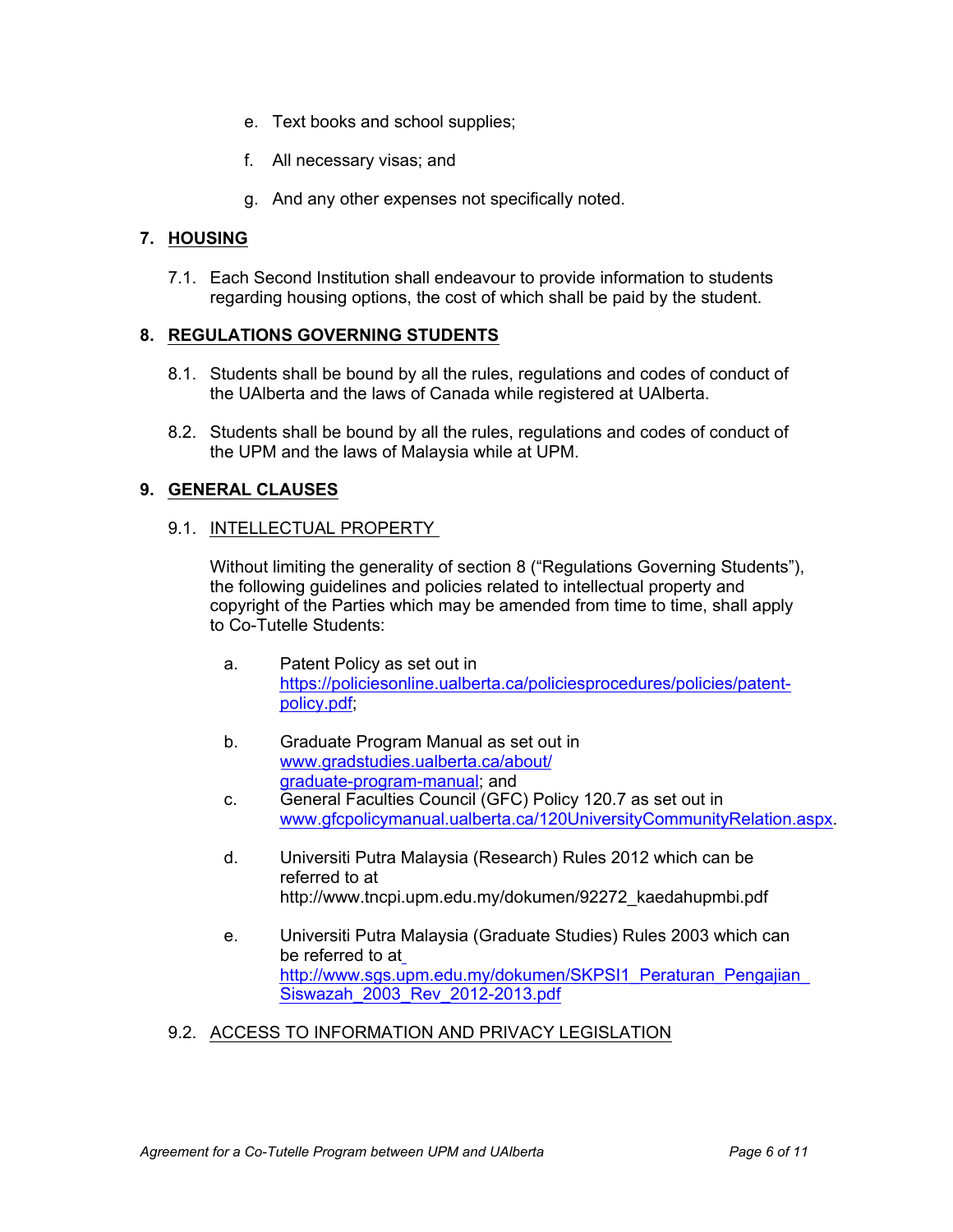The parties acknowledge that UAlberta is a public body subject to the *Freedom of Information and Protection of Privacy Act* (Alberta) ("FOIP"), as amended. For further information about FOIP see [www.ipo.ualberta.ca](http://www.ipo.ualberta.ca).

The parties also acknowledge that UPM is a statutory body subject to the Personal Data Protection Act (2010) which can be referred to at [http://www.kkmm.gov.my/akta\\_kpkk/Personal\\_Data\\_Protection\\_Act\\_2010.pdf](http://www.kkmm.gov.my/akta_kpkk/Personal_Data_Protection_Act_2010.pdf).

### 9.3. CONFIDENTIALITY

Each Party who receives any information from the other marked "Confidential" (the "Confidential Information"), will take reasonable steps to protect its confidentiality, will not disclose to any third party such Confidential Information without the prior written consent of the other party, and will only use such Confidential Information for the purposes contemplated in this Agreement. For the purposes of this Agreement, Confidential Information shall not include information that is or becomes part of the public domain through no act of the receiving party, that was in the receiving party's possession before receipt from the disclosing party, that was rightfully received by the receiving party from a third party without a duty of confidentiality, or information that is required to be disclosed under any applicable law or by order of a court.

### 9.4. DISPUTE RESOLUTION

Parties shall exert their best efforts to resolve amicably any problems, issues and disputes arising from this Agreement.

The Parties hereby attorn to the exclusive jurisdiction of the courts of Malaysia for the resolution of any and all disputes, controversies or claims arising out of, in connection with, or relating to this Agreement, which are brought against UPM as the defendant.

The Parties hereby attorn to the exclusive jurisdiction of the courts of the Province of Alberta for the resolution of any and all disputes, controversies or claims arising out of, in connection with, or relating to this Agreement, which are brought against UAlberta as the defendant.

#### 9.5. LIABILITY AND INDEMNIFICATION

Each Party shall:

a. be liable to the other Party for; and

b. indemnify and hold harmless the other party from and against; any and all liabilities, damages, costs, claims, suits or actions (whether in relation to third parties or direct liabilities, damages or costs, including reasonable solicitor and his own client costs) resulting from any injury to persons, damage to property, or claims made by students, occasioned by or as a result of the negligent acts, wilful misconduct or breach of obligations assumed under this contract by their employees, officers, agents and contractors.

#### 9.6. SURVIVAL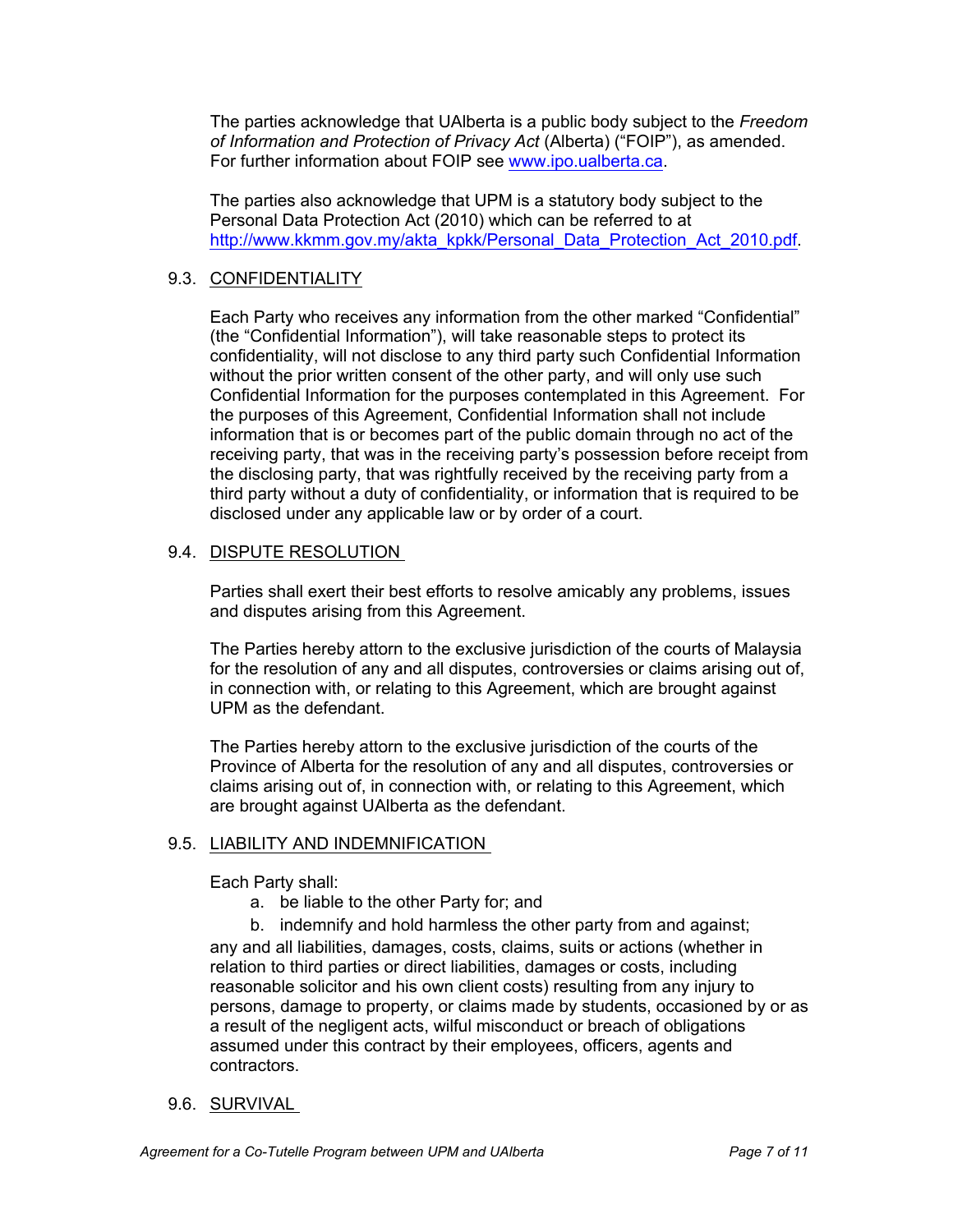All provisions relating to the nature of the relationship, indemnity, insurance, payment, confidentiality, and other obligations and provisions, the performance of which by their nature extends beyond the termination of this Agreement, shall continue in full force and effect following the effective date of such termination.

**IN WITNESS WHEREOF** the Parties have executed and delivered this Agreement on the dates indicated below.

Signed for and on behalf of Signed for and on behalf of UNIVERSITI PUTRA MALAYSIA **THE GOVERNORS OF THE** 

by its duly authorized officer on **by its duly authorized officer on** 

**UNIVERSITY OF ALBERTA**

the \_\_\_\_\_ day of \_\_\_\_\_\_\_\_\_\_ 2014. the \_\_\_\_\_ day of \_\_\_\_\_\_\_ 2014.

**Y.Bhg. Prof. Dato' Dr. Dr. Carl G. Amrhein** Vice Chancellor **Vice Chancellor University of Alberta** Universiti Putra Malaysia

**\_\_\_\_\_\_\_\_\_\_\_\_\_\_\_\_\_\_\_\_\_\_\_\_\_\_ \_\_\_\_\_\_\_\_\_\_\_\_\_\_\_\_\_\_\_\_\_\_\_\_\_\_\_ Mohd Fauzi Hj. Ramlan** Provost and VicePresident (Academic)

**Prof. Dr. Bujang Kim Huat Dr. Jonathan Schaeffer** Dean, School of Graduate Studies Dean, Faculty of Science Universiti Putra Malaysia **University of Alberta** 

**\_\_\_\_\_\_\_\_\_\_\_\_\_\_\_\_\_\_\_\_\_\_\_\_\_\_ \_\_\_\_\_\_\_\_\_\_\_\_\_\_\_\_\_\_\_\_\_\_\_\_\_\_\_**

the \_\_\_\_\_ day of \_\_\_\_\_\_\_\_ 2014.

**\_\_\_\_\_\_\_\_\_\_\_\_\_\_\_\_\_\_\_\_\_\_\_\_\_\_\_ Dr. Mazi Shirvani** Dean, Faculty of Graduate Studies and Research University of Alberta

the  $day of$  2014.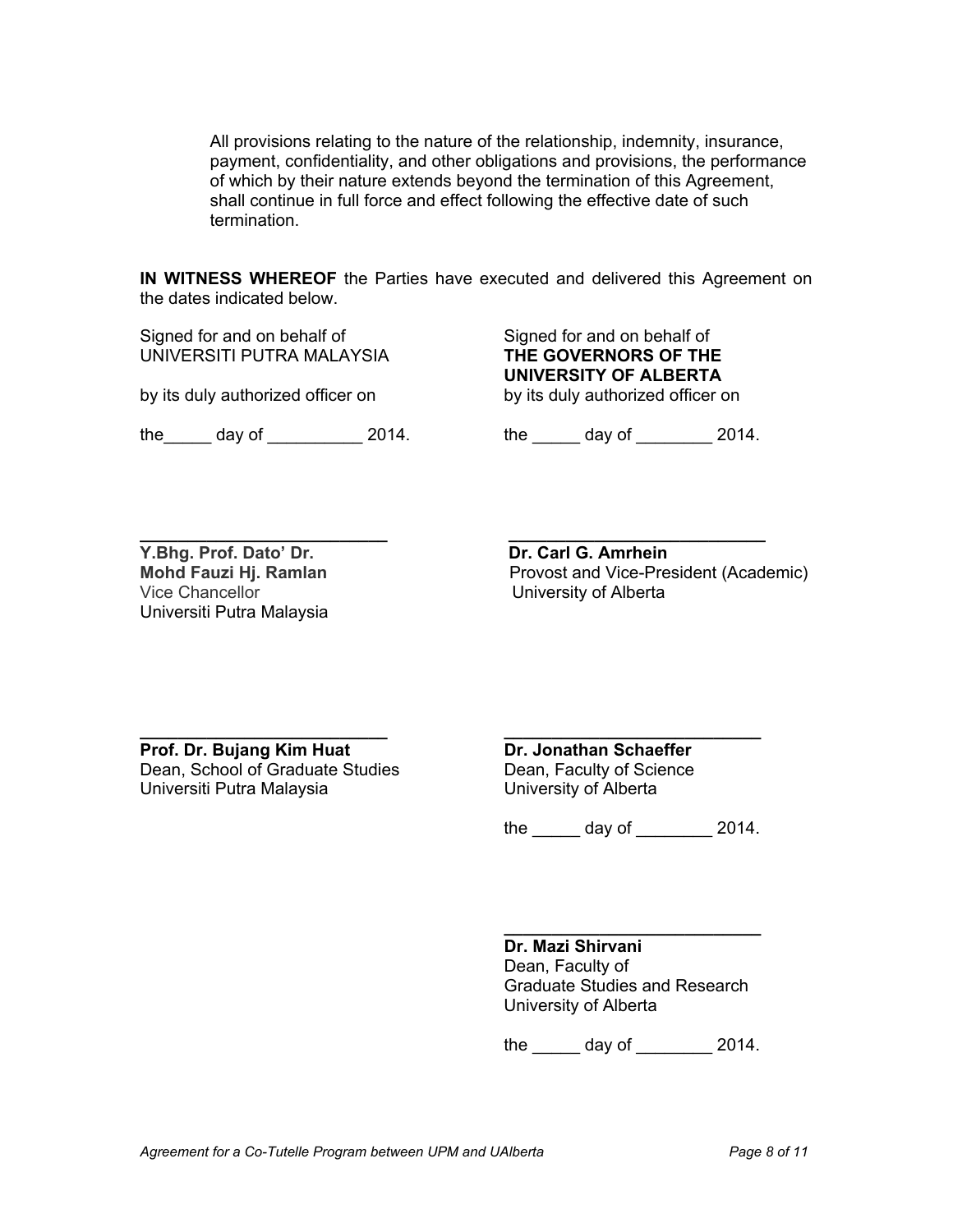### **APPENDIX A**

#### **SAMPLE CO-TUTELLE APPLICATION FORM FOR THE MEMORANDUM OF AGREEMENT FOR A COTUTELLE DOCTORAL DEGREE (PhD) PROGRAM**

### **A. THIS SECTION TO BE COMPLETED BY THE STUDENT**

- **1.** Student Name:
- **2.** Home Institution:
- **3.** Supervisor(s) at Home Institution:
- **4.** Supervisor(s) at Second Institution:
- **5.** Date student began doctoral program at Home Institution:
- **6.** Proposed thesis topic (if known):
- **7.** Proposed membership of supervisory committee and proposed supervisor(s):

**8.** List of courses student has taken at Home Institution recommended for transfer: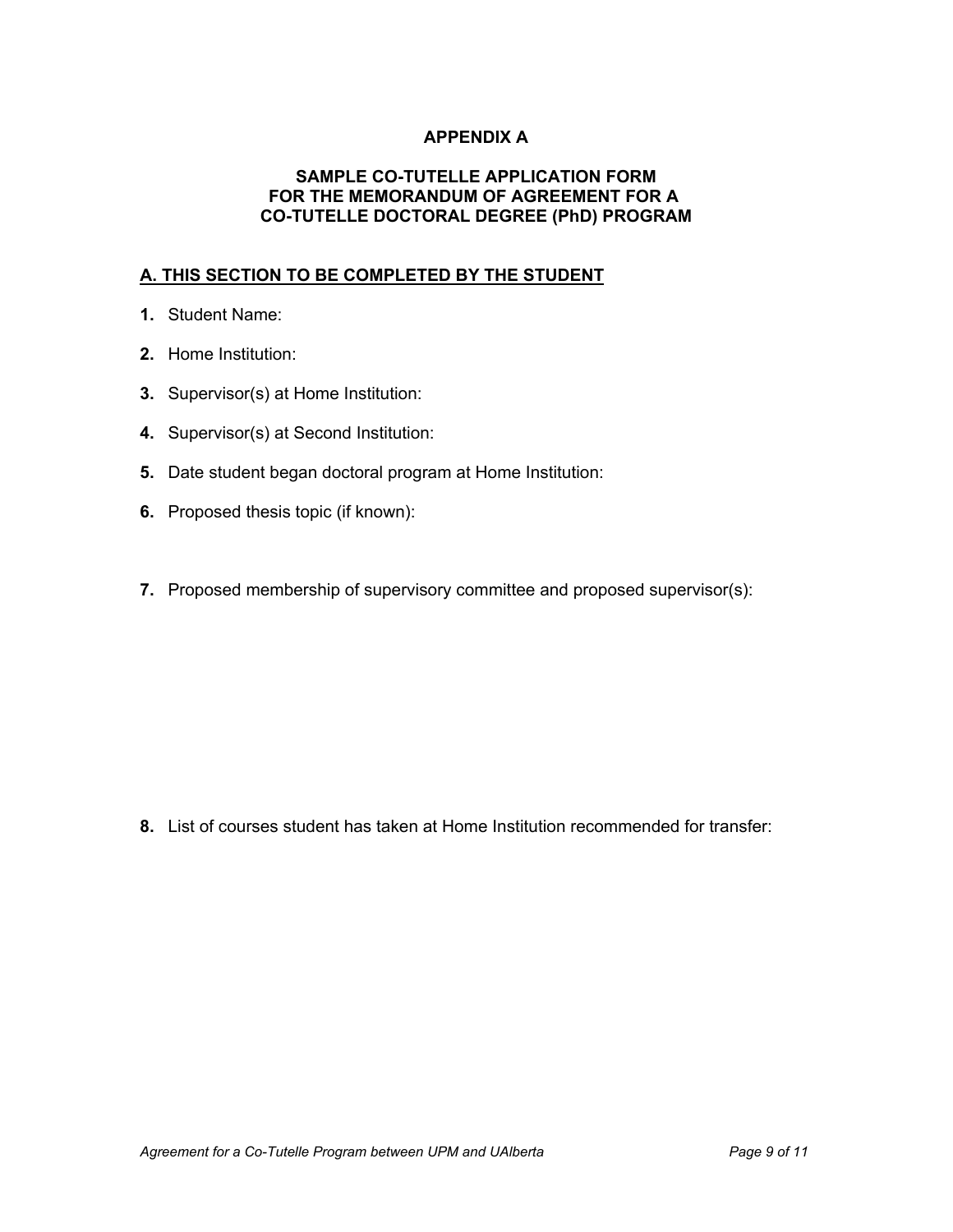**9.** Informed Consent for Disclosure of Personal Information The University of Alberta collects and protects personal information under the authority of the Alberta *Freedom of Information and Protection of Privacy Act* for the purposes of operating the programs and services of the University.

Universiti Putra Malaysia collects and protects personal information under the authority of Malaysia *Personal Data Protection Act 2010* for the purposes of operating the programs and services of the University.

Academic information about me, including transcripts, lab reports where applicable, and correspondence and reports regarding academic progress, will be originally collected by the institutions and shared between the institutions for the purpose of administering the Co-Tutelle Program.

I**,**

<sup>1</sup>/<sub>S</sub> interaction of the above-mentioned sharing of student's full name), voluntarily authorize the above-mentioned sharing of information.

This consent will remain valid for the duration of my participation in the Co-Tutelle Program. I understand that consent may be revoked at any time by so indicating in writing to the Co-Tutelle Program Liaison Officers of my Home Institution and the Second Institution.

Signed this \_\_\_ day of \_\_\_\_\_\_\_\_\_\_\_\_, 20\_\_:

Signature of Student: \_\_\_\_\_\_\_\_\_\_\_\_\_\_\_\_\_\_\_\_\_\_\_\_\_\_\_\_\_\_\_\_\_\_\_\_\_\_\_\_\_\_\_\_\_

Printed name of Student: \_\_\_\_\_\_\_\_\_\_\_\_\_\_\_\_\_\_\_\_\_\_\_\_\_\_\_\_\_\_\_\_\_\_\_\_\_\_\_\_\_\_\_\_\_

Date of birth:

Student ID number at Home Institution:

## **B. THIS SECTION TO BE COMPLETED BY THE HOME INSTITUTION**

Mr/Ms

(student's full name) is recommended for admission to the Co-Tutelle Program.

Signed this day of the set of the set of the set of the set of the set of the set of the set of the set of the s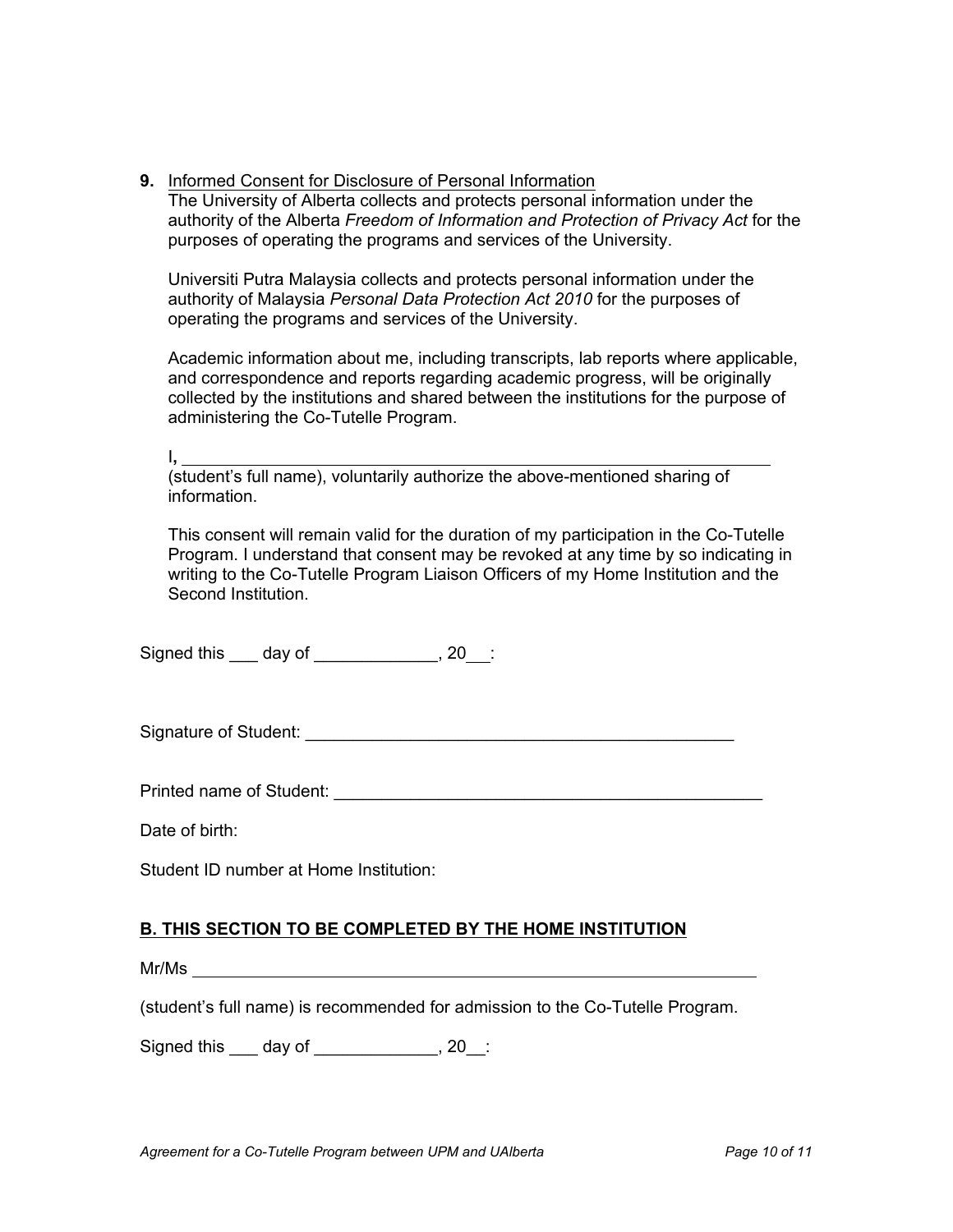$\frac{1}{2}$  ,  $\frac{1}{2}$  ,  $\frac{1}{2}$  ,  $\frac{1}{2}$  ,  $\frac{1}{2}$  ,  $\frac{1}{2}$  ,  $\frac{1}{2}$  ,  $\frac{1}{2}$  ,  $\frac{1}{2}$  ,  $\frac{1}{2}$  ,  $\frac{1}{2}$  ,  $\frac{1}{2}$  ,  $\frac{1}{2}$  ,  $\frac{1}{2}$  ,  $\frac{1}{2}$  ,  $\frac{1}{2}$  ,  $\frac{1}{2}$  ,  $\frac{1}{2}$  ,  $\frac{1$ Academic Administration Liaison Officer Name: Academic Administration Liaison Officer Title: Home Institution Name:

## **C. THIS SECTION TO BE COMPLETED BY THE SECOND INSTITUTION**

Admission of Mr/Ms

(student's full name) to the Co-Tutelle Program is hereby

(granted/denied).

Signed this \_\_\_ day of \_\_\_\_\_\_\_\_\_\_\_\_\_, 20\_\_:

 $\frac{1}{2}$  ,  $\frac{1}{2}$  ,  $\frac{1}{2}$  ,  $\frac{1}{2}$  ,  $\frac{1}{2}$  ,  $\frac{1}{2}$  ,  $\frac{1}{2}$  ,  $\frac{1}{2}$  ,  $\frac{1}{2}$  ,  $\frac{1}{2}$  ,  $\frac{1}{2}$  ,  $\frac{1}{2}$  ,  $\frac{1}{2}$  ,  $\frac{1}{2}$  ,  $\frac{1}{2}$  ,  $\frac{1}{2}$  ,  $\frac{1}{2}$  ,  $\frac{1}{2}$  ,  $\frac{1$ Academic Administration Liaison Officer Name: Academic Administration Liaison Officer Title: Second Institution Name:

Signed this \_\_\_ day of \_\_\_\_\_\_\_\_\_\_\_\_\_, 20\_\_:

Name:

Dean of School of Graduate Studies, UPM / Dean, Faculty of Science (or designate), UAlberta (*Please underline the relevant Authority*)

 $\frac{1}{2}$  ,  $\frac{1}{2}$  ,  $\frac{1}{2}$  ,  $\frac{1}{2}$  ,  $\frac{1}{2}$  ,  $\frac{1}{2}$  ,  $\frac{1}{2}$  ,  $\frac{1}{2}$  ,  $\frac{1}{2}$  ,  $\frac{1}{2}$  ,  $\frac{1}{2}$  ,  $\frac{1}{2}$  ,  $\frac{1}{2}$  ,  $\frac{1}{2}$  ,  $\frac{1}{2}$  ,  $\frac{1}{2}$  ,  $\frac{1}{2}$  ,  $\frac{1}{2}$  ,  $\frac{1$ 

 $\frac{1}{2}$  ,  $\frac{1}{2}$  ,  $\frac{1}{2}$  ,  $\frac{1}{2}$  ,  $\frac{1}{2}$  ,  $\frac{1}{2}$  ,  $\frac{1}{2}$  ,  $\frac{1}{2}$  ,  $\frac{1}{2}$  ,  $\frac{1}{2}$  ,  $\frac{1}{2}$  ,  $\frac{1}{2}$  ,  $\frac{1}{2}$  ,  $\frac{1}{2}$  ,  $\frac{1}{2}$  ,  $\frac{1}{2}$  ,  $\frac{1}{2}$  ,  $\frac{1}{2}$  ,  $\frac{1$ 

Signed this \_\_\_ day of \_\_\_\_\_\_\_\_\_\_\_\_, 20\_:

Name: Dean, Faculty of Graduate Studies and Research, UAlberta

Protection of Privacy - The personal information requested on this form is collected under the authority of the applicable privacy or data protection legislation and will be protected under the applicable act. It will be used for the purpose of administering the CoTutelle Program between the University of Alberta and UPM. For the University of Alberta, direct any questions about this collection to: Dr. Arturo Sanchez-Azofeifa, Associate Dean (International and Graduate Studies), 6-189 Centennial Centre for Interdisciplinary Science; Faculty of Science; University of Alberta; Edmonton, Alberta; T6G 2E9; Canada; Phone: +17804929401; Email: arturo.sanchez@ualberta. For UPM, direct any questions to: Professor Dr. Bujang Kim Huat; Dean, School of Graduate Studies; 43400 UPM Serdang; Selangor, Malaysia; Phone: 603 89464201; E-mail: [dean.sgs@upm.my](mailto:dean.sgs@upm.my).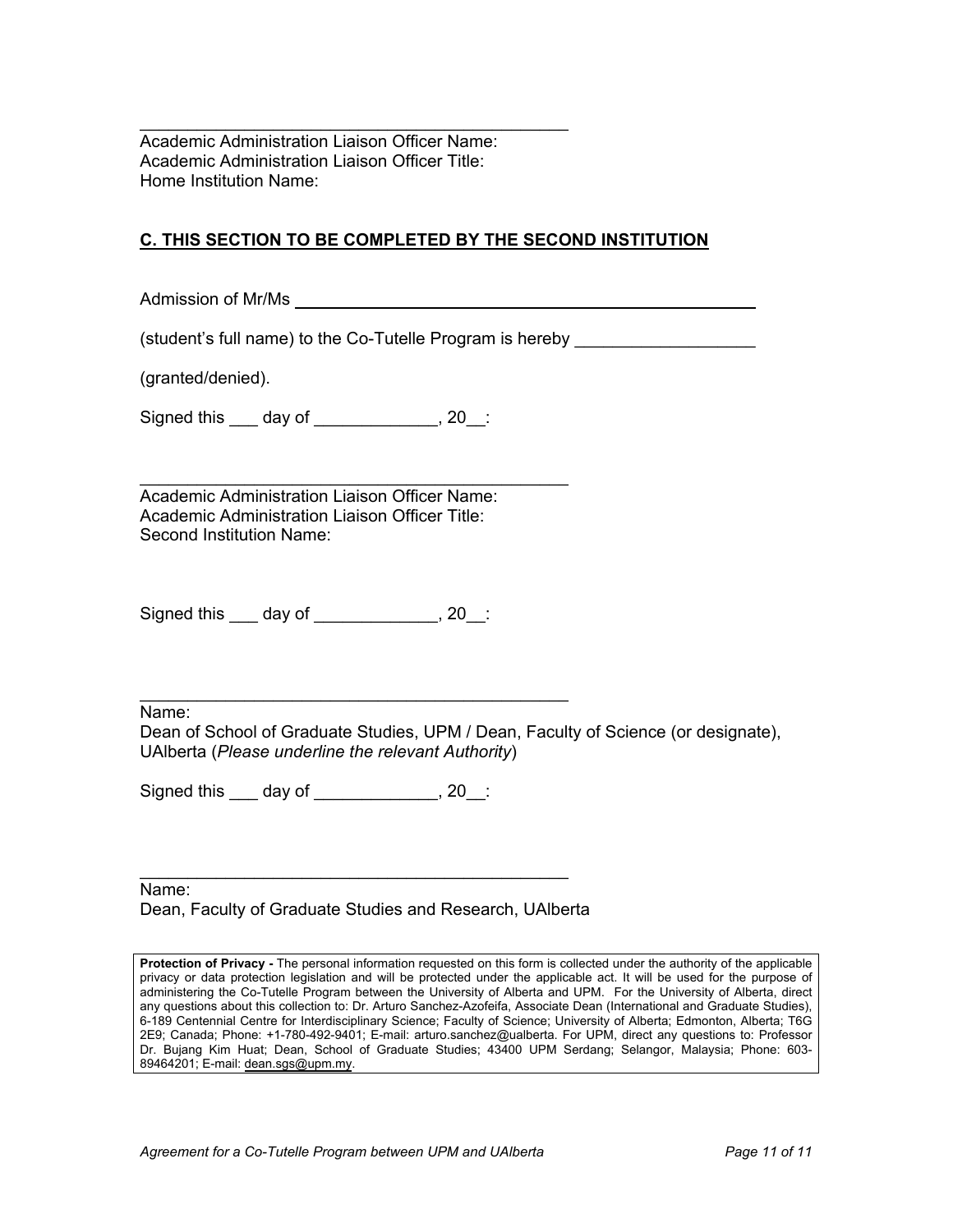

#### **OUTLINE OF ISSUE**

#### Agenda Title: **Proposal for a Joint Shared Credential Master's and Doctoral Degree Graduate Program, Universidade Estadual de Campuinas (Unicamp) and University of Alberta (Faculty of Graduate Studies and Research and Faculty of Science)**

Motion: THAT the GFC Academic Planning Committee approve, under delegated authority from General Faculties Council, the proposal for a Joint Master's and Doctoral Degree Graduate Program between the Faculty of Graduate Studies and Research and the Faculty of Science, University of Alberta, and Universidade Estadual de Campuinas (Unicamp), Sao Paulo, Brazil, as set forth in Attachment 1, to take effect upon final approval.

#### **Item**

| <b>Action Requested</b>                                         | $\boxtimes$ Approval Recommendation Discussion/Advice Information       |  |  |
|-----------------------------------------------------------------|-------------------------------------------------------------------------|--|--|
| Proposed by                                                     | Faculty of Graduate Studies and Research (FGSR) and Faculty of          |  |  |
|                                                                 | Science.                                                                |  |  |
| <b>Presenters</b>                                               | Mazi Shirvani, Vice-Provost and Dean, Faculty of Graduate Studies and   |  |  |
| Research (FGSR); Nelson Amaral, Professor in Computing Science, |                                                                         |  |  |
|                                                                 | Faculty of Science.                                                     |  |  |
| Subject                                                         | Joint Master's and Doctoral Degree Graduate Program between the         |  |  |
|                                                                 | University of Alberta's Faculty of Science and Universidade Estadual de |  |  |
|                                                                 | Campuinas (Unicamp)                                                     |  |  |

#### **Details**

| Responsibility                      | Provost and Vice-President (Academic)                                        |
|-------------------------------------|------------------------------------------------------------------------------|
| The Purpose of the Proposal is      | For the University of Alberta's Faculty of Science to offer a Joint Master's |
| (please be specific)                | and Doctoral Degree Graduate Program with Universidade Estadual de           |
|                                     | Campuinas (Unicamp)                                                          |
| The Impact of the Proposal is       | To contribute to the internationalization of graduate degree programs in     |
|                                     | Science through collaboration with Universidade Estadual de Campuinas        |
|                                     | (Unicamp) and to recruit strong graduate students.                           |
| Replaces/Revises (eg, policies,     | N/A                                                                          |
| resolutions)                        |                                                                              |
| <b>Timeline/Implementation Date</b> | Upon final approval.                                                         |
| <b>Estimated Cost</b>               | N/A                                                                          |
| Sources of Funding                  | N/A                                                                          |
| <b>Notes</b>                        | N/A                                                                          |

#### **Alignment/Compliance**

| Alignment with Guiding | Dare to Discover. Through the 'Connecting Communities' cornerstone,                                                                                                                                                                                                                            |
|------------------------|------------------------------------------------------------------------------------------------------------------------------------------------------------------------------------------------------------------------------------------------------------------------------------------------|
| <b>Documents</b>       | enhances relationships with an international partner thereby enriching the<br>educational environment; Dare to Deliver's engaging communities near<br>and far: "Increase the number, attractiveness and affordability of genuine<br>joint<br>programs, semesters abroad, bilateral<br>exchange |
|                        | programsSupport new academic programs with a global perspective."                                                                                                                                                                                                                              |
|                        | Dare to Deliver, under Connecting Communities, " creating international<br>opportunities for University of Alberta students [and ] collaborating                                                                                                                                               |
|                        | internally and with our partners around the world to create more Co-                                                                                                                                                                                                                           |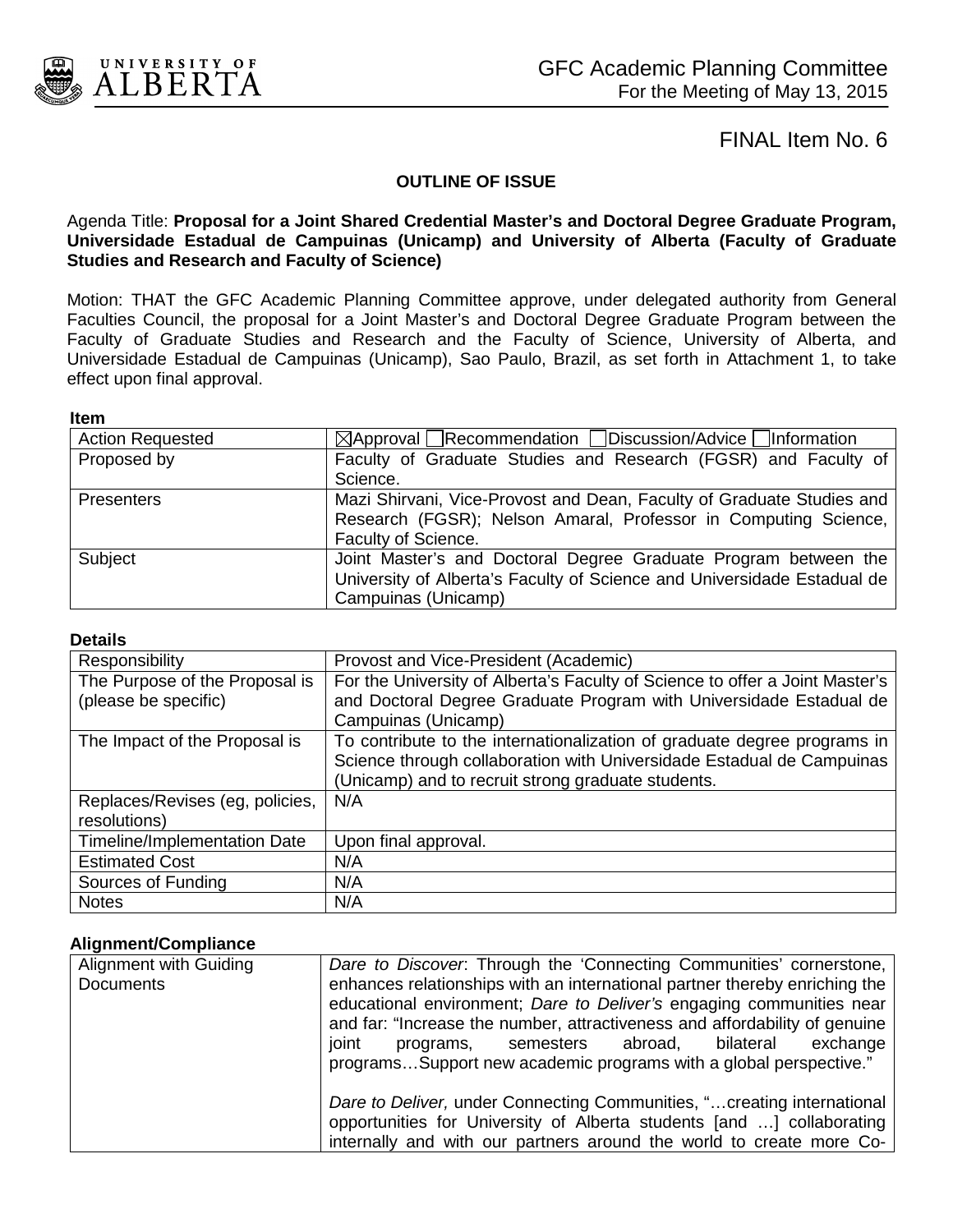

|                                                                                                                             | Tutelle (Dual) and joint-degrees for both graduate and undergraduate<br>students"                                                                                                                                                                                                                                                                                                                                    |
|-----------------------------------------------------------------------------------------------------------------------------|----------------------------------------------------------------------------------------------------------------------------------------------------------------------------------------------------------------------------------------------------------------------------------------------------------------------------------------------------------------------------------------------------------------------|
| Compliance with Legislation,<br>Policy and/or Procedure<br><b>Relevant to the Proposal</b><br>(please quote legislation and | 1. Post-Secondary Learning Act (PSLA): The PSLA gives GFC<br>responsibility, subject to the authority of the Board of Governors, over<br>academic affairs (Section 26(1)).                                                                                                                                                                                                                                           |
| include identifying section<br>numbers)                                                                                     | 2. PSLA: GFC may make recommendations to the Board of Governors<br>on a number of matters including the budget and academic planning<br>(Section 26(1)(o)). GFC delegates its power to recommend to the Board<br>on the budget and on new or revised academic programs to the GFC<br>Academic Planning Committee (APC).                                                                                              |
|                                                                                                                             | 3. PSLA: The PSLA gives Faculty Councils power to "provide for the<br>admission of students to the faculty" $(29(1)(c))$ .                                                                                                                                                                                                                                                                                           |
|                                                                                                                             | 4. PSLA: The PSLA gives Faculty Councils the authority to "determine"<br>the programs of study for which the faculty is established" (Section<br>29(1)(a)); to "provide for the admission of students to the faculty" (Section<br>$29(1)(c)$ ; and to "determine the conditions under which a student must<br>withdraw from or may continue the student's program of studies in a<br>faculty" (Section $29(1)(d)$ ). |
|                                                                                                                             | 5. UAPPOL Shared Credentials Policy is available for review at:<br>https://www.conman.ualberta.ca/stellent/groups/public/@academic/docu<br>ments/policy/pp_cmp_071730.hcsp                                                                                                                                                                                                                                           |
|                                                                                                                             | 6. UAPPOL Overlapping Programs Proposal Procedure is available<br>for review at:<br>https://www.conman.ualberta.ca/stellent/groups/public/@academic/docu<br>ments/procedure/pp_cmp_071731.hcsp                                                                                                                                                                                                                       |
|                                                                                                                             | 7. GFC APC's Terms of Reference (Mandate): GFC delegated the<br>following to GFC APC, the Provost and Vice-President (Academic) and<br>the Dean of FGSR:                                                                                                                                                                                                                                                             |
|                                                                                                                             | "Existing Undergraduate and Graduate Programs:<br>- Extension and/or Substantive Revision of Existing Programs<br>- Revisions to or Extension of Existing Degree Designations                                                                                                                                                                                                                                        |
|                                                                                                                             | All proposals for major changes to existing undergraduate and graduate<br>programs (eg, new degree designation, new curriculum) shall be<br>submitted to the Provost and Vice-President (Academic).<br>[]                                                                                                                                                                                                            |
|                                                                                                                             | The Provost and Vice-President (Academic), after consultation with<br>relevant Offices, committees or advisors[,] will place the proposal before<br>APC. APC has the final authority to approve such proposals unless, in<br>the opinion of the Provost and Vice-President (Academic), the proposal<br>should be forwarded to GFC with an attendant recommendation from<br>APC. []" (3.13.)                          |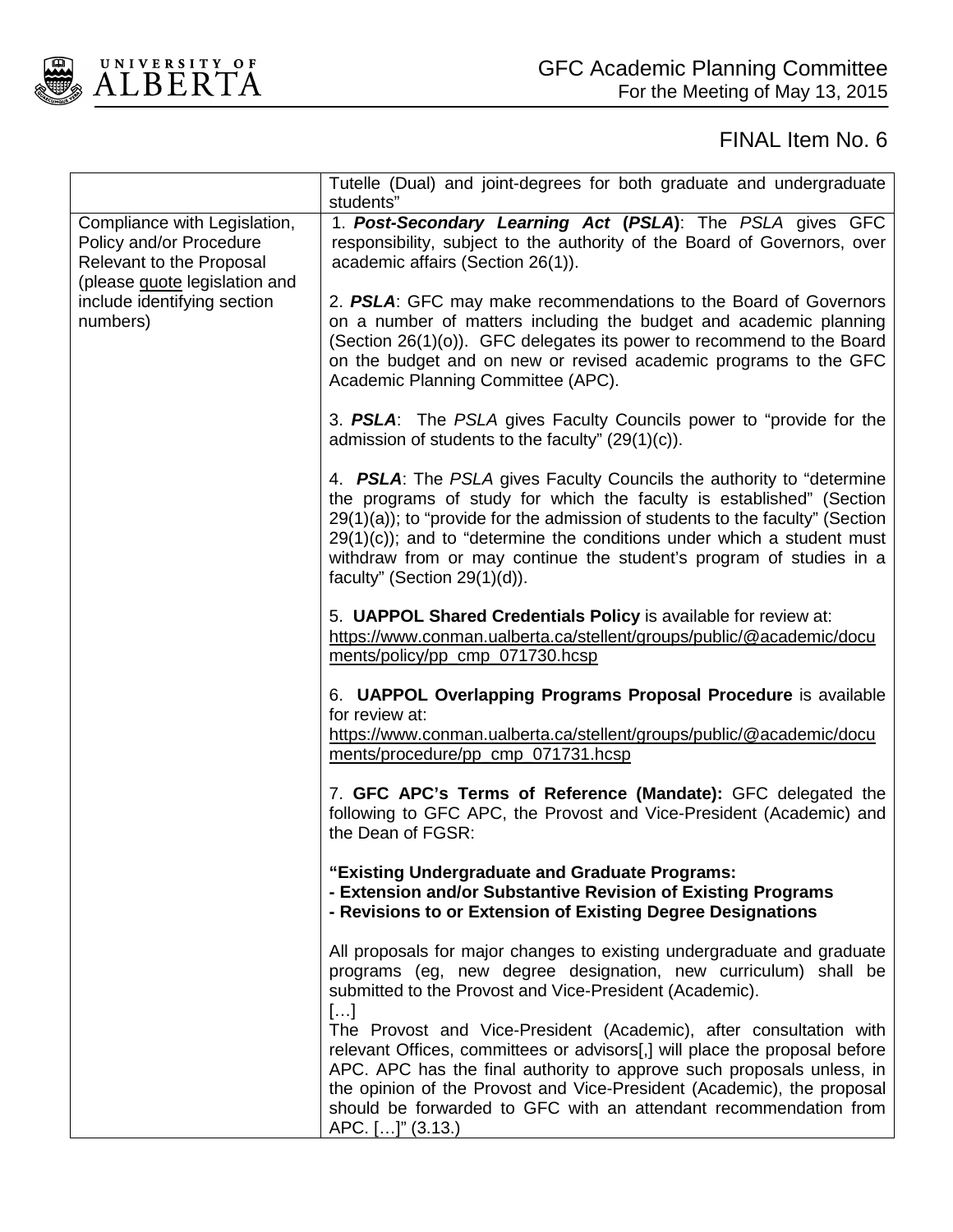

| 8. PSLA: "The Campus Alberta Quality Council may inquire into and<br>review any matter relating to a proposal to offer a program of study<br>leading to the granting of an applied, baccalaureate, master's or doctoral<br>degree other than a degree in divinity." (Section 109(1))                                                                                                                                                  |
|---------------------------------------------------------------------------------------------------------------------------------------------------------------------------------------------------------------------------------------------------------------------------------------------------------------------------------------------------------------------------------------------------------------------------------------|
| 9. GFC Executive Committee Terms of Reference (Mandate) states<br>that the GFC Executive Committee may "act as the executive body of<br>General Faculties Council and, in general, carry out the functions<br>delegated to it by General Faculties Council. []<br>2. Routine Matters<br>Matters which are routine in carrying out the policies approved by<br>General Faculties Council are delegated to the Executive<br>Committee." |
| 10. UAPPOL Parchment Procedure:<br>"2. Wording and Language<br>All changes in the wording on parchments will be approved by the<br>Faculty Council and then submitted by the Faculty to the Vice-Provost<br>and University Registrar, who will forward any substantive changes to the<br>General Faculties Council (GFC) Executive Committee for approval."                                                                           |

#### **Routing** (Include meeting dates)

| <b>Nouting</b> (include inceding dates) |                                                                      |
|-----------------------------------------|----------------------------------------------------------------------|
| <b>Consultative Route</b>               | <b>Faculty of Science</b>                                            |
| (parties who have seen the              | Computing Science Department Council, for further consideration, Nov |
| proposal and in what capacity)          | 2012                                                                 |
|                                         | Legal Counsel, Information and Privacy Office, Risk Management       |
|                                         | Associate Dean (Grad and International), Faculty of Science          |
|                                         | Dean and Vice Provost, FGSR                                          |
|                                         | University of Alberta International (UAI)                            |
|                                         | Office of the Vice-President (Academic) and Provost                  |
| Approval Route (Governance)             | <b>Faculty of Science Council;</b>                                   |
| (including meeting dates)               | Council of the Faculty of Graduate Studies and Research (April 29,   |
|                                         | $2015$ - approved;                                                   |
|                                         | GFC Academic Planning Committee - May 13, 2015                       |
|                                         | GFC Executive – June 15, 2015 (for parchment)                        |
|                                         | Board of Learning & Discovery Committee (for information)            |
|                                         |                                                                      |
| <b>Final Approver</b>                   | <b>GFC Academic Planning Committee</b>                               |
|                                         | GFC Executive (for parchment)                                        |

#### Attachments:

Attachment 1: Agreement Pursuant to the Memorandum of Understanding (MoU) for a Joint Shared Credential Master's and Doctoral Degree Graduate Program Proposal Between the University of Alberta's Faculty of Science and Universidade Estadual de Campuinas (Unicamp), Sao Paulo, Brazil Attachment 2: Letter of support from the Faculty of Science

Prepared by Janice Hurlburt, Functional Analyst, Faculty of Graduate Studies and Research, janice.hurlburt@ualberta.ca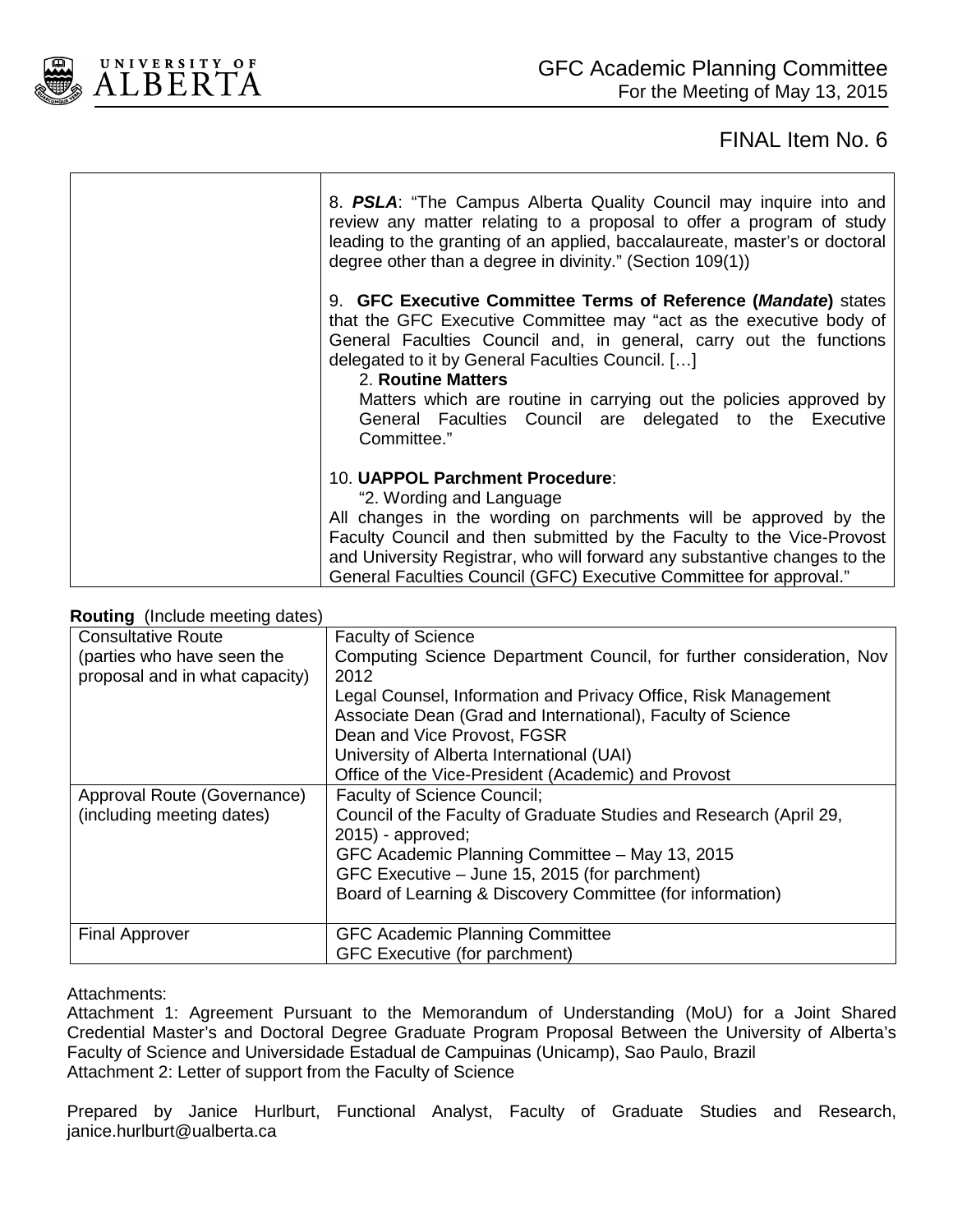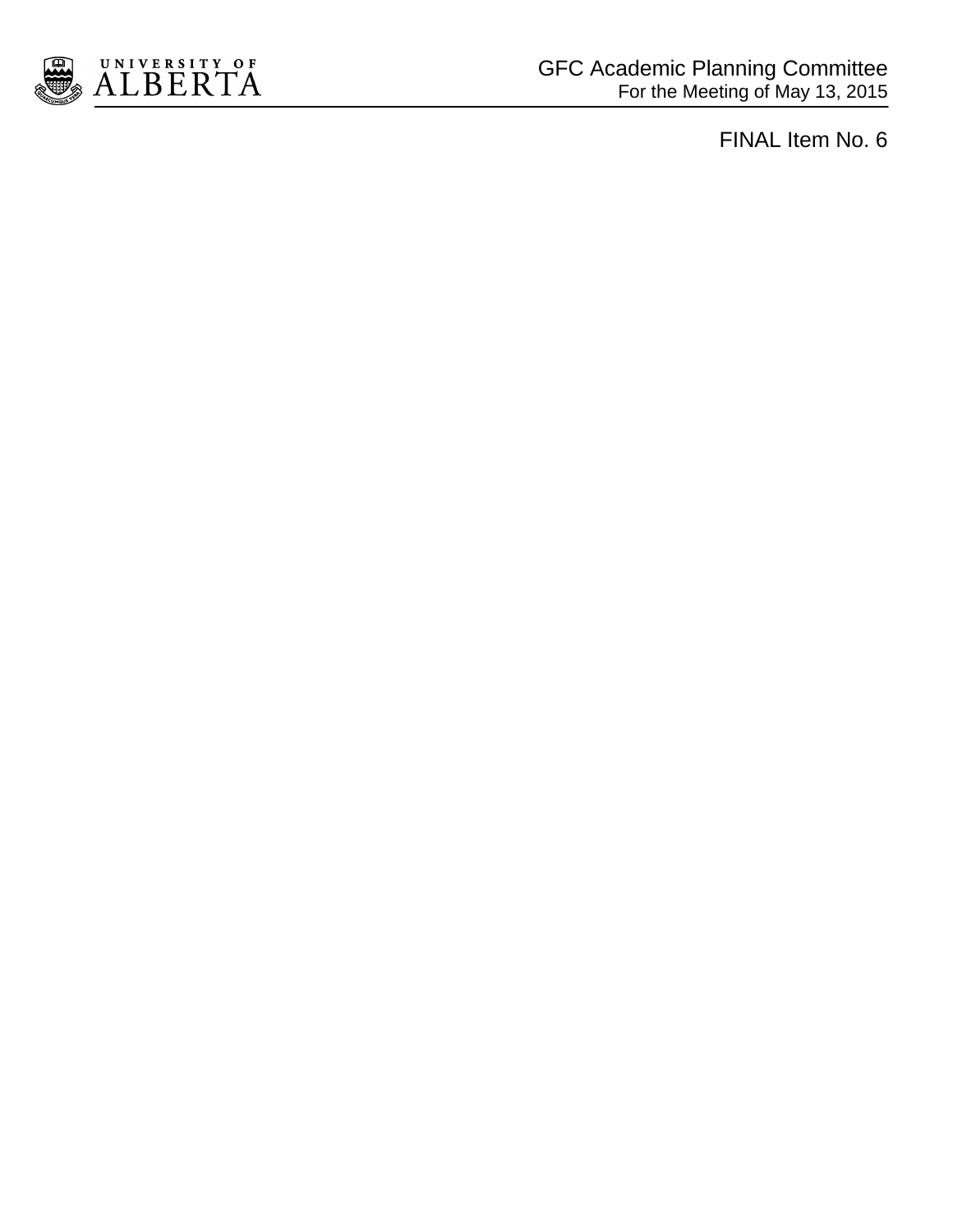

## **INTERNATIONAL ACADEMIC COOPERATION AGREEMENT**

### **AGREEMENT FOR JOINT DEGREE MASTER'S AND DOCTORAL PROGRAMS BETWEEN**

**THE GOVERNORS OF THE UNIVERSITY OF ALBERTA AS REPRESENTED BY THE FACULTY OF SCIENCE Located in Edmonton, Alberta, Canada ("UAlberta")**

### **AND**

## **THE RECTOR OF THE UNIVERSIDADE ESTADUAL DE CAMPINAS AS REPRESENTED BY THE INSTITUTE OF COMPUTING Located in Campinas, São Paulo, Brazil ("Unicamp")**

Collectively referred to as the "Parties"

## **WHEREAS:**

- A. The Parties to this Agreement have entered into a memorandum of understanding ("MoU") that contemplates various forms of academic cooperation; and
- B. The Parties wish to formalize the terms for an Agreement under which doctoral and thesis-based master's students from either Party may pursue a Joint Degree Program.

**NOW THEREFORE** in consideration of the above and other good and valuable consideration, the Parties agree as follows:

## **ACORDO DE COOPERAÇÃO ACADÊMICA INTERNACIONAL**

**ACORDO DE "JOINT DEGREE" PARA PROGRAMAS DE MESTRADO E DOUTORADO ENTRE**

**UNIVERSIDADE ESTADUAL DE CAMPINAS REPRESENTADA PELO INSTITUTO DE COMPUTAÇÃO Localizada em Campinas, São Paulo, Brasil ("UNICAMP")**

**E**

**THE GOVERNORS OF THE UNIVERSITY OF ALBERTA REPRESENTADOS PELA FACULDADE DE CIÊNCIA Localizada em Edmonton, Alberta, Canada ("UAlberta")**

Comumente referidos como "Partes"

## **AQUI DECLARAM:**

- B. As Partes deste Acordo tomaram parte no Memorando de Entendimento ("MoU") que contempla várias formas de cooperação acadêmica: e
- C. As Partes desejam formalizar os termos para um Acordo onde os alunos de Mestrado e Doutorado, de qualquer uma das Partes, possam participar do *Programa Joint Degree.*

**DESTA FORMA** de acordo com a válida declaração acima, as Partes concordam que: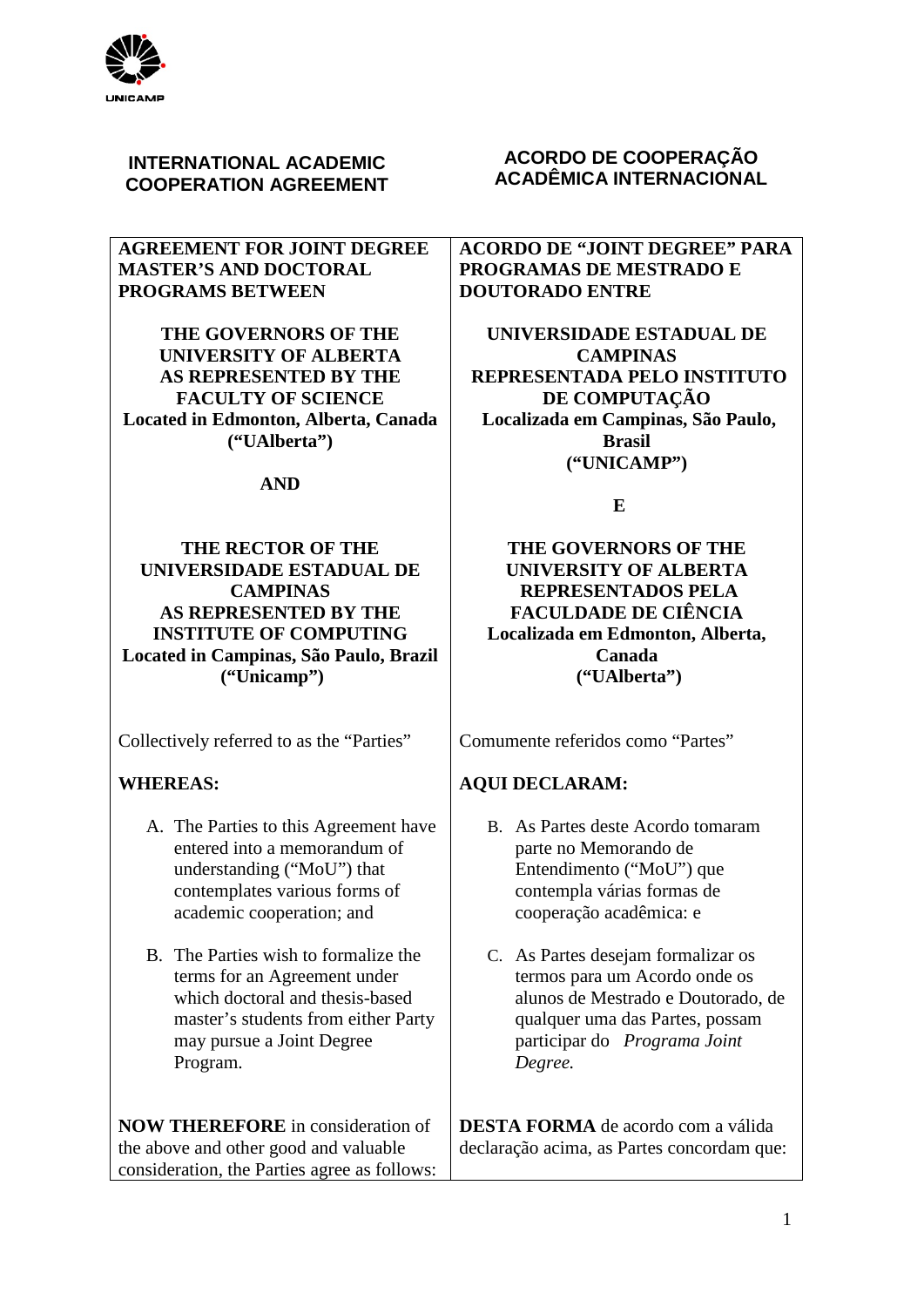

# **1. DEFINITIONS**

## 1.1. In the Agreement:

- a) "Joint Degree Program" means a program of study under which students may obtain i) a master's degree from UAlberta or a master's degree from Unicamp **OR** ii) a doctoral degree from UAlberta or a doctoral degree from Unicamp. In each instance, the degree will be granted by the Home Institution, and the Home Institution will provide formal recognition of the completion of the Joint Degree Program through a notation on the transcript and on the parchment.
- b) "Joint Degree Program Students" mean those students who are participating in the Joint Degree Program.
- c) "Home Institution" means the institution where the student was originally admitted to graduate studies in one of the degree programs contemplated by the Joint Degree Program.
- d) "Second Institution" means the institution which is not the Joint Degree Program Student's Home Institution.

# **2. LIAISON OFFICERS**

- 2.1. Each Party shall designate a liaison officer ("Liaison Officer") who will be responsible for coordinating the specific aspects of the Joint Degree Program as well as advising and assisting students taking part in the Joint Degree Program.
- 2.2. The designated Liaison Officers for the Agreement are:

# **1. DEFINIÇÕES**

## 1.1 No Acordo:

- a) *"Programa Joint Degree"* significa um programa de estudo onde alunos podem obter i) um diploma de Mestrado da UAlberta ou um diploma de Mestrado da Unicamp **OU** ii) um diploma de Doutorado da UAlberta ou um diploma de Doutorado da UNICAMP. Em cada caso, o diploma será concedido pela Instituição de Origem, e a Instituição de Origem fornecerá o devido reconhecimento da realização do *Programa Joint Degree* através de uma anotação feita na tradução e no próprio diploma.
- b) Alunos do *Programa Joint Degree* são aqueles que estão participando do *Programa Joint Degree.*
- c) "Instituição de Origem" significa a instituição onde o aluno foi originalmente admitido em seus estudos de pós-graduação em um dos contemplados pelo *Programa Joint Degree.*
- d) "Instituição Secundária" significa a instituição que não é a "Instituição de Origem" do aluno do *Programa Joint Degree.*

## **2. REPRESENTANTE LEGAL**

- 2.1. Cada Parte deve designar um representante legal que será responsável por coordenar os aspectos específicos do *Programa Joint Degree*, como também orientar e auxiliar os alunos que participam do *Programa Joint Degree.*
- 2.2. Os Representantes Legais do Acordo são: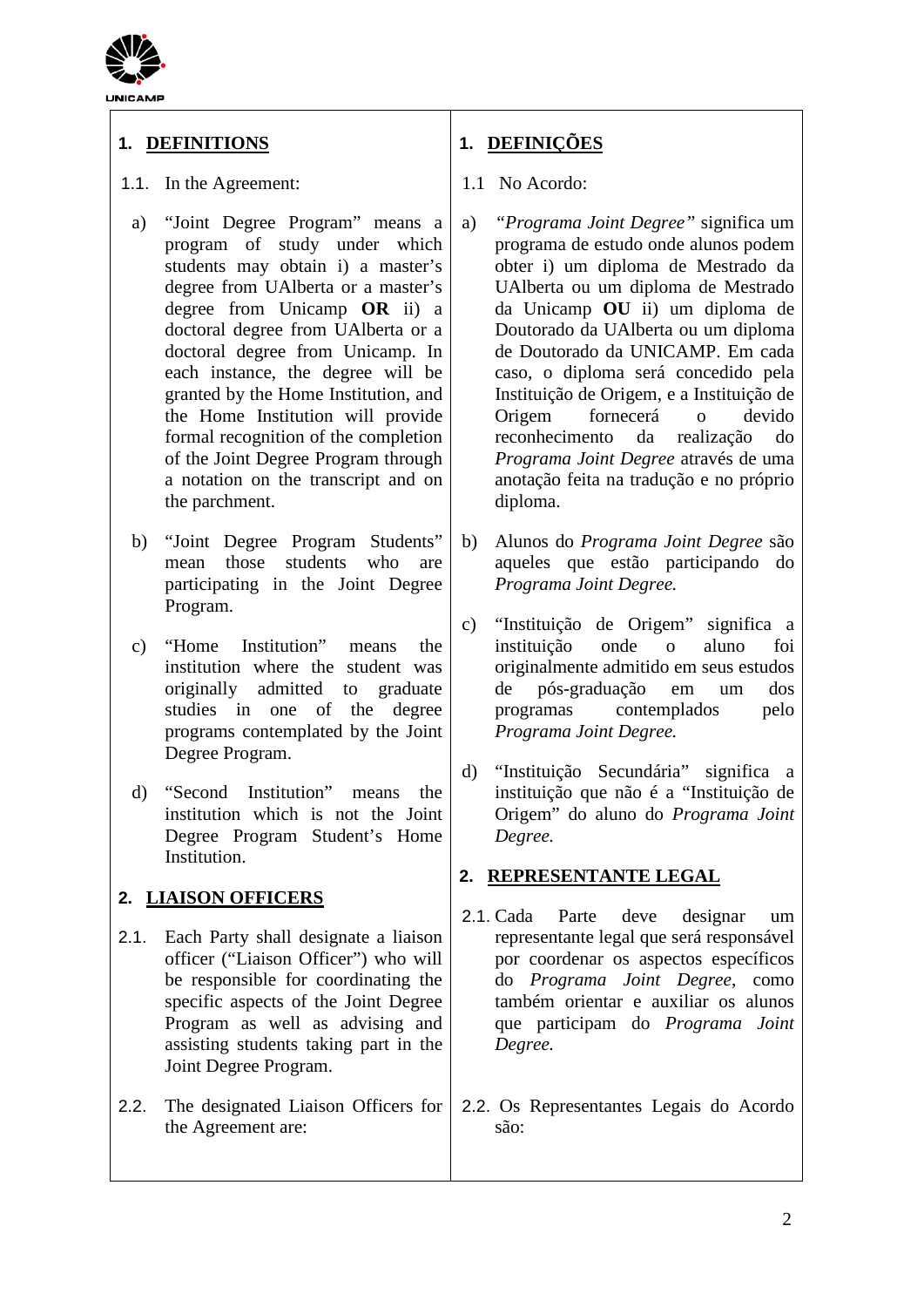

| <b>JNICAMP</b>                                                         |                                                          |
|------------------------------------------------------------------------|----------------------------------------------------------|
| <b>Academic Administration</b>                                         | Administração Acadêmica                                  |
| <b>For Unicamp</b>                                                     | <b>Pela UNICAMP</b>                                      |
| -Dra. Rachel Meneghello<br>-Pró Reitora de Pós-Graduação               | -Dra. Rachel Meneghello<br>-Pró Reitora de Pós-Graduação |
| -Prédio do Gabinete do Reitor, Rua da                                  | -Prédio do Gabinete do Reitor, Rua da                    |
| Reitoria, sem número, Universidade de                                  | Reitoria, sem número, Universidade de                    |
| Campinas, Cidade Universitária,                                        | Campinas, Cidade Universitária,                          |
| Campinas/SP - Brasil 13083-852<br>-Telefone: 3521-4729                 | Campinas/SP - Brasil 13083-852<br>-Telefone: 3521-4729   |
| -E-mail:                                                               | -E-mail:                                                 |
| rachel.menegello@reitoria.unicamp.br                                   | rachel.menegello@reitoria.unicamp.br                     |
| <b>For UAlberta</b>                                                    | Pela UAlberta                                            |
| Dr. Arturo Sanchez-Azofeifa                                            | -Dr. Arturo Sanchez-Azofeifa                             |
| -Associate Dean (International and                                     | -Associate Dean (International and Graduate              |
| Graduate Studies)                                                      | Studies)                                                 |
| -6-189 Centennial Centre for                                           | -6-189 Centennial Centre for                             |
| Interdisciplinary Science, Faculty of                                  | Interdisciplinary Science, Faculty of                    |
| Science, University of Alberta, Edmonton,                              | Science, University of Alberta, Edmonton,                |
| Alberta - Canada T6G 2E9<br>$T-1-1$ , $T-1$ , $T00$ , $T020$ , $T0401$ | Alberta - Canada T6G 2E9<br>$T-1-1 1.700.402.0401$       |

-Telephone: +1-780-492-9401 -Fax: +1-780-492-7033

-E-mail: [arturo.sanchez@ualberta.ca](mailto:arturo.sanchez@ualberta.ca)

- 2.3 All notices sent pursuant to this Agreement shall be sent to the abovementioned Liaison Officers. The Parties agree that either party may change its designated Liaison Officer by notifying the other Party in writing of such change.
- a) Any notice to be given by either Party pursuant to this Agreement shall be in writing and may be delivered by commercial courier, registered mail (unless a postal strike or other disruption is currently in place), facsimile machine, or e-mail to the relevant Liaison Officer using the contact information set out above (or such other contact information as notified by a Party by written notice given in accordance with this clause).

-Telephone: +1-780-492-9401 -Fax: +1-780-492-7033 -E-mail: [arturo.sanchez@ualberta.ca](mailto:arturo.sanchez@ualberta.ca)

- 2.3 Toda correspondência relativa a este Acordo deve ser enviada para os Representantes Legais acima mencionados. As Partes acordam que qualquer uma das partes pode alterar seu Representante Legal designado, através de uma notificação por escrito a outra Parte, informando sobre tal alteração.
- a) Qualquer notificação de uma das Partes nos termos deste Acordo deverá ser feita por escrito e enviada via courrier, por carta registrada (exceto por ocorrência de greve dos correios ou por qualquer impedimento), via fax, ou email para o Representante Legal, utilizando-se da informação de contato acima (ou qualquer outra informação de contato notificada por escrito pelas partes, de acordo com esta cláusula)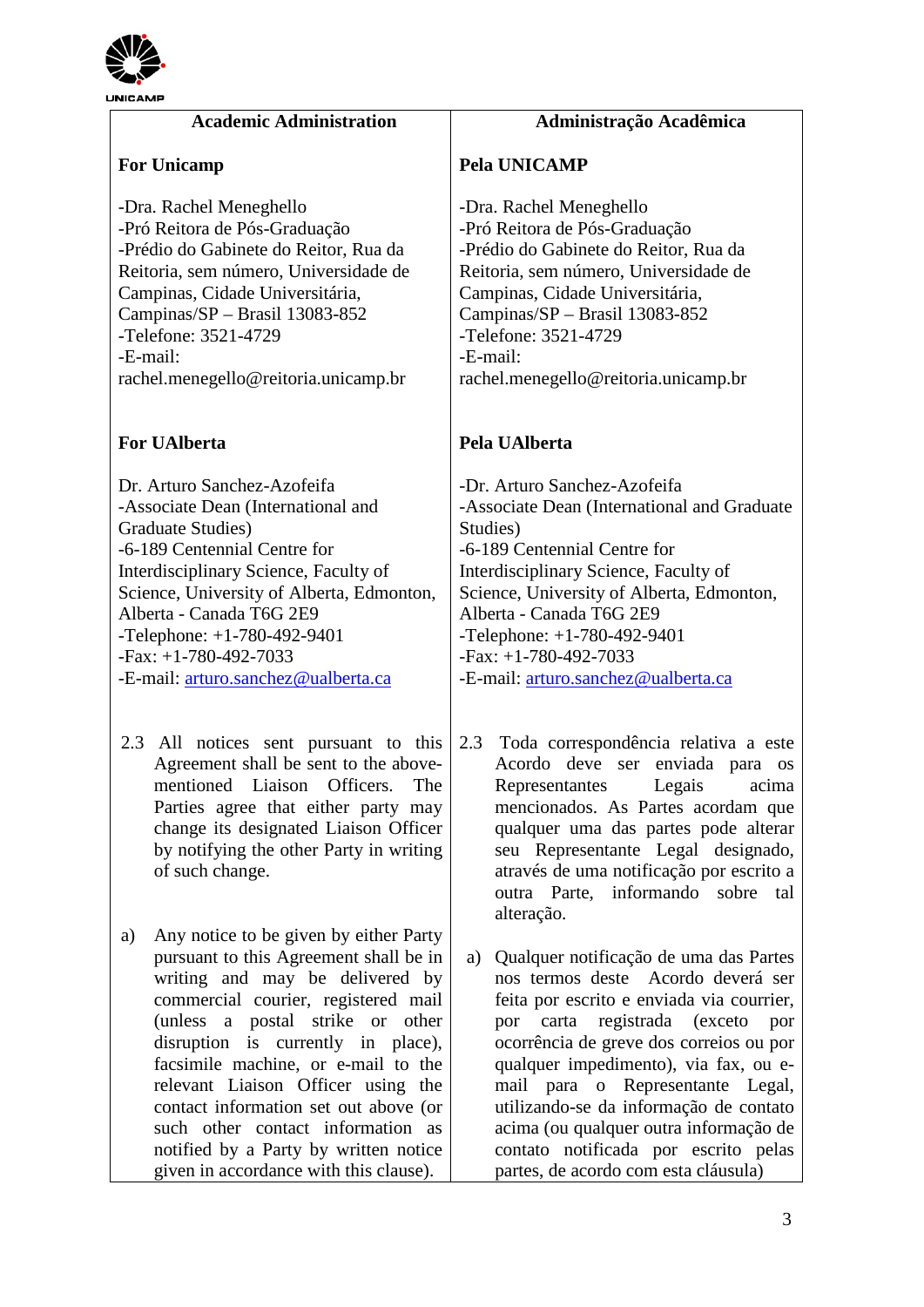

| b)<br>Se<br>me<br>not<br>ser<br>Le<br>Pa<br>acr<br>ent<br>uti | If a Party receives a message that a<br>b)<br>notice sent to an e-mail address is<br>undeliverable, or that the Liaison<br>Officer is out of the office, or if the<br>Party has any other reason to believe<br>that the delivery of a notice was<br>ineffective, then the Party will send<br>the notice using a different method.                          |
|---------------------------------------------------------------|------------------------------------------------------------------------------------------------------------------------------------------------------------------------------------------------------------------------------------------------------------------------------------------------------------------------------------------------------------|
| <b>INS</b><br>3.<br>AD.<br>PR(                                | 3. APPLICATION, SELECTION AND<br><b>ADMISSION OF STUDENTS FOR</b><br>THE JOINT DEGREE PROGRAM                                                                                                                                                                                                                                                              |
| 3.1.0<br>Pro<br>pri<br>car<br>ou<br>titu<br>em<br>Ins<br>pai  | 3.1. A student wishing to enter into the<br>Joint Degree Program must first<br>formally apply for admission into a<br>master's or doctoral degree program<br>(depending on which degree the<br>student wishes to pursue) at their<br>Institution. The<br>Home<br>Home<br>Institution, in its sole discretion, will<br>determine whether to admit a student |

- into its program. Such admission will be based on the Home Institution's internal admission policies and procedures.
- 3.2. The potential Joint Degree Program Student must fill out the relevant application form (see Appendix A) and present it to his/her Home Institution. Normally, this will take place after students have successfully completed all required coursework and examinations at their Home Institution. The application form must be submitted to the Host Institution by the deadline mutually agreed upon in writing by the Liaison Officers. If the Home Institution agrees, the form will be forwarded to the Second Institution, which will, within 30 days, inform the Home Institution of whether the student will

uma das Partes receber uma mensagem, informando que uma tificação enviada por e-mail não pode entregue, ou que, o Responsável Legal está fora do escritório, ou se a rte tem qualquer motivo para reditar que a notificação foi ineficaz, tão a Parte enviará a notificação lizando um método diferente.

## **3. INSCRIÇÃO, SELEÇÃO E ADMISSÃO DE ALUNOS PARA O**  *PROGRAMA JOINT DEGREE.*

- aluno que desejar participar no ograma Joint Degree deve meiramente formalizar sua candidatura no programa de Mestrado Doutorado (de acordo com a ulação que o aluno pretende receber) sua Instituição de Origem. A stituição de Origem tem autonomia ra determinar se aceitará ou não o aluno no programa. A Instituição de Origem, em sua soberania, determinará se admite o aluno em seu programa. Tal admissão será baseada nas políticas e procedimentos internos de admissão da Instituição de Origem.
- 3.2. O potencial aluno para o *Programa Joint Degree* deve preencher o formulário de inscrição (veja apêndice A) e entregá-lo em sua Instituição de Origem. Normalmente, isto acontecerá depois que os alunos tenham completado com sucesso todos os requisitos do curso e os exames em sua Instituição de Origem. Se a Instituição de Origem o aceitar, o formulário será enviado para a Instituição Secundária, que, dentro de 30 dias, informará a Instituição de Origem se o aluno será aceito no *Programa Joint Degree*.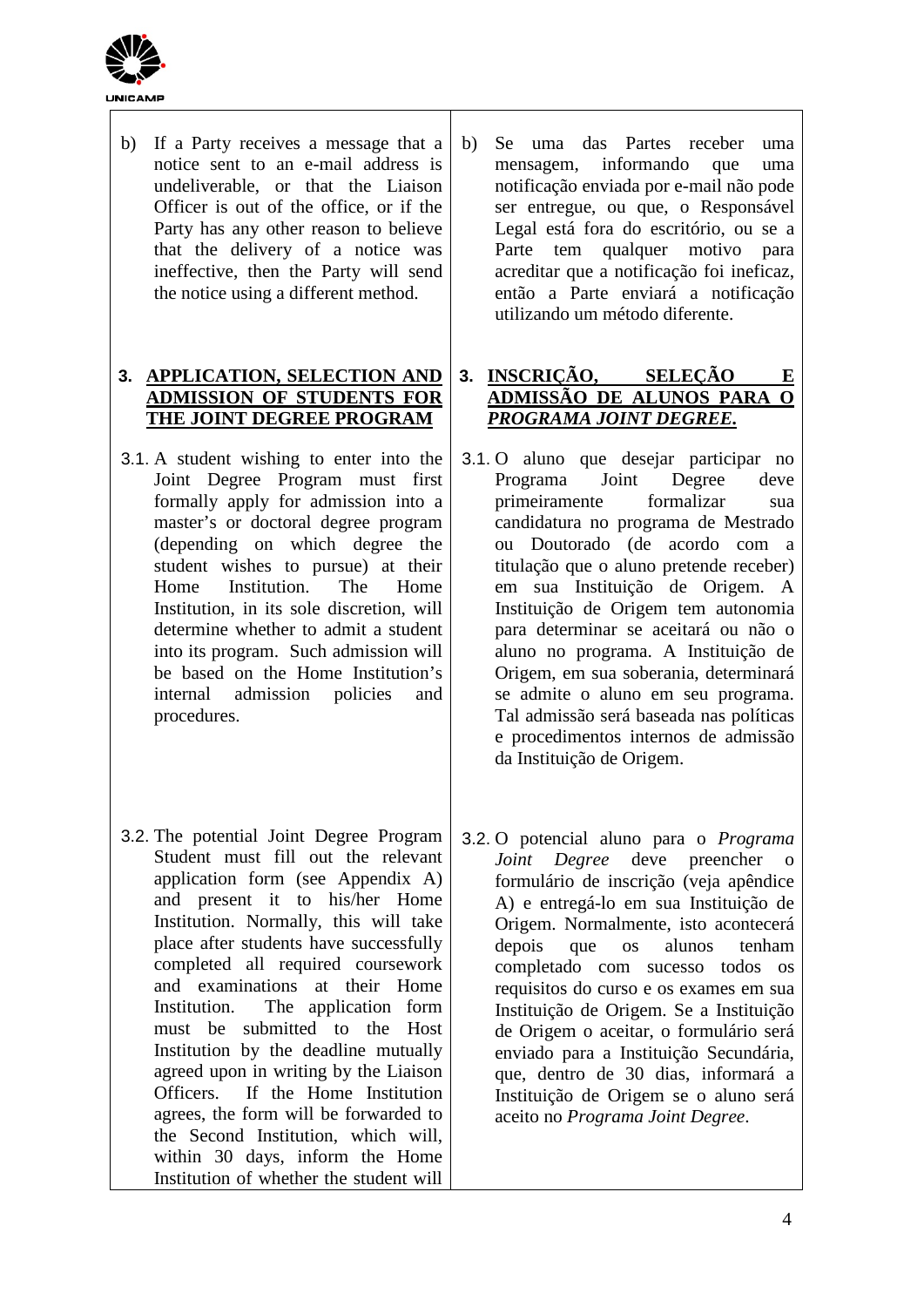

be admitted to the Joint Degree Program.

- 3.3. Unicamp students must have an average B Grade Point Average to apply to the program.
- 3.4. Unicamp students must provide a Proof of Proficiency in a Foreign Language, by the time of their application to the Joint Degree Program.
- 3.5. Unicamp students are required to pass the Doctoral Qualifying Exam (for Doctoral) or Master Qualifying Exam (for Master) prior to applying to the Joint Degree Program.
- 3.6. The Second Institution will determine whether to register the student in the Joint Degree Program in its sole discretion.
- 3.7. Each Second Institution will admit up to a maximum of 5 Joint Degree Program Students from each Home Institution each academic year for the Joint Degree Program. The maximum number of students may be changed by mutual agreement of the Parties and shall be expressed in writing.

# **4. JOINT DEGREE PROGRAM REQUIREMENTS AND ADMINISTRATION**

- 4.1. The Parties will provide an adequate orientation as well as ongoing advice and support to the Joint Degree Program Students.
- 4.2. Joint Degree Program Students will follow a program of study and research which shall satisfy the requirements of both institutions as follows:
	- a. All the normal course requirements for the degree in the
- 3.3. Os alunos da Unicamp devem ter como média a nota *B* para se candidatarem ao programa.
- 3.4. Os alunos da Unicamp devem apresentar uma Prova de Proficiência em Língua Estrangeira no momento de sua candidatura ao *Programa Joint Degree.*
- 3.5. Os alunos da Unicamp já devem ter sido aprovados no Exame de Qualificação de Doutorado ou Exame de Qualificação de Mestrado, antes de sua candidatura no *Programa Joint Degree.*
- 3.6. A Instituição Secundária, em sua soberania, determinará se aceitará o aluno no *Programa Joint Degree.*
- 3.7. Cada Instituição Secundária admitirá um número máximo de 5 alunos do *Programa Joint Degree* de cada Instituição de Origem a cada ano letivo para o *Programa Joint Degree* O número máximo de alunos pode ser alterado sob acordo mútuo entre as Partes e deverá ser expresso por escrito.

# **4. REQUISITOS E ADMINISTRAÇÂO DO PROGRAMA JOINT DEGREE**

- 4.1. As Partes providenciarão uma orientação adequada, assim como aconselhamento e apoio contínuo aos Alunos do *Programa Joint Degree*.
- 4.2. Os Alunos do *Programa Joint Degree* seguirão um programa de estudo e pesquisa que deverá satisfazer os requisitos de ambas as instituições como segue:
	- a. Todos os requisitos regulares para obtenção do diploma na Instituição de Origem devem ser cumpridos.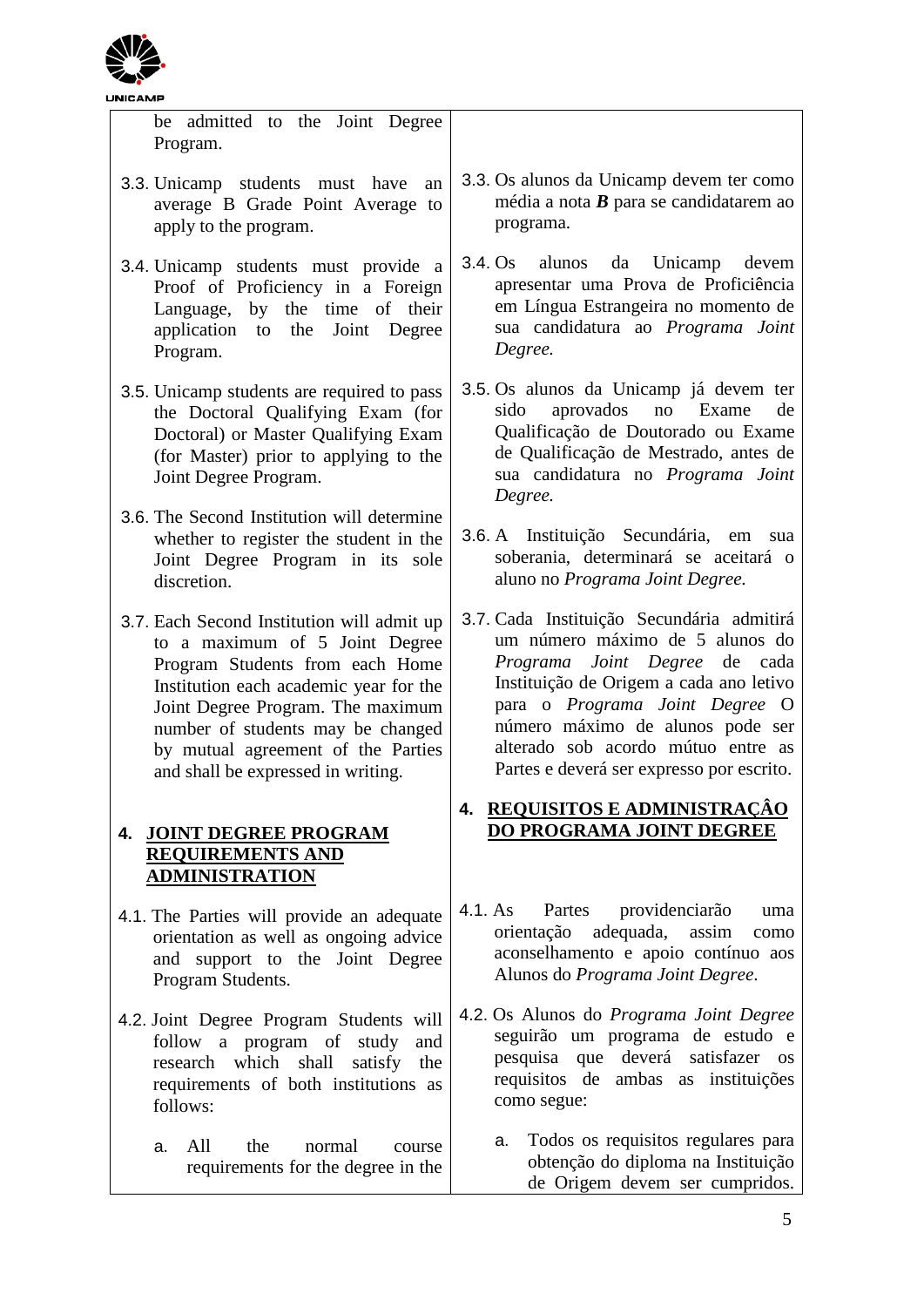

Home Institution must be met. Graduate courses taken at Unicamp will be recognized by the UAlberta Faculty of Science as well as the Faculty of Graduate Studies and Research (FGSR), for equivalence at UAlberta. Similarly, Unicamp will recognize graduate courses taken at UAlberta for equivalency.

- 4.3. In accordance with UAlberta policy, every doctoral Joint Degree Program Student must have a Supervisory Committee ("Committee") of at least three members, including all the dissertation supervisors. This Committee is to be established within the first twelve (12) months after the student's entry into the Joint Degree Program. Master students will have two supervisors and two members at large, which must be selected within the Student's first six (6) months after entry into the Joint Degree Program.
- 4.4. In accordance with UAlberta and Unicamp policies, every doctoral Joint Degree Program Student must pass a doctoral Candidacy Examination before they can proceed to final thesis defense.
- 4.5. In accordance with UAlberta and Unicamp policies, every doctoral Joint Degree Program Student must complete all of their program requirements, with the exception of the thesis, within three (3) years of being admitted to the Home Institution's doctoral program.
- 4.6. In accordance with UAlberta and Unicamp policies, every Joint Degree Program Student must successfully prepare and defend a thesis before an examining committee that is set up in accordance with the relevant policies of the Home Institution unless

Cursos de Pós-Graduação realizados na Unicamp, serão reconhecidos pela Faculdade de Ciência de UAlberta, assim como pela Faculty of Graduate Studies and Research (FGSR), para equivalência na Universidade de Alberta. Semelhantemente, a Unicamp reconhecerá, pelo Instituto de Computação, cursos de Pós-Graduação, para equivalência.

- 4.3. De acordo com a política da UAlberta, cada aluno de doutorado do *Programa Joint Degree* deve ter um Comitê de Orientação ("Comitê") formado por pelo menos três membros, incluindo os orientadores da dissertação. Este Comitê deve ser estabelecido dentro dos primeiros doze (12) meses após a admissão do aluno no *Programa Joint Degree*. Os alunos de Mestrado devem possuir dois supervisores e mais dois membros, no máximo, que devem ser selecionados dentro dos primeiros seis (6) meses após o início do aluno no *Programa Joint Degree*.
- 4.4. De acordo com as políticas da UAlberta e Unicamp, todo aluno de doutorado do Programa Joint Degree deve passar por um Exame Qualificação antes de proceder para a defesa final da tese.
- 4.5. De acordo com as políticas da UAlberta e Unicamp, todo aluno de doutorado do *Programa Joint Degree* deve completar todos os requisitos de seu programa, com a exceção da tese, dentro de três (3) anos a partir de sua admissão no programa em sua Instituição de Origem.
- 4.6. De acordo com as políticas da UAlberta e Unicamp, todo aluno de doutorado do *Programa Joint Degree* deve preparar e defender sua tese com êxito, perante a banca examinadora que está estabelecida de acordo com as políticas mandatórias da Instituição de Origem,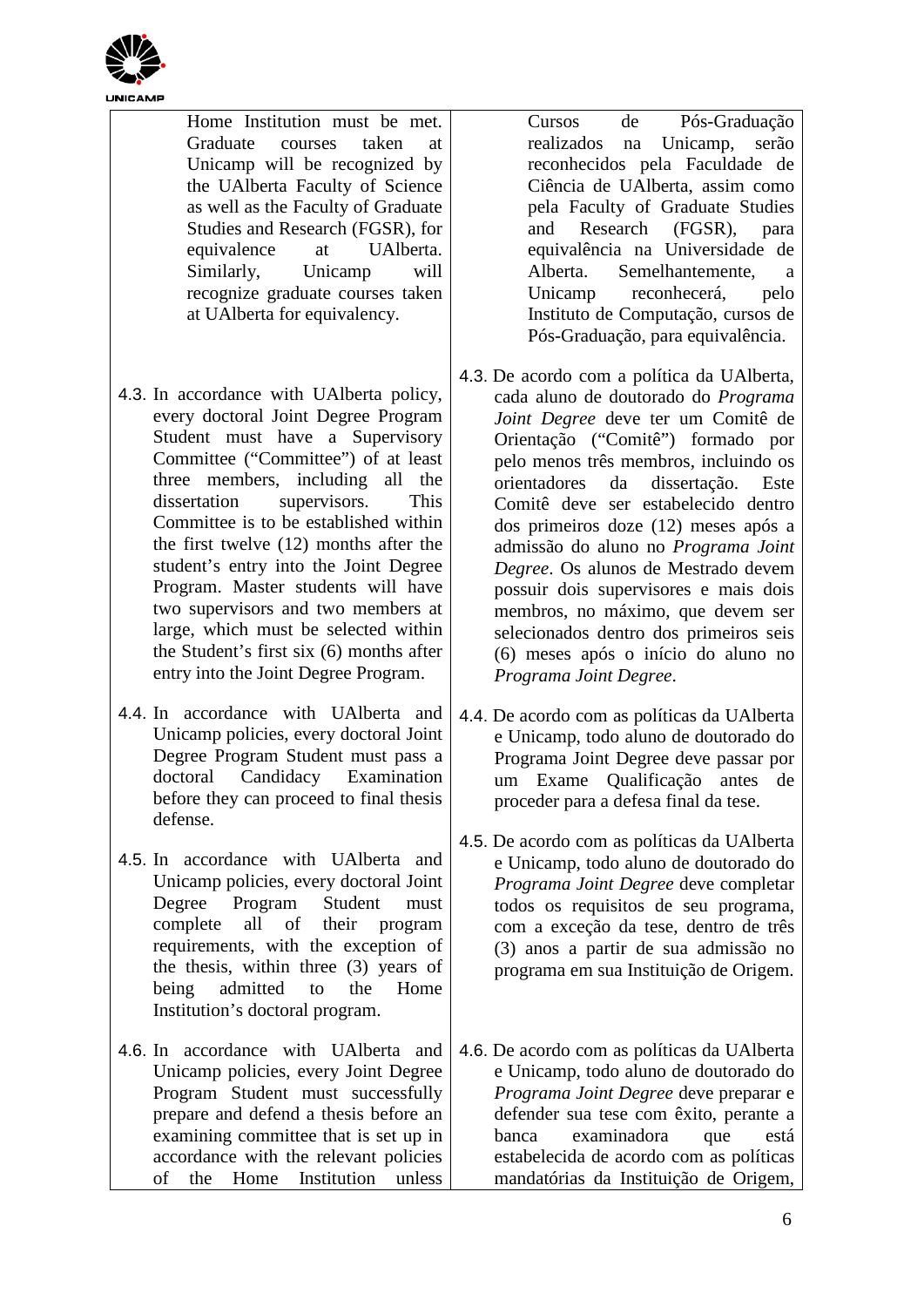

otherwise stated in this Agreement.

- 4.7. In accordance with UAlberta policy, every Joint Degree Program Student must meet UAlberta's ethics and academic integrity training requirements set by the UAlberta Faculty of Graduate Studies and Research. Further information regarding those requirements can be found here: [www.gradstudies.ualberta.ca/degreesu](http://www.gradstudies.ualberta.ca/degreesuperv/ethics/) [perv/ethics/.](http://www.gradstudies.ualberta.ca/degreesuperv/ethics/) Additionally, Joint Degree Students must follow all UAlberta policies and procedures relating to research involving either human participants or animals.
- 4.8. It is a requirement at Unicamp and UAlberta that the student design a plan of studies with participation of the student's co-supervisors and consultation with the graduate chair before starting the residency period at the Second Institution. This plan of studies should detail the student's activities during the residency at the partner institution including graduate courses that the student may take and the planned equivalence with courses at the home institution.
- 4.9. The candidacy and final defense will take place at the Joint Degree Program Student's Home Institution. The structure of the candidacy and final defense committees for each student in the Joint Degree Program will follow the standard regulations for that degree in the student's Home **Institution**
- 4.10. The Joint Degree Program Student must spend a total of at least two (2) consecutive semesters in residence at the Second Institution at the master's level and a total of at least three (3)

ou que, de forma contrária, estejam descritas neste Acordo.

- 4.7. De acordo com a política da UAlberta, cada aluno do *Programa Joint Degree* deve atender aos requisitos de exigência<br>de conduta ética e integridade de conduta ética e integridade acadêmica da UAlberta, estabelecidos pela Faculty of Graduate Studies and Research (FGSR) de UAlberta.. Mais informações sobre estas exigências podem ser encontradas em: [www.gradstudies.ualberta.ca/degreesup](http://www.gradstudies.ualberta.ca/degreesuperv/ethics/) [erv/ethics/.](http://www.gradstudies.ualberta.ca/degreesuperv/ethics/) Adicionalmente, os Alunos do *Programa Joint Degree* devem seguir todas as políticas e procedimentos relativos à pesquisa envolvendo tanto seres humanos quanto animais.
- 4.8. É um requisito da Unicamp e da UAlberta que o aluno estabeleça um plano de estudo com a participação de seus co-orientadores e orientação do coordenador do programa de pósgraduação, antes de iniciar seu período de residência na Instituição Secundária. Este plano de estudo deve detalhar as atividades do aluno durante a residência na Instituição Secundária, incluindo as disciplinas que o aluno poderá vir a cursar e a equivalência destas disciplinas em sua Instituição de Origem.
- 4.9. A Qualificação e defesa final acontecerão na Instituição de Origem. A estrutura da Qualificação e a banca final da defesa para cada aluno do *Programa Joint Degree* seguirão as regulamentações padrão estabelecidas para cada titulação na Instituição de Origem do aluno.
- 4.10. O aluno do *Programa Joint Degree* deverá passar um total de pelo menos dois (2) semestres acadêmicos consecutivos na Instituição Secundária, se for um aluno do curso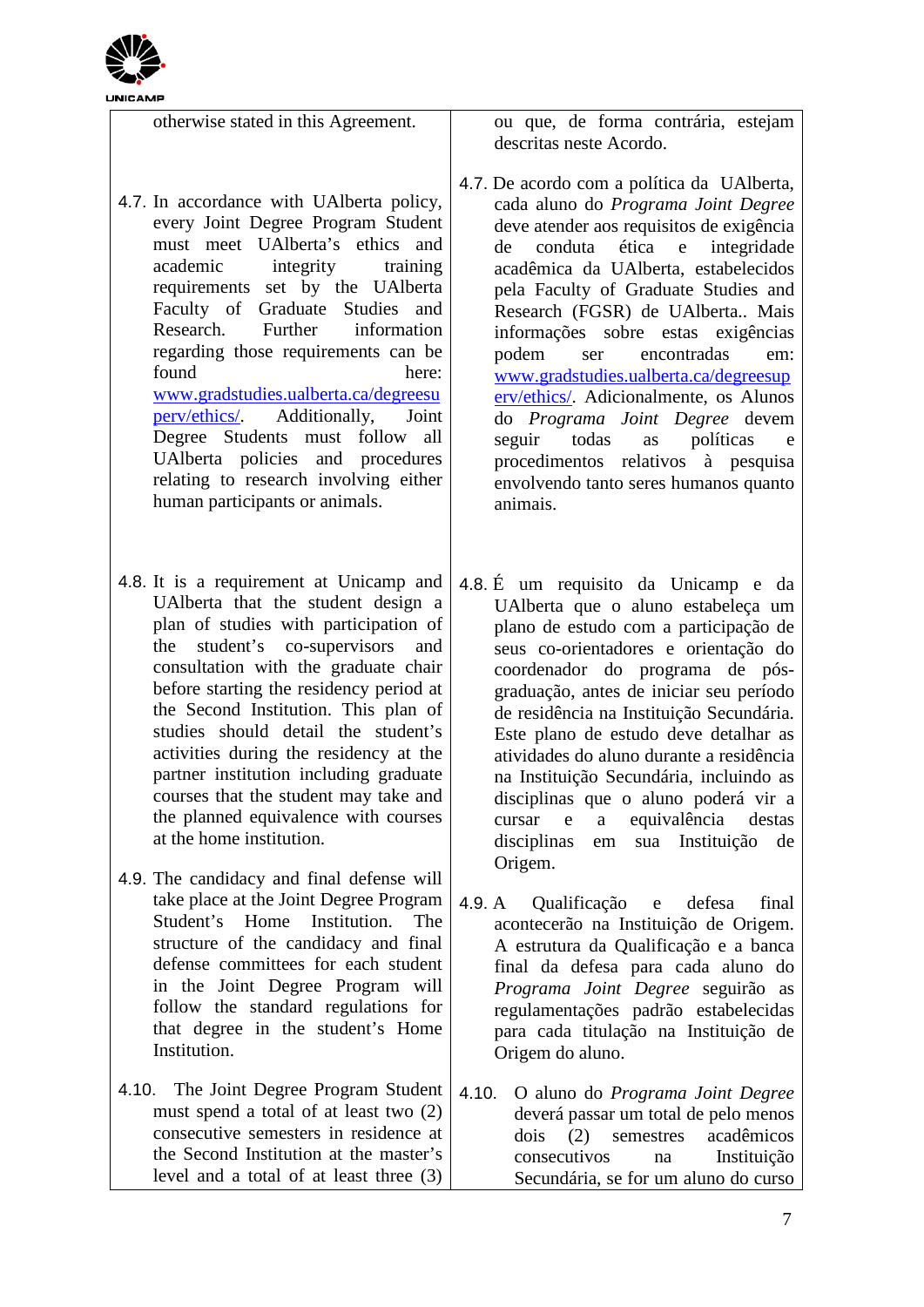

|                                   | consecutive semesters (that is, one $(1)$ )<br>full year) in residence at the Second |       | d<br>d           |
|-----------------------------------|--------------------------------------------------------------------------------------|-------|------------------|
|                                   | Institution at the doctoral level. These                                             |       | $\mathbf c$      |
| requirements for residency at the |                                                                                      |       | a                |
|                                   | Second Institution will contribute                                                   |       | I                |
|                                   | toward the residency requirement for                                                 |       | a                |
|                                   | the Joint Degree Program Student at                                                  |       | e                |
|                                   | their Home Institution.                                                              |       | I                |
|                                   |                                                                                      |       | $\mathbf c$      |
|                                   |                                                                                      |       | S<br>d           |
|                                   |                                                                                      |       |                  |
| 4.11.                             |                                                                                      | 4.11. | F                |
|                                   | At the end of each academic year,<br>the Supervisory Committee will                  |       | C                |
|                                   | review the Joint Degree Program                                                      |       | p                |
|                                   | Student's<br>progress.<br>The                                                        |       | J<br>C           |
|                                   | Supervisory Committee<br>may                                                         |       | F                |
|                                   | recommend to the Parties that the                                                    |       | I                |
|                                   | Joint Degree Program Student be                                                      |       | f <sub>0</sub>   |
|                                   | removed from the Joint Degree                                                        |       | $\mathbf{r}$     |
|                                   | Program. If removed from the Joint                                                   |       | e                |
|                                   | Degree Program, the student will<br>return to his/her studies at the                 |       | tı               |
|                                   | Home Institution, and will receive                                                   |       | S                |
|                                   | appropriate credit for work done at                                                  |       | I                |
|                                   | the Second Institution while in the                                                  |       |                  |
|                                   | Joint Degree Program.                                                                |       |                  |
|                                   |                                                                                      | 4.12. | C                |
| 4.12.                             | Either Party may, at its<br>sole                                                     |       | S                |
|                                   | discretion, require a Joint Degree<br>Program Student to withdraw from               |       | d                |
|                                   | the Joint Degree Program.<br>If                                                      |       | S<br>$\mathbf d$ |
|                                   | required to withdraw from the Joint                                                  |       | $\mathbf{I}$     |
|                                   | Degree Program, the student will                                                     |       | d                |
|                                   | return to his/her studies at the                                                     |       | $\mathbf{r}$     |
|                                   | Home Institution and will receive                                                    |       | e                |
|                                   | appropriate credit for work done at                                                  |       | J                |
|                                   | the Second Institution while in the                                                  |       |                  |
|                                   | Joint Degree Program.                                                                |       |                  |
| 4.13.                             | A Student may withdraw, at any                                                       | 4.13. | $\mathsf{C}$     |
|                                   | from the Joint Degree<br>time,                                                       |       | I                |
|                                   | Program, and return to his/her                                                       |       | n                |
|                                   | studies at the Home Institution. The                                                 |       | d<br>$\mathbf d$ |
|                                   | Student will receive appropriate                                                     |       | $\mathbf{r}$     |
|                                   | credit for work done at the Second<br>Institution while in the Joint                 |       | e                |
|                                   | Degree Program.                                                                      |       | J                |
|                                   |                                                                                      |       |                  |
| 4.14.                             | Upon successful completion of the                                                    | 4.14. | F                |

le Mestrado. E, pelo menos, um total le três (3) semestres acadêmicos consecutivos (ou seja, um (1) ano acadêmico inteiro) em residência na nstituição Secundária, se for um aluno do curso de doutorado. Estas exigências de residência na Instituição Secundária contribuirão com a exigência de residência em ua Instituição de Origem do aluno do *Programa Joint Degree*.

- 4.11. Ao final de cada ano acadêmico, o Comitê de Orientação revisará o progresso do aluno do *Programa Joint Degree.* O Comitê de Orientação poderá recomendar às Partes que o aluno seja desligado do *Programa Joint Degree*. Se o aluno for desligado do programa, ele retornará a sua Instituição de Origem e receberá os devidos créditos pelo trabalho realizado na Instituição Secundária enquanto participante no *Programa Joint Degree*.
- 4.12. Cada uma das Partes tem o direito de solicitar que o aluno seja desligado do *Programa Joint Degree*. Se for solicitado ao aluno que se desligue lo Programa, ele retornará a sua nstituição de Origem e receberá os devidos créditos pelo trabalho realizado na Instituição Secundária enquanto participante no *Programa Joint Degree.*

4.13. O aluno poderá se desligar do *Programa Joint Degree* a qualquer momento e retornar a sua Instituição le Origem. O aluno receberá os devidos créditos pelo trabalho realizado na Instituição Secundária enquanto participante no *Programa Joint Degree*.

4.14. Ao completar com sucesso os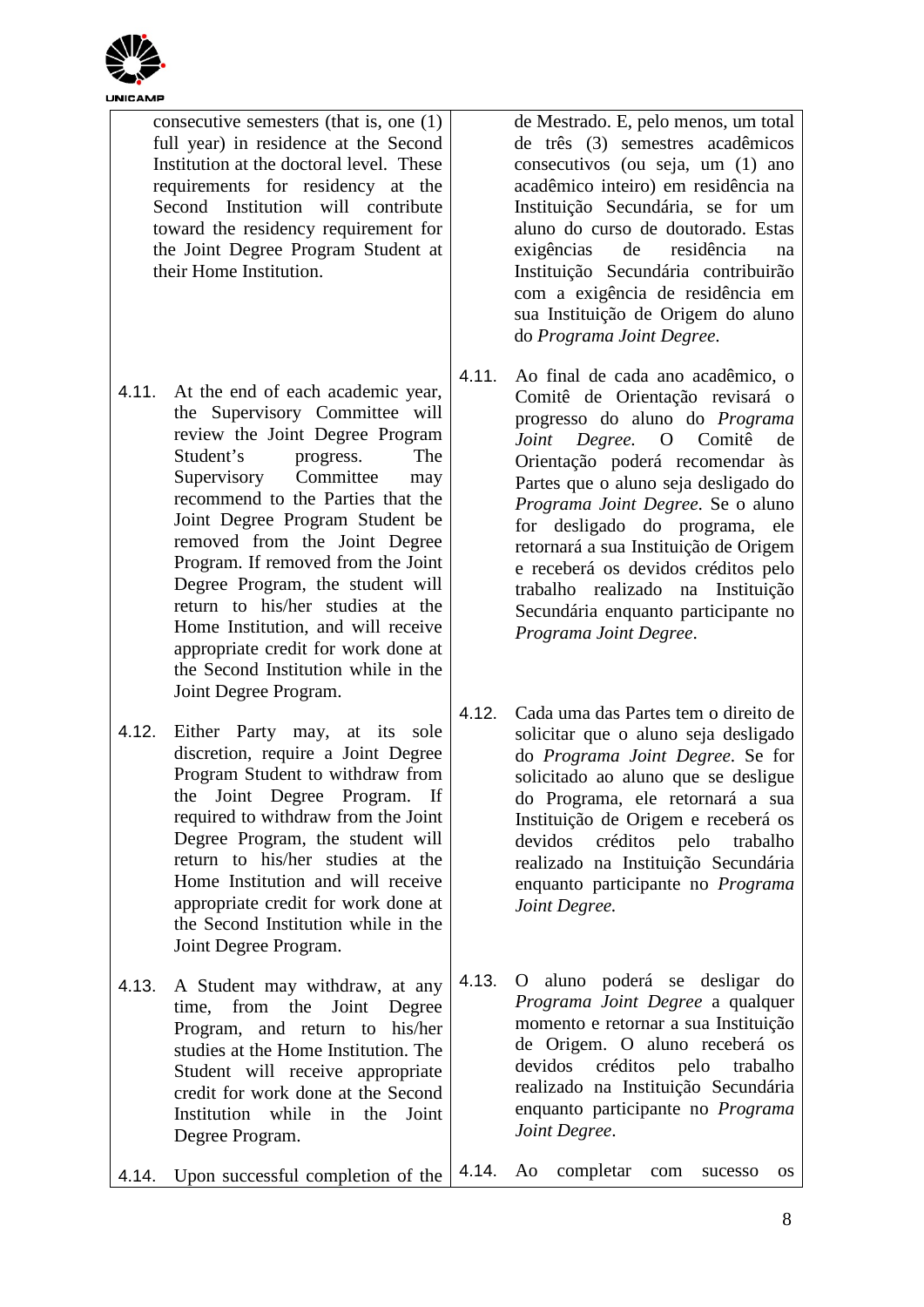

- degree requirements of the Home Institution, the Home Institution will confer on the Joint Degree Program Student the degree of the Home Institution for which the Joint Degree Program Student qualifies and shall inform the Second Institution of this award. The designations to the Joint Degree Program Student's academic record shall include the following:
- a. The UAlberta transcript notation will read: "Participating in a shared credential program offered jointly by this university and the Universidade Estadual de Campinas."
- b. The Unicamp transcript notation will read: "Participating in a shared credential program offered jointly by this university and the University of Alberta."
- c. The UAlberta parchment notation will read: "HAVING COMPLETED THE STATUTORY REQUIREMENTS OF THE PROGRAM OFFERED JOINTLY BY THE UNIVERSITY OF ALBERTA AND THE UNIVERSIDADE ESTADUAL DE CAMPINAS HAS BEEN GRANTED THE DEGREE OF [OFFICIAL DEGREE NAME] AND AWARDED ALL THE RIGHTS AND PRIVILEGES PERTAINING TO THIS DEGREE"
- d. Unicamp parchment notation will read: "IN ACCORDANCE TO THE [OFFICIAL DEGREE NAME] DEFENSE REGISTERED IN [DATE], BY THE CENTRAL COMMISSION FOR GRADUATE STUDIES DELIBERATION CCPG [NUMBER] OF [DATE], AWARDS

requisitos da Instituição de Origem, esta conferirá ao aluno do *Programa Joint Degree* a titulação para a qual o aluno se qualifica e informará a outra instituição sobre esta titulação. As notificações nos registros acadêmicos do Aluno do Programa Joint Degree devem incluir o seguinte

- a. Na anotação da cópia da UAlberta constará: "Participante no programa compartilhado oferecido em conjunto com esta universidade e a Universidade Estadual de Campinas."
- b. Na anotação do histórico da Unicamp constará: "Participou em um programa oferecido em conjunto por esta universidade e a Universidade de Alberta."
- c. Na anotação no diploma da UAlberta constará: "TENDO COMPLETADO OS REQUISITOS LEGAIS DO PROGRAMA OFERECIDO EM CONJUNTO PELA UNIVERSIDADE DE ALBERTA E A UNIVERSIDADE ESTADUAL DE CAMPINAS CONFERE O GRAU DE [DOUTOR OU MESTRE] E GARANTE TODOS OS DIREITOS E PRIVILÉGIOS PERTINENTES A ESTE GRAU"
- d. Na anotação no diploma da Unicamp será lido: "DE ACORDO COM A DEFESA DE [TESE OU DISSERTAÇÃO] HOMOLOGADA EM [DATA], PELA COMISSÃO DE PÓS-GRAUDAÇÃO CCPG [NÚMERO] DE [DATA], OUTOGAR-LHE O PRESENTE DIPLOMA, A FIM DE QUE POSSA GOZAR DE TODOS OS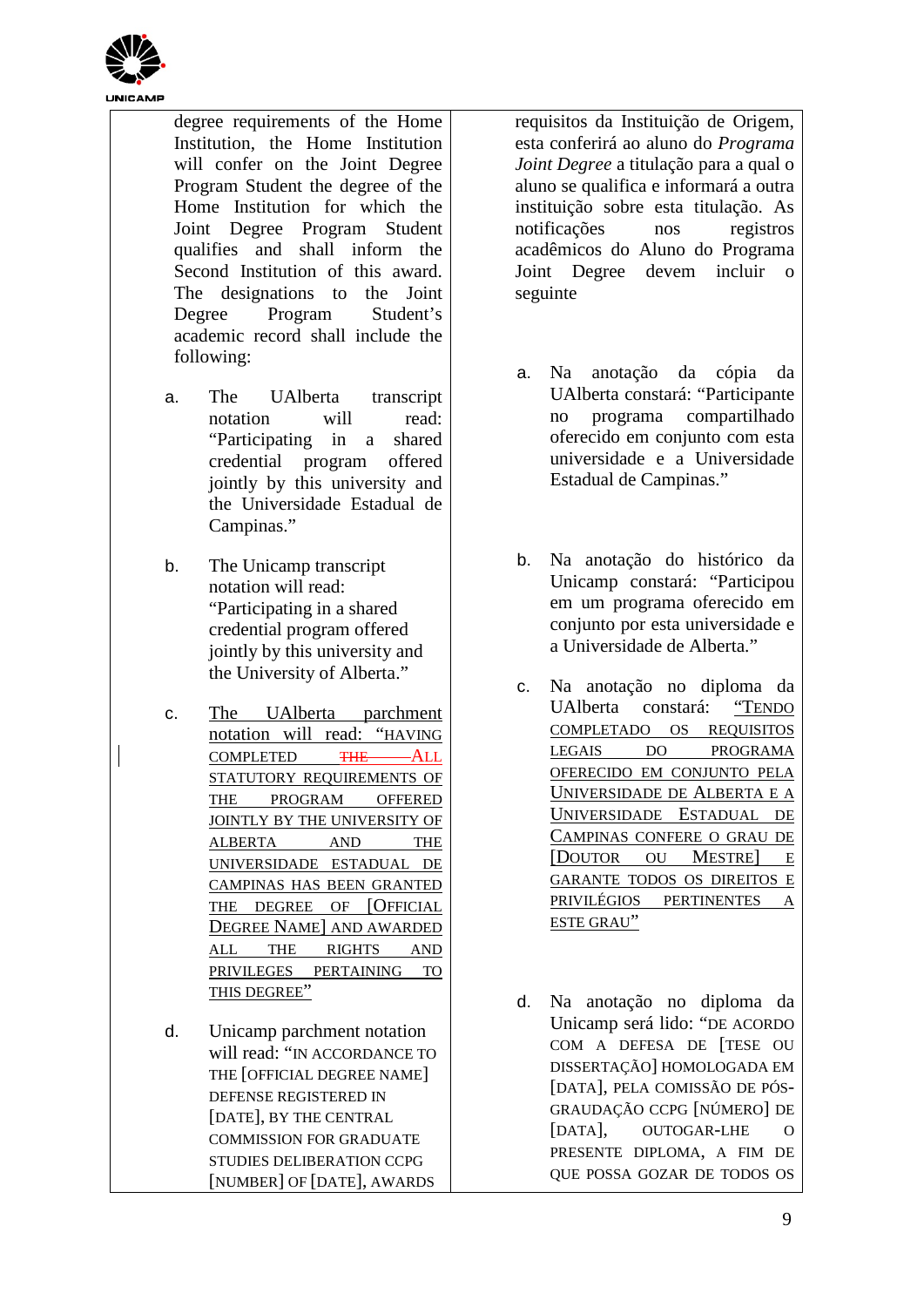

4.15. The Parties will review the Co-Tutelle Program every three (3) years.

## **5. FEES AND FINANCIAL MATTERS**

- 5.1. Joint Degree Program Students shall pay student tuition and fees to the institution at which they are resident at any given time. At UAlberta, Students who are not Canadian citizens or Permanent Residents of Canada are required to pay at the rates for international students. Fees are subject to change without notice.
	- a. Joint Degree Program Students from UAlberta resident at Unicamp must maintain minimal registration at UAlberta in order to remain in good standing at UAlberta and shall be responsible for any associated costs.
	- b. The three-year program fees payment requirement for doctoral degree students and the one-year program fee requirement for thesis-based master's students outlined in UAlberta's Calendar in the "Minimum Units of Course Weight Registration Requirements" section is hereby waived for Joint Degree Program Students whose home institution is Unicamp.
	- c. For Joint Degree Program Students whose Home Institution

DIREITOS E PRERROGATIVAS LEGAIS. DIPLOMA OBTIDO NOS TERMOS DO ACORDO DE CO-TUTELA ENTRE A UNICAMP E A UNIVERSITY OF ALBERTA – CANADÁ".

4.15. As Partes revisarão o *Programa de Co-Tutela* a cada três (3) anos.

# **5. TAXAS E ASSUNTOS FINANEIROS**

- 5.1. Os alunos do *Programa Joint Degree* deverão arcar com os custos e as taxas da instituição onde são residentes, quando solicitados. Na UAlberta, alunos que não são cidadãos Canadenses ou Residentes Permanentes do Canadá devem efetuar os pagamentos de acordo com as taxas para estudantes internacionais. As taxas estão sujeitas a alteração sem notificação prévia.
	- a. Os alunos do *Programa Joint Degree* da UAlberta residentes na UNICAMP devem manter-se registrados na UAlberta, a fim de permanecerem devidamente vinculados a UAlberta e serem responsáveis por quaisquer custos relativos a esta associação.
	- b. O pagamento das taxas para o programa de três anos requerido dos alunos doutorado e o pagamento da taxa para o programa de um ano de mestrado, estabelecido no Calendário da UAlberta na seção "Minimum Units of Course Weight Registration Requirements" fica aqui dispensado para os Alunos do *Programa Joint Degree* cuja Universidade de Origem seja a Unicamp.
	- c. Para os Alunos do *Programa Joint*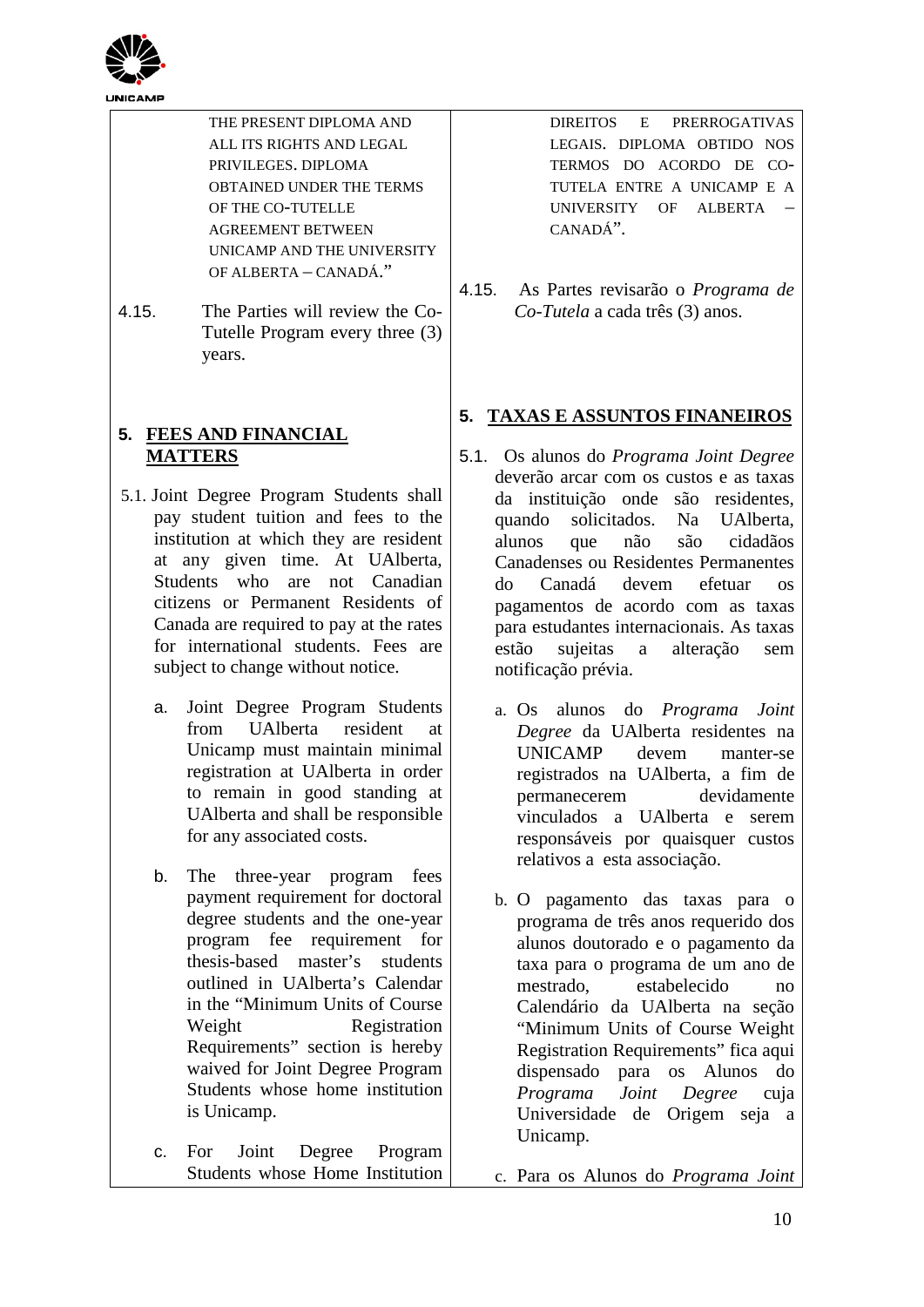

is Unicamp, the host supervisor at UAlberta will cover the registration costs for required courses at UAlberta.

- 5.2. Joint Degree Program Students shall have sufficient personal funds to cover any and all expenses not covered by either institution as detailed in this Agreement. Such expenses include, but are not limited to:
	- a. Other fees required by their Home and Second Institution;
	- b. Cost of living (including rent, food and health care costs);
	- c. Recreation;
	- d. Travel and transportation, including travel insurance;
	- e. Text books and school supplies;
	- f. All necessary visas; and
	- g. Any other expenses not specifically noted.

# **6. HOUSING**

6.1. Each Second Institution shall endeavour to provide information students regarding housing options, the cost of which shall be paid by the student.

# **7. REGULATIONS GOVERNING STUDENTS**

- 7.1. Joint Degree Program Students shall be bound by the rules, regulations, and codes of conduct of the university or universities at which they are registered.
- 7.2. Joint Degree Program Students shall be bound by the laws of the host country in which they are resident.

*Degree cuja* Universidade de Origem seja a Unicamp o supervisor da UAlberta cobrirá os custos de inscrição requeridos pelos cursos na UAlberta.

- 5.2. Os alunos do *Programa Joint Degree* devem ter fundos pessoais suficientes para custear quaisquer e todas as despesas não cobertas por nenhuma das instituições como detalhadas no Acordo. Tais despesas incluem, porém não estão limitadas a:
	- a. Taxas solicitadas pelas Instituições de Origem e Secundária.
	- b. Custo de vida (incluindo aluguel, alimentação e custos com saúde);
	- c. Recreação;
	- d. Viagens e transporte, incluindo seguro viagem;
	- e. Livros e suprimentos escolares;
	- f. Todos os vistos necessários; e
	- g. Qualquer outro custo não especificadamente listado.

# **6. MORADIA**

6.1. Cada Instituição Secundária deverá empenhar-se em proporcionar informações aos alunos sobre opções de moradia, o valor que deverá ser pago pelo aluno.

### **7. REGULAMENTOS QUE GOVERNAM OS ALUNOS**

- 7.1. Os alunos do *Programa Joint Degree* estão obrigados a viver sob as regras, regulamentos e códigos de conduta da universidade ou universidades nas quais estão registrados.
- 7.2. Os alunos do *Programa Joint Degree* estão obrigados a viver sob as leis do país de destino onde estejam residindo.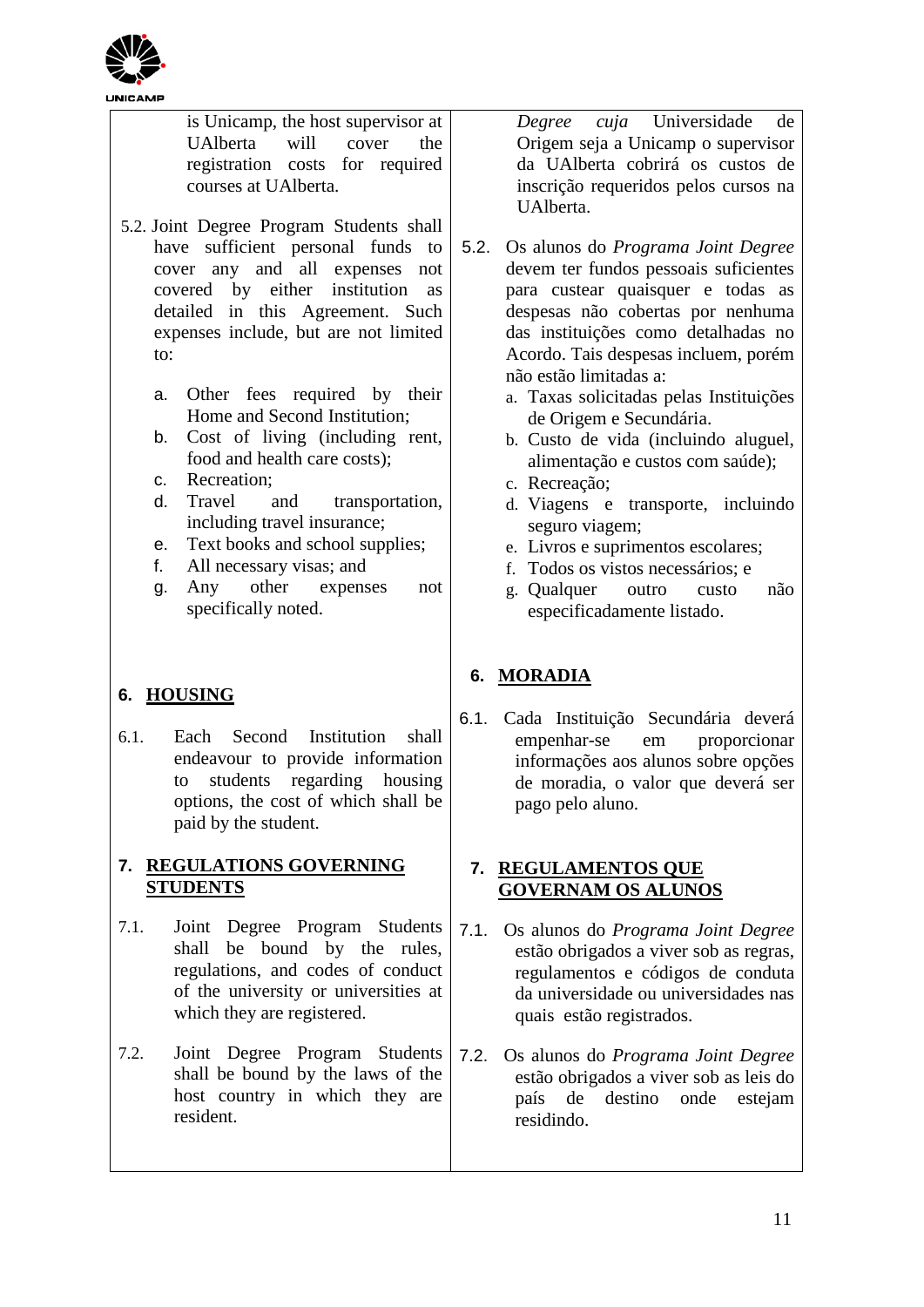

# **8. INTELLECTUAL PROPERTY**

8.1. Without limiting the generality of section 7 ("Regulations Governing Students"), the following guidelines and policies related to intellectual property and copyright of the Parties which may be amended from time to time, shall apply to Joint Degree Program Students:

## a. **At UAlberta:**

- i. Patent Policy as set out in [https://policiesonline.ualberta.](https://policiesonline.ualberta.ca/policiesprocedures/policies/patent-policy.pdf) [ca/policiesprocedures/policies/](https://policiesonline.ualberta.ca/policiesprocedures/policies/patent-policy.pdf) [patent-policy.pdf;](https://policiesonline.ualberta.ca/policiesprocedures/policies/patent-policy.pdf)
- ii. Graduate Program Manual as set out in [www.gradstudies.ualberta.ca/g](http://www.gradstudies.ualberta.ca/gpm.aspx) [pm.aspx;](http://www.gradstudies.ualberta.ca/gpm.aspx) and
- iii.General Faculties Council (GFC) Policy 120.7 as set out in [www.gfcpolicymanual.ualbert](http://www.gfcpolicymanual.ualberta.ca/120UniversityCommunityRelation.aspx) [a.ca/120UniversityCommunity](http://www.gfcpolicymanual.ualberta.ca/120UniversityCommunityRelation.aspx) [Relation.aspx.](http://www.gfcpolicymanual.ualberta.ca/120UniversityCommunityRelation.aspx)

## b. **At Unicamp:**

- i. Intellectual property resulting from this Agreement will be dealt with in a specific agreement;
- 8.2. Notwithstanding anything else in this Agreement, a Joint Degree Program Student shall own the copyright in his/her thesis.

## **9. ACCESS TO INFORMATION AND PRIVACY LEGISLATION**

9.1. The parties acknowledge that UAlberta is a public body subject to the *Freedom of Information and* 

## **8. PROPRIEDADE INTELECTUAL**

8.1. Sem limitar a generalidade da seção 7<br>
("Regulamentos que Governam os ("Regulamentos que Governam os Alunos"), as seguintes diretrizes e políticas relativas à propriedade intelectual e direitos autorais das Partes podem ser anexadas, por meio de aditivos, a este contrato de tempos em tempos, e devem ser aplicadas aos alunos do *Programa Joint Degree*.

### **a. Na UAlberta:**

i. Políticas de Patentes como descritas em: [https://policiesonline.ualberta.ca/policiespro](https://policiesonline.ualberta.ca/policiesprocedures/policies/patent-policy.pdf) [cedures/policies/patent-policy.pdf;](https://policiesonline.ualberta.ca/policiesprocedures/policies/patent-policy.pdf)

- ii. Manual do Programa de Pós-Graduação em: [www.gradstudies.ualberta.ca/gpm.aspx;](http://www.gradstudies.ualberta.ca/gpm.aspx) e
- iii.Política 120.7 do Conselho Geral de Faculdades em: [www.gfcpolicymanual.ualberta.ca/120U](http://www.gfcpolicymanual.ualberta.ca/120UniversityCommunityRelation.aspx) [niversityCommunityRelation.aspx.](http://www.gfcpolicymanual.ualberta.ca/120UniversityCommunityRelation.aspx)

## b. **Na Unicamp:**

i. Propriedade intelectual resultante deste Acordo será tratada em acordo específico;

8.2 Apesar dos termos deste Acordo, o aluno do *Programa Joint Degree* possui os direitos autorais sobre sua tese.

### **9. ACESSO A INFORMAÇÃO E LEGISLAÇÃO DE PRIVACIDADE**

9.1 As partes reconhecem que UAlberta é um corpo público sujeito a "Liberdade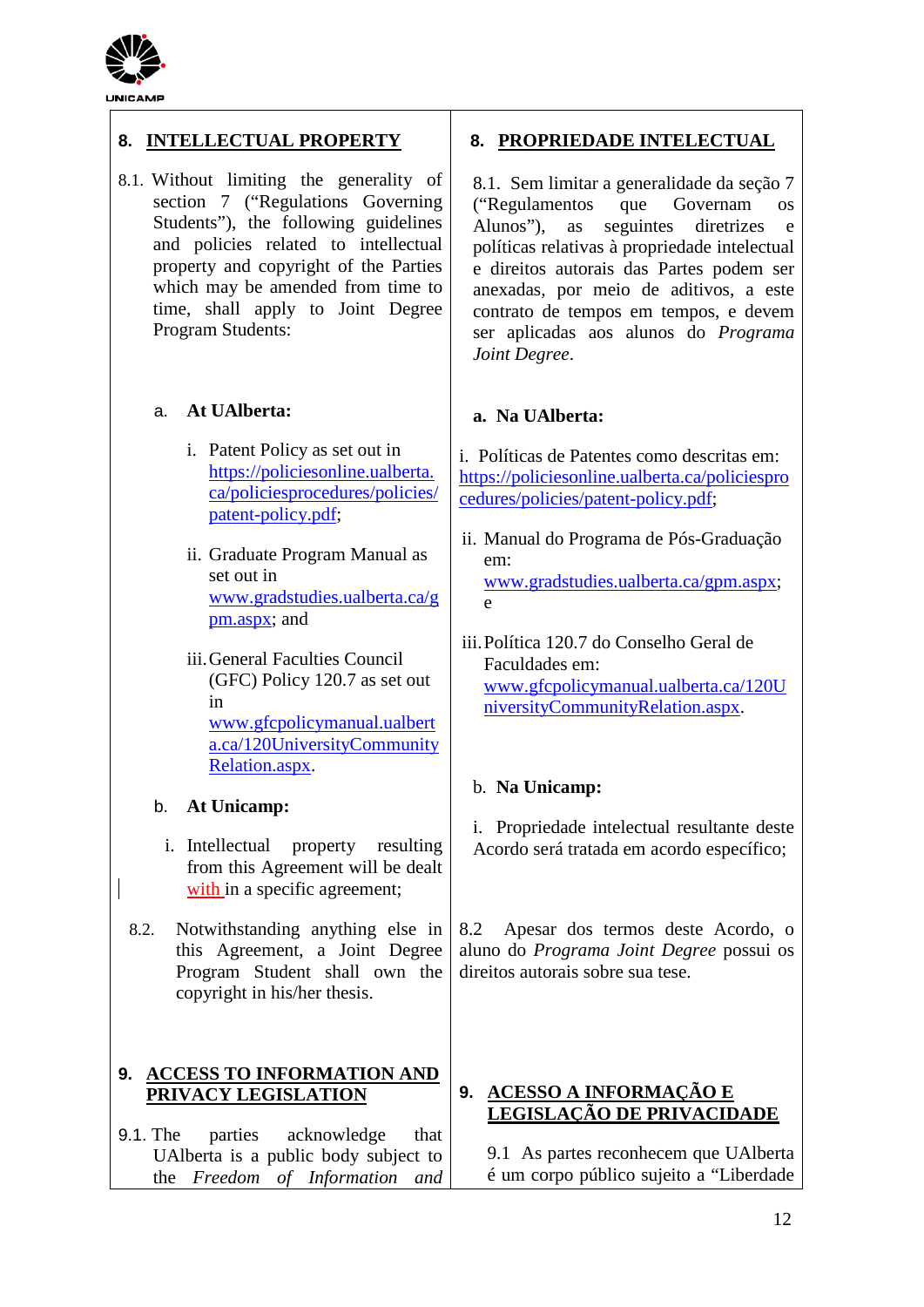

*Protection of Privacy Act* (Alberta) ("FOIP"), as amended. For further information about FOIP see [www.ipo.ualberta.ca.](http://www.ipo.ualberta.ca/)

# **10. CONFIDENTIALITY**

10.1. Each Party who receives any information from the other marked "Confidential" ("Confidential Information"), will take reasonable steps to protect its confidentiality, will not disclose to any third party such Confidential Information without the prior written consent of the other Party, and will only use such Confidential Information for the purposes contemplated in this Agreement. For the purposes of this Agreement, Confidential Information shall not include information that is or becomes part of the public domain through no act of the receiving party, that was in the receiving party's possession before receipt from the disclosing party, that was rightfully received by the receiving party from a third party without a duty of confidentiality, or information that is required to be disclosed under any applicable law or by order of a court.

# **11. DISPUTE RESOLUTION**

11.1. In order to settle any disputes that may arise under the performance or in the implementation of this Agreement, the Parties shall exert their best efforts to arrive at a solution by mutual consent. In the event such consent is found to be impossible, the Parties shall jointly appoint a third party individual to act as mediator.

## **12. LIABILITY AND INDEMNIFICATION**

12.1. Each Party ("Indemnifying Party")

de Informação Ato de Proteção de Privacidade (Alberta) ("FOIP"), como ementa. Para mais informações sobre FOIP veja [WWW.ipo.ualberta.ca](http://www.ipo.ualberta.ca/)

## **10. CONFIDENCIALIDADE**

10.1 Cada Parte que receber qualquer informação vinda da outra parte e classificada como "Confidencial" ("Informação Confidencial".), deverá tomar medidas cabíveis para proteger esta confidencialidade, e não revelar a qualquer terceiro tal Informação Confidencial sem a permissão prévia, por escrito, de outra Parte e utilizará esta Informação Confidencial somente para os propósitos contemplados neste Acordo. Para os propósitos deste Acordo, Informação Confidencial não incluirá informação que é ou se tornará parte de domínio público por nenhum ato da parte receptora, que estivesse em posse da Parte Receptora antes de ser recebida pela Parte Reveladora, e que foi recebida corretamente pela Parte Recebedora através de uma terceira parte que não esteja sob algum acordo de confidencialidade, ou informação que seja requerida ser revelada por meio de qualquer aplicação da lei ou por ordem judicial.

# **11. RESOLUÇÃO DE DISPUTA**

11.1 De forma a resolver qualquer disputa que possa surgir na execução ou implementação deste Acordo, as Partes devem exercer seus melhores esforços para chegarem a um consenso mútuo. No caso de tal consenso não ser possível, as Partes apontarão juntamente um terceiro indivíduo que possa agir como mediador.

# **12. RESPONSABILIDADE E INDENIZAÇÃO**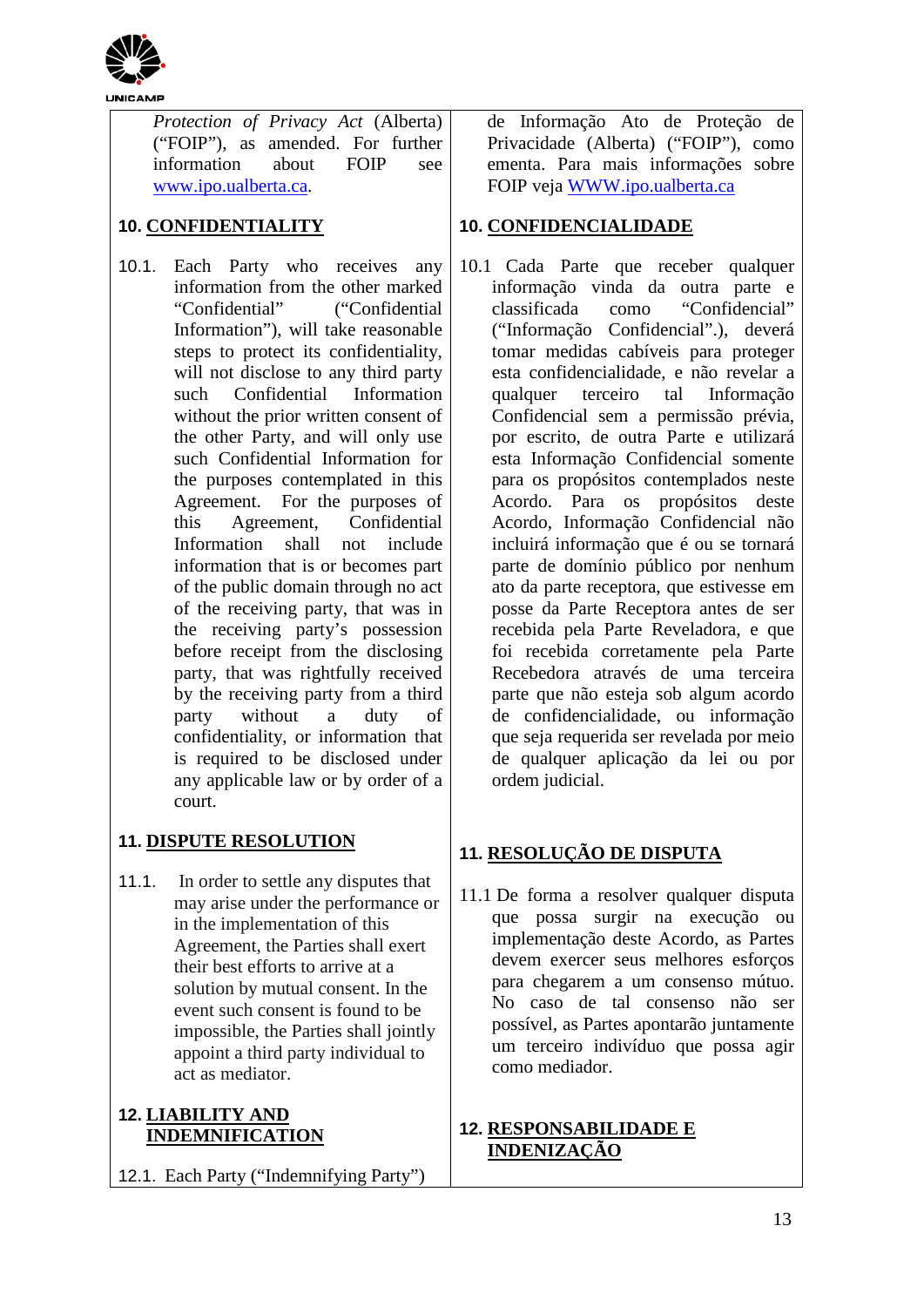

#### shall:

- be liable to the other Party ("Indemnified Party") for; and
- indemnify and hold harmless the Indemnified Party from and against;

any and all liabilities, damages, costs, claims, suits or actions (whether in relation to third parties or direct liabilities, damages or costs, including reasonable and proper legal costs) resulting from any injury to persons, damage to property, or claims made by students, occasioned by or as a result of the negligent acts, willful misconduct or breach of obligations assumed under this Agreement by the Indemnifying Party or their employees, officers, agents, and contractors.

# **13. SURVIVAL**

13.1. All provisions relating to the nature of the relationship, indemnity, insurance, payment, confidentiality, and other obligations and provisions, the performance of which by their nature extends beyond the termination of this Agreement, shall continue in full force and effect following the effective date of such termination.

# **14. COUNTERPARTS**

14.1. This Agreement may be executed in any number of counterparts or duplicates, each of which shall be an original, and such counterparts or duplicates shall together constitute one and the same agreement.

- i) Cada Parte ("Parte Indenizadora") deverá:
- Ser responsável pela outra parte ("Parte Indenizada") por; e
- Indenizar e manter inocente a parte indenizada de e contra;

qualquer e toda dívida, danos, custos, reclamações, processos ou ações (se em relação a terceiros ou endividamento direto, danos ou custos, incluindo custos legais devidos e cabíveis) resultado de qualquer dano físico, danos a propriedade, ou reclamações feitas por alunos, ocasionadas por ou como resultado de atos de negligência, comportamento impróprio deliberado ou brechas em obrigações assumidas neste Acordo pela Parte Indenizadora ou seus funcionários, empregados, agentes ou contratados.

# **13. VALIDADE**

i) Todas as provisões relativas à natureza deste relacionamento, indenização, seguro, pagamento, confidencialidade, e outras obrigações e provisões, cuja atuação de sua natureza se estendem além do término deste Acordo, devem continuar em vigor após a data efetiva de tal término.

# **14. REPRODUÇÕES**

i) Este Acordo poderá ser feito em qualquer número de reproduções ou duplicatas, cada qual deverá ser uma original e cada reprodução ou duplicata deverá se constituir de um e o mesmo acordo.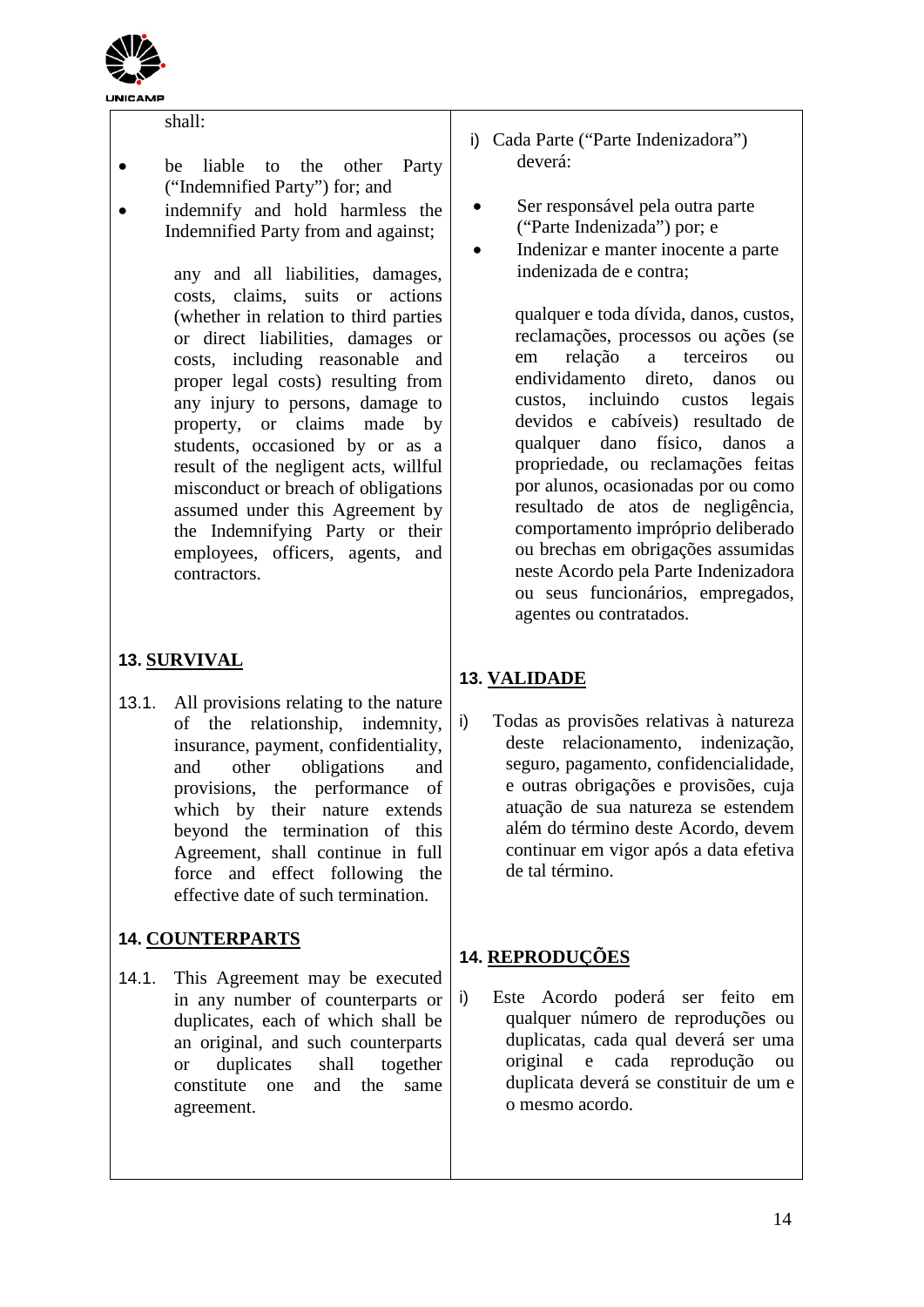

# **15. COMING INTO FORCE, TERMINATION, AND AMENDMENTS**

- 15.1. This Agreement shall come into force and effect from the date on which the last Party endorses the Agreement, and shall continue in effect for a period of five (5) years unless terminated in accordance with the terms of the Agreement (the "Term").
- 15.2. Either Party may terminate the Agreement on twelve (12) months written notice to the other Party. Upon receipt of such notice, no additional Students will be admitted to the Joint Degree Program. Students already in the Joint Degree Program will be given reasonable time to complete their studies.
- 15.3. The Agreement may be amended or extended by the mutual written consent of the Parties.

**IN WITNESS WHEREOF** the duly authorized officers of the Parties have executed and delivered this Agreement on the dates indicated below.

# **15. VIGÊNCIA, TÉRMINO E EMENTAS**

- 15.1 Este Acordo terá vigência e efeito partir da data de assinatura deste Acordo pela última Parte, e continuará em efeito por um período de (5) anos, a menos que encerrado de acordo com os termos deste Acordo (O Término").
- 15.2 Qualquer Parte pode encerrar o Acordo, por escrito, encaminhada a outra parte após (12) meses. Após receber tal comunicação, nenhum aluno mais deverá ser admitido no P*rograma Joint Degree.* Alunos que já estejam no programa receberão prazo razoável para completarem seus estudos.
- 15.3 O Acordo pode conter ementas ou ser entendido por escrito, através de consenso mutuo entre as Partes.

**EM TESTEMUNHO DE** os representantes autorizados de cada parte assinaram este Acordo nas datas indicadas abaixo.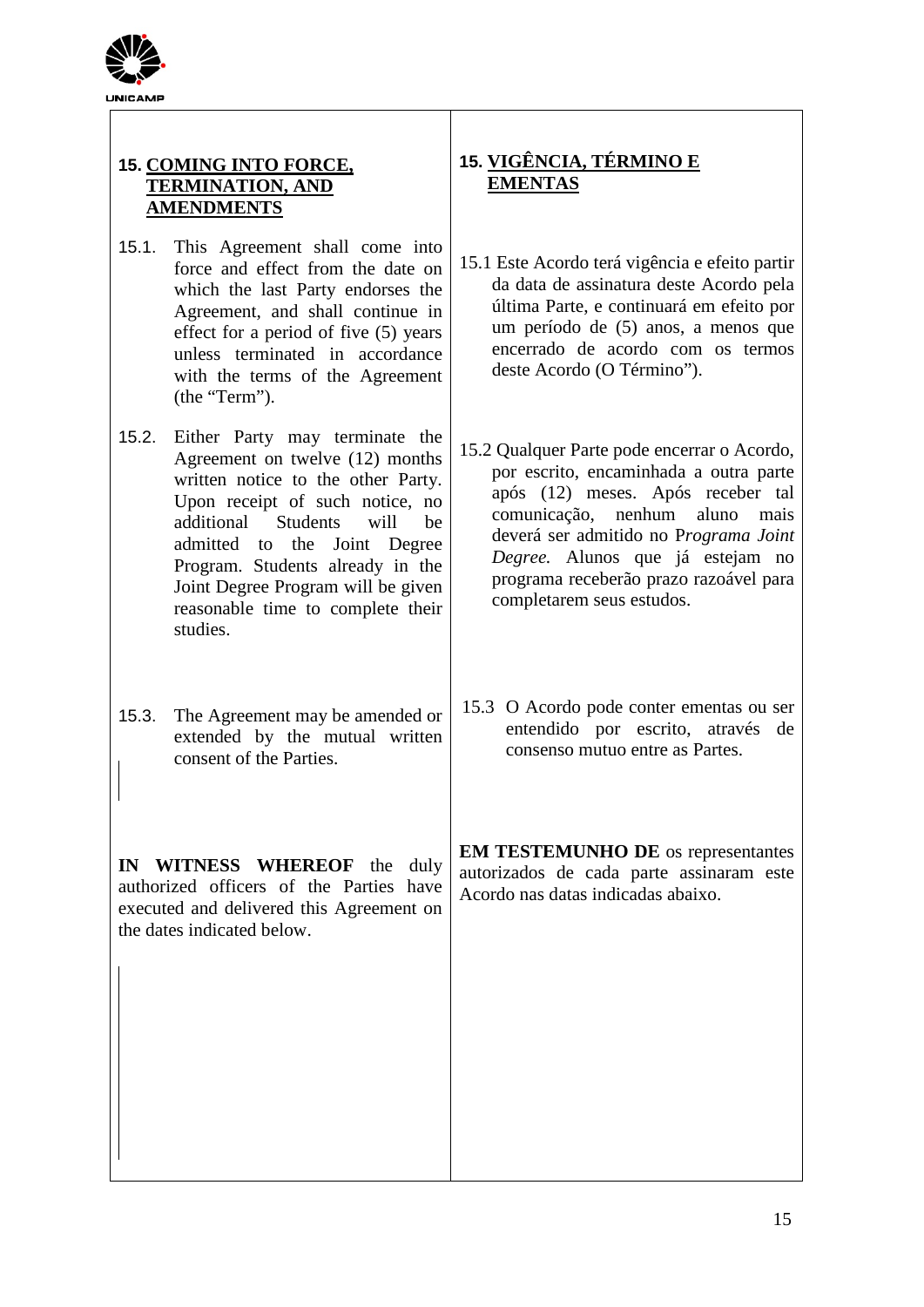

| Signed for on behalf of                                                               | Assinado por                                          |  |
|---------------------------------------------------------------------------------------|-------------------------------------------------------|--|
| UNIVERSIDADE ESTADUAL DE                                                              | UNIVERSIDADE ESTADUAL DE                              |  |
| <b>CAMPINAS</b>                                                                       | <b>CAMPINAS</b>                                       |  |
| the $\_\_\_\$ day of $\_\_\_\_\_\$ 2015.                                              | Data: _____ (dia) ______ (mês) 2015                   |  |
| <b>Name</b>                                                                           | Nome                                                  |  |
| <b>Title</b>                                                                          | Cargo                                                 |  |
| <b>Name</b><br><b>Title</b><br>Faculty<br>UNIVERSIDADE ESTADUAL<br><b>DE CAMPINAS</b> | Nome<br>Cargo<br>Universidade Estadual de<br>Campinas |  |
| <b>Signed for on behalf of THE</b>                                                    | Assinado por                                          |  |
| <b>GOVERNORS OF THE UNIVERSITY</b>                                                    | THE GOVERNORS OF THE                                  |  |
| <b>OF ALBERTA</b>                                                                     | <b>UNIVERSITY OF ALBERTA</b>                          |  |
| The _______ day of __________ 2015.                                                   | Data: _____ (dia) _____ (mês) 2015                    |  |
| Dr. Olive Yonge, Interim                                                              | Dr. Olive Yonge, Interim Provost and Vice-            |  |
| Provost and Vice-President (Academic)                                                 | President (Academic)                                  |  |
| Dr. Jonathan Schaeffer                                                                | Dr. Jonathan Schaeffer                                |  |
| Dean                                                                                  | Dean                                                  |  |
| <b>Faculty of Science</b>                                                             | <b>Faculty of Science</b>                             |  |
| Dr. Mazi Shirvani                                                                     | Dr. Mazi Shirvani                                     |  |
| Dean                                                                                  | Dean                                                  |  |
| Faculty of Graduate Studies and Research                                              | Faculty of Graduate Studies and Research              |  |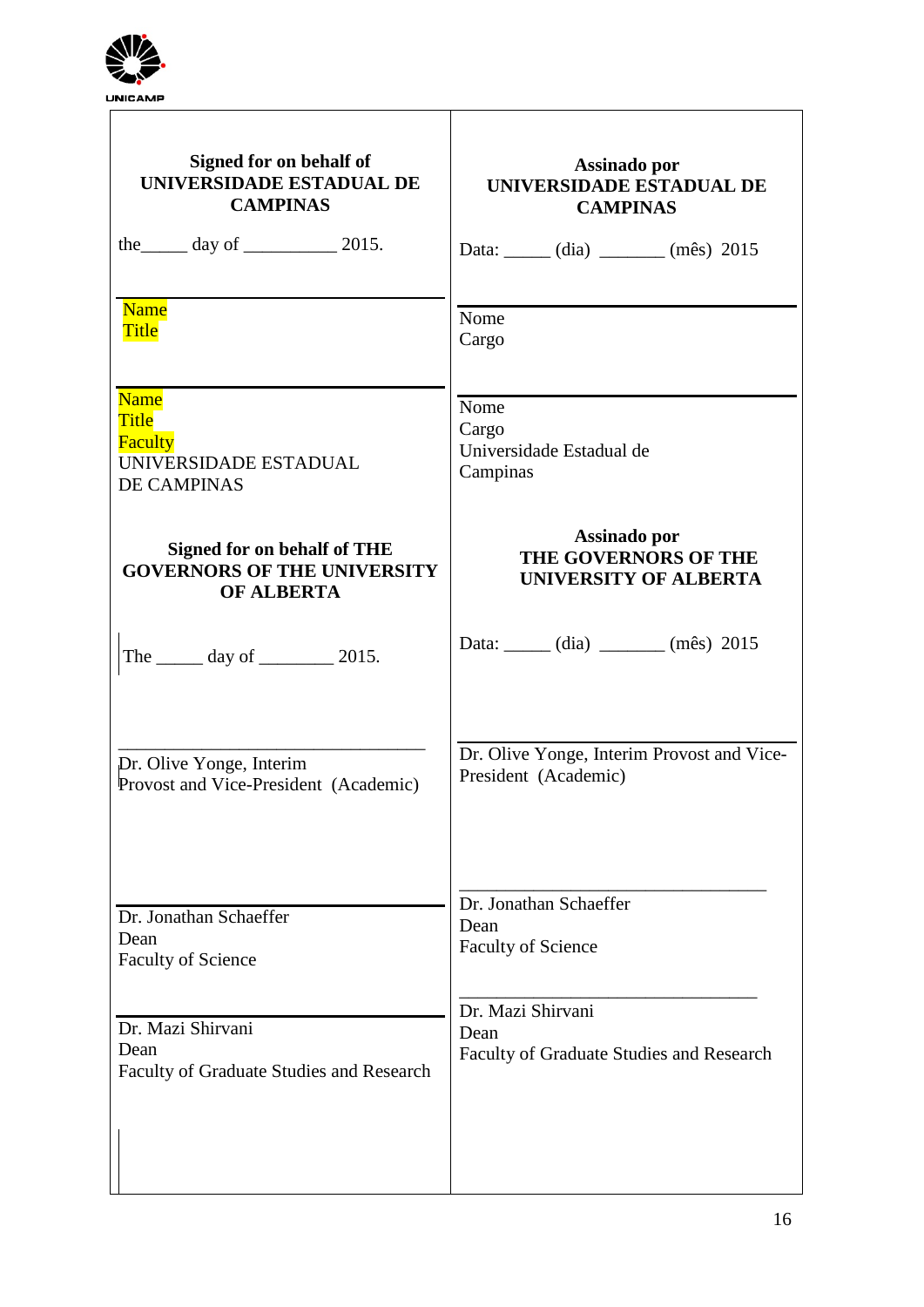

# **APPENDIX A**

### **SAMPLE JOINT DEGREE APPLICATION FORM**

## **A. THIS SECTION TO BE COMPLETED BY THE STUDENT**

- **1.** Student Name:
- **2.** Home Institution:
- **3.** Supervisor(s) at Home Institution:
- **4.** Supervisor(s) at Second Institution:
- **5.** Date student began graduate program

at Home Institution:

**6.** Proposed membership of supervisory

committee and proposed supervisor(s):

**7.** Informed Consent for Disclosure of Personal Information. The University of Alberta collects and protects personal information under the authority of the Alberta *Freedom of Information and Protection of Privacy Act* for the purposes of operating the programs and services of the University.

Should one of the universities offering the Unicamp-UAlberta Joint Degree Program take academic disciplinary action against a Joint Degree Program Student, information regarding such action may be shared with the other institution.

| (student's full                      | aluno), voluntaria |
|--------------------------------------|--------------------|
| name), voluntarily authorize the     | divulgação de in   |
| sharing of information should the    | cenário acima i    |
| abovementioned scenario occur to me. | comigo.            |

# **APPENDIX A**

## **MODELO DO FORMULÁRIO DE INSCRIÇÃO PARA Programa Joint Degree**

## **A. ESTA SEÇÃO DEVE SER COMPLETADA PELO ALUNO**

- **1.** Nome do Aluno:
- **2.** Instituição de Origem:
- **3.** Orientador da Instituição de Origem:
- **4.** Orientador da Instituição Secundária:
- **5.** Data na qual o aluno iniciou seu programa de pós-graduação na Instituição de Origem:
- **6.** Nomes propostos dos membros do Comitê Supervisor e do(s) Orientador(es):
- **7.** Informação sobre Autorização para Divulgação de Informação Pessoal. A Universidade de Alberta coleta e protege informação pessoal sob a jurisdição da *Freedom of Information and Protection of Privacy* para propósitos de operação dos programas e serviços da Universidade.

Se alguma das universidades UNICAMP-Ualberta do *Programa Joint Degree* tomar medidas acadêmicas disciplinarias contra algum aluno do programa, a informação sobre tal ação deve ser compartilhada com a outra instituição.

Eu,\_\_\_\_\_\_\_\_\_(nome complete do mente autorizo a diformação, caso o mencionado ocorra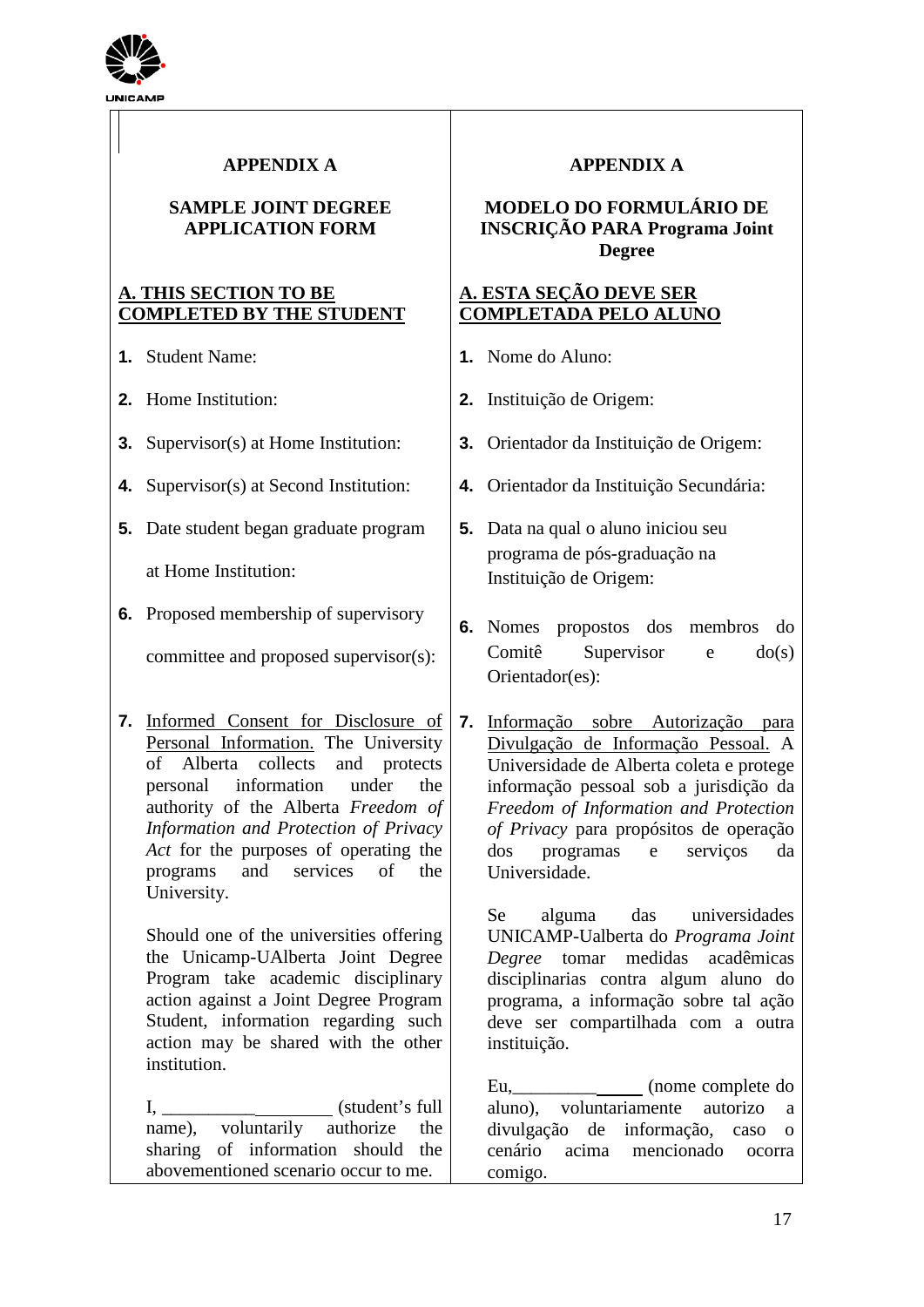

| This consent will remain valid for the<br>duration of the Joint Degree Program<br>Student's participation in the Joint<br>Degree Program. Please note that<br>consent may be revoked at any time by<br>so indicating in writing to the UAI berta<br>Academic Administration Liaison<br>Officer. | Esta autorização prevalecerá válida<br>durante a participação do aluno no<br>Programa Joint Degree. Por favor, notar<br>que esta autorização pode ser revogada a<br>qualquer tempo através de uma<br>notificação por escrito para o<br>representante responsável da<br>Administração Acadêmica do UAlberta<br>(UAlberta Academic Administration<br>Liason Officer) |
|-------------------------------------------------------------------------------------------------------------------------------------------------------------------------------------------------------------------------------------------------------------------------------------------------|--------------------------------------------------------------------------------------------------------------------------------------------------------------------------------------------------------------------------------------------------------------------------------------------------------------------------------------------------------------------|
| Signed this $\_\_\_$ day of $\_\_\_\_\_$ , 20xx<br>Signature of Student:                                                                                                                                                                                                                        | Assinado em ___ (dia)____ (mês) de 20xx                                                                                                                                                                                                                                                                                                                            |
|                                                                                                                                                                                                                                                                                                 | Assinatura do Aluno:                                                                                                                                                                                                                                                                                                                                               |
| Printed name of Student:                                                                                                                                                                                                                                                                        | Nome por extenso do aluno:                                                                                                                                                                                                                                                                                                                                         |
| <b>B. THIS SECTION TO BE</b>                                                                                                                                                                                                                                                                    | <b>B. ESTA SEÇÃO DEVE SER</b>                                                                                                                                                                                                                                                                                                                                      |
| <b>COMPLETED BY THE HOME</b><br><b>INSTITUTION</b>                                                                                                                                                                                                                                              | PREENCHIDA PELA INSTITUIÇÃO<br>DE ORIGEM                                                                                                                                                                                                                                                                                                                           |
| Mr/Ms ______________________(student's full                                                                                                                                                                                                                                                     |                                                                                                                                                                                                                                                                                                                                                                    |
| name) is recommended for admission to                                                                                                                                                                                                                                                           | $O(a)$ aluno(a) _____________ (nome completo<br>do aluno(a)) está recomendado para ingresso                                                                                                                                                                                                                                                                        |
| the Joint Degree Program.                                                                                                                                                                                                                                                                       | no Programa Joint Degree.                                                                                                                                                                                                                                                                                                                                          |
| Signed this <u>quality day</u> of <u>quality and all 20xx</u>                                                                                                                                                                                                                                   | Assinado em ___ (dia) de___ (mês) de 20xx                                                                                                                                                                                                                                                                                                                          |
| Academic Administration Liaison Officer                                                                                                                                                                                                                                                         |                                                                                                                                                                                                                                                                                                                                                                    |
| Name:                                                                                                                                                                                                                                                                                           | Nome do Administrador Acadêmico legal:                                                                                                                                                                                                                                                                                                                             |
| Academic Administration Liaison Officer                                                                                                                                                                                                                                                         | Título do Administrador Acadêmico legal:                                                                                                                                                                                                                                                                                                                           |
| Title:                                                                                                                                                                                                                                                                                          | Nome da Instituição de Origem:                                                                                                                                                                                                                                                                                                                                     |
| Home Institution Name:                                                                                                                                                                                                                                                                          |                                                                                                                                                                                                                                                                                                                                                                    |
| <b>C. THIS SECTION TO BE</b><br><b>COMPLETED BY THE SECOND</b><br><u>INSTITUTION</u>                                                                                                                                                                                                            | <u>C. ESTA SEÇÃO DEVE SER</u><br>PREENCHIDA PELA INSTITUIÇÃO<br><b>SECUNDÁRIA</b>                                                                                                                                                                                                                                                                                  |
| Admission of Mr/Ms<br>(student's full                                                                                                                                                                                                                                                           | Admissão do(a) aluno(a)                                                                                                                                                                                                                                                                                                                                            |
| name) to the Joint Degree Program is                                                                                                                                                                                                                                                            | (nome completo)<br>do aluno(a)) para o Programa Joint Degree                                                                                                                                                                                                                                                                                                       |
| hereby.<br>(granted/denied).                                                                                                                                                                                                                                                                    |                                                                                                                                                                                                                                                                                                                                                                    |
|                                                                                                                                                                                                                                                                                                 |                                                                                                                                                                                                                                                                                                                                                                    |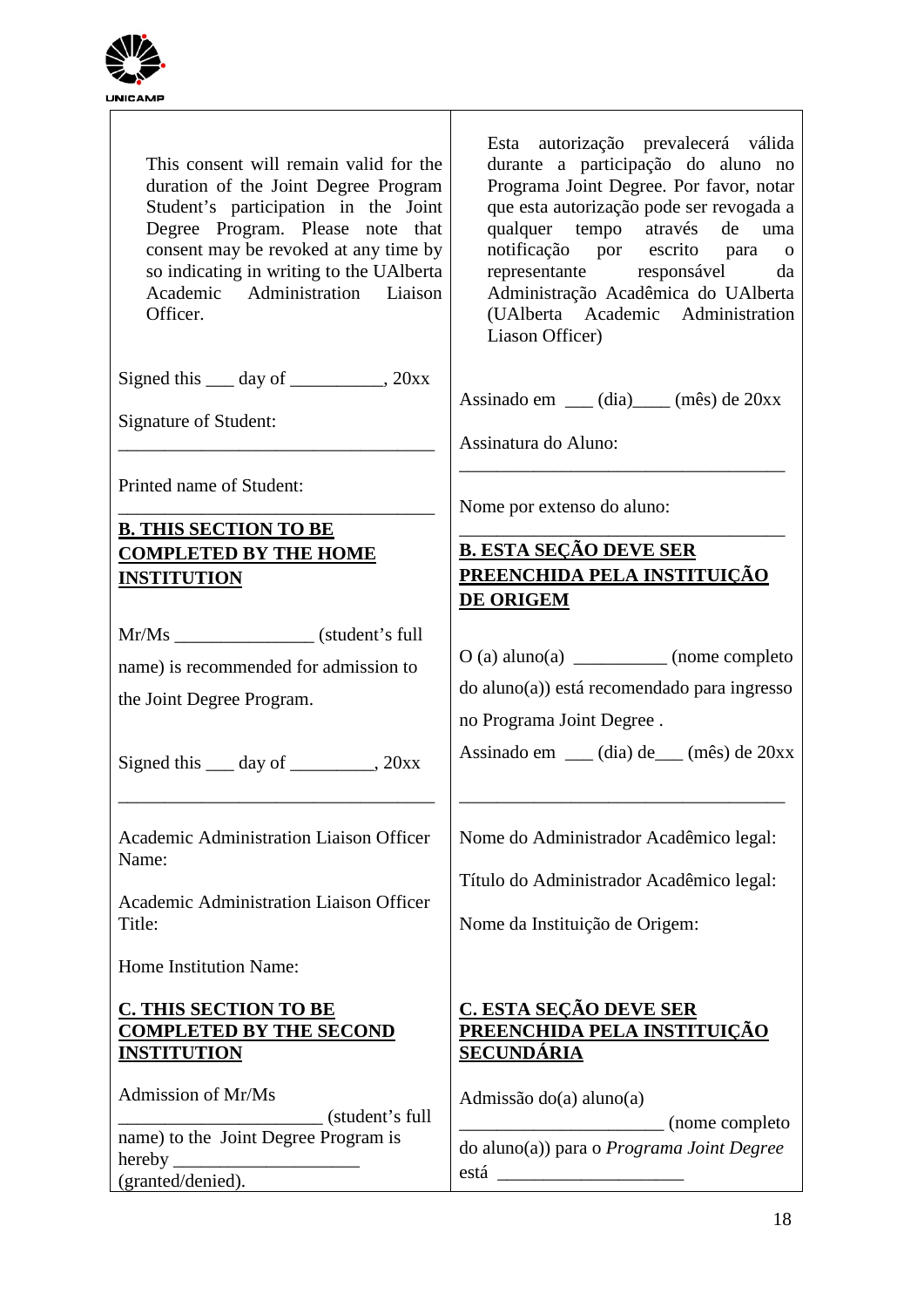

| Signed this $\_\_\_$ day of $\_\_\_\_\_$ , 20xx   | (concebido/negado).                      |
|---------------------------------------------------|------------------------------------------|
|                                                   | Assinado em ___ (dia)____ (mês) de 20xx  |
| Academic Administration Liaison Officer<br>Name:  | Nome do Administrador Acadêmico legal:   |
| Academic Administration Liaison Officer<br>Title: | Título do Administrador Acadêmico legal: |
| <b>Second Institution Name:</b>                   | Nome da Instituição Secundária:          |
| If Unicamp is the Second Institution:             | Se Unicamp for a Instituição Secundária  |
| Name:                                             |                                          |
| Dean of                                           | Nome:                                    |
| If UAI berta is the Second Institution:           | Título                                   |
|                                                   | Se UAlberta for a Instituição Secundária |
| Name:                                             |                                          |
| Dean, Faculty of Science (or designate)           | Nome:                                    |
|                                                   | Dean, Faculty of Science (or designate)  |